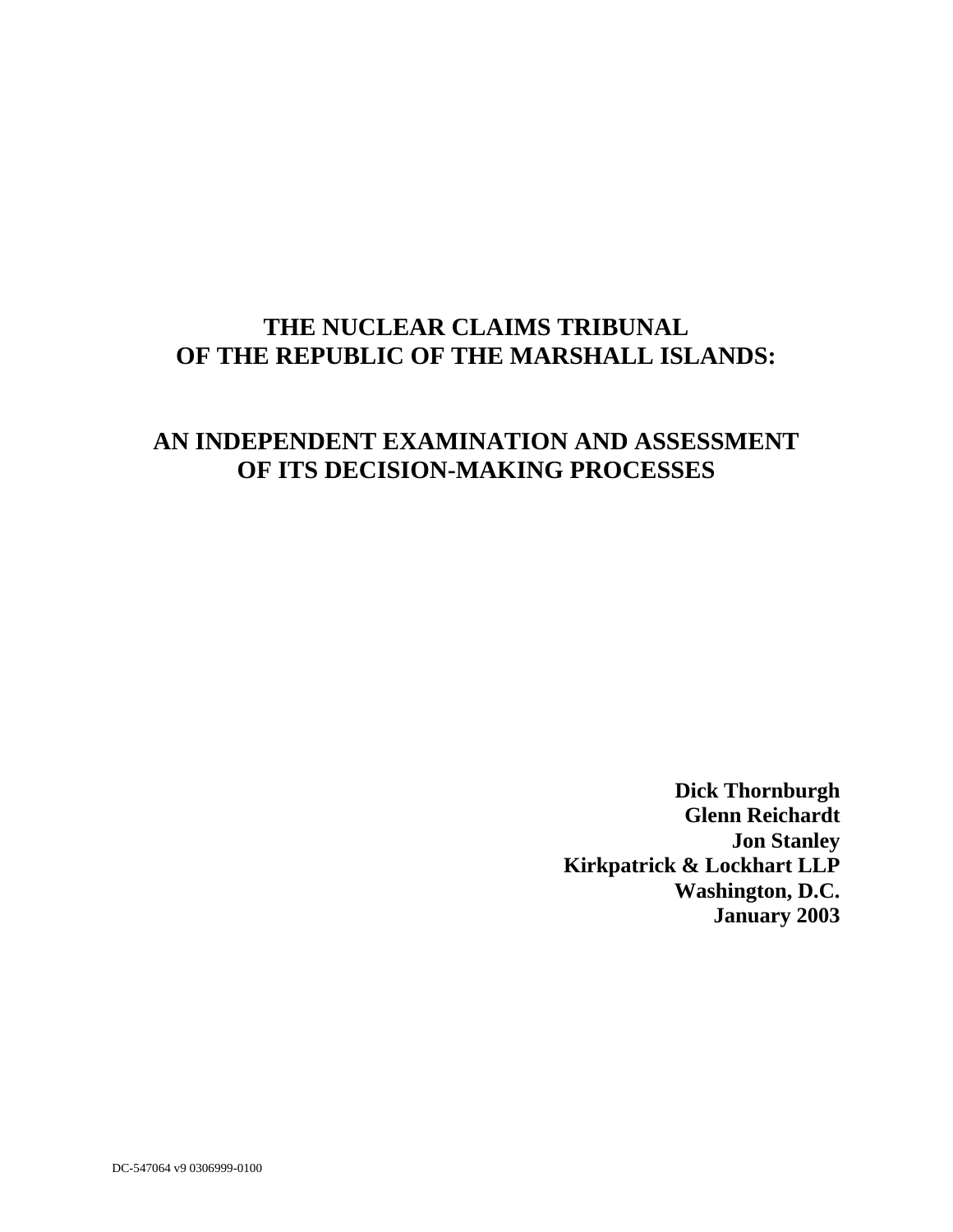## **Table of Contents**

|     |    | The Damages Claims Filed by Marshall Islands Residents in U.S. Courts  7                    |
|-----|----|---------------------------------------------------------------------------------------------|
|     |    | The Compact of Free Association Between the RMI and the United States  9                    |
|     |    |                                                                                             |
|     |    | Dismissal of the Class Actions Filed by Marshall Islands Residents in U.S.<br><b>Courts</b> |
| IV. |    |                                                                                             |
|     |    |                                                                                             |
|     |    |                                                                                             |
|     |    |                                                                                             |
|     |    |                                                                                             |
|     |    | $\bigcap$                                                                                   |
|     |    |                                                                                             |
|     |    |                                                                                             |
|     |    | $\mathbf{C}$                                                                                |
|     |    |                                                                                             |
|     |    |                                                                                             |
| V.  |    |                                                                                             |
|     | A. |                                                                                             |
|     |    |                                                                                             |
|     |    |                                                                                             |
|     | D. |                                                                                             |
|     |    |                                                                                             |
|     |    |                                                                                             |
|     |    |                                                                                             |
|     | G. |                                                                                             |
|     | Н. |                                                                                             |
| VI. |    |                                                                                             |
|     |    |                                                                                             |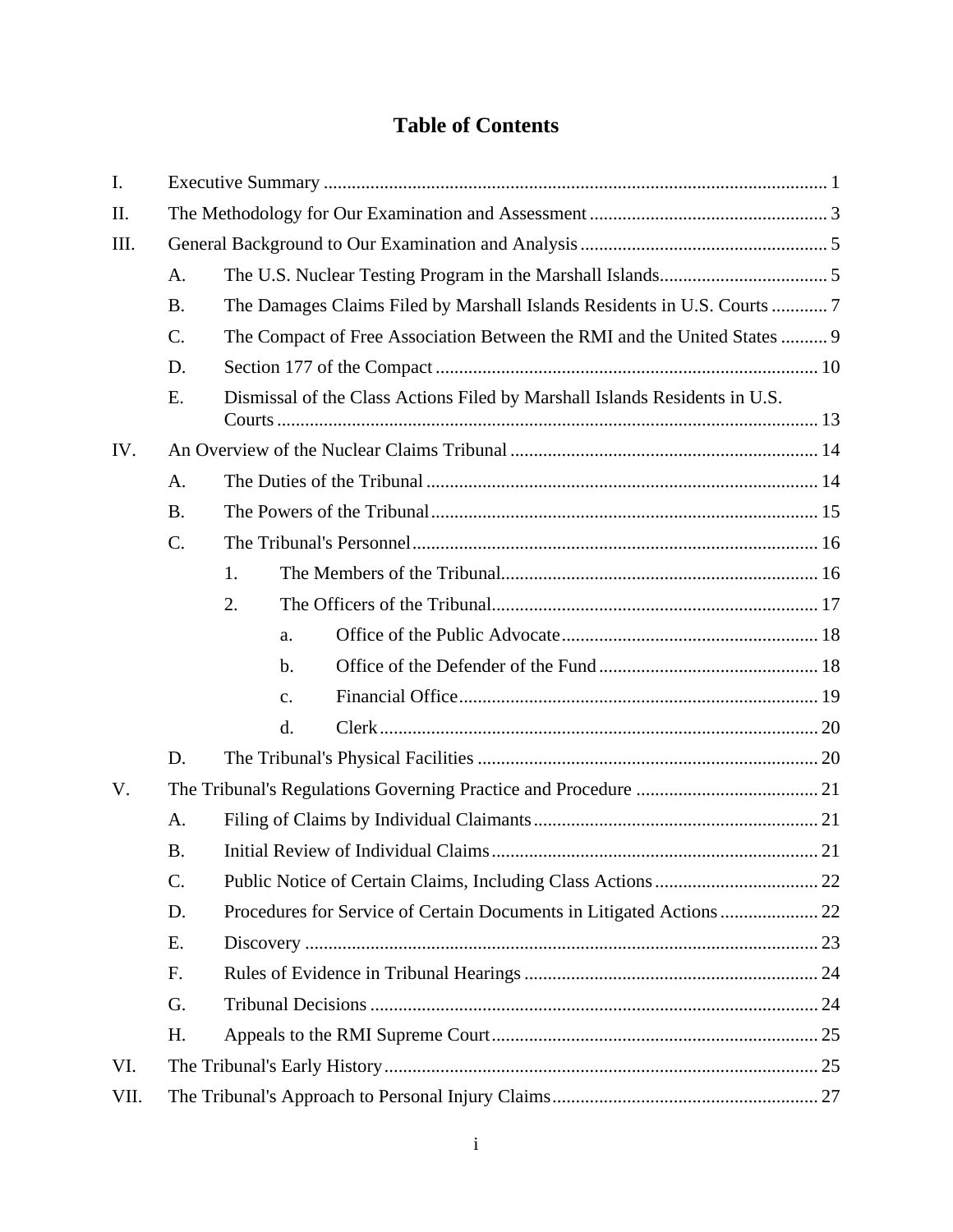|     |    | 2.                                                                          |
|-----|----|-----------------------------------------------------------------------------|
|     | D. | The Tribunal's Procedure for Paying Personal Injury Compensation            |
|     |    |                                                                             |
|     |    |                                                                             |
|     |    |                                                                             |
|     |    |                                                                             |
|     |    | $\gamma$                                                                    |
|     |    | a.                                                                          |
|     |    | $b$ .                                                                       |
|     |    | c.                                                                          |
|     |    |                                                                             |
|     | D. | Property Damage Claims that Fall Outside the Existing Class Actions  46     |
| IX. |    | Issues We Considered in Examining and Analyzing the Tribunal's Processes 46 |
| Х.  |    |                                                                             |
|     | А. | The Tribunal Has Been Staffed by Qualified People Who Have Had              |
|     |    |                                                                             |
|     |    |                                                                             |
|     |    |                                                                             |
|     |    | C.                                                                          |
|     | Β. |                                                                             |
|     |    | The Tribunal's Procedures for Handling Personal Injury Claims  53           |
|     |    | The Administrative Process Used to Handle Personal Injury<br>a.             |
|     |    | The Adversarial Mechanism for Dealing With Novel or<br>b.                   |
|     |    | Information We Learned From Our Interviews and<br>$\mathbf{C}$ .            |
|     |    | The Tribunal's Procedures for Handling Property Damage Claims 57<br>2.      |
|     |    |                                                                             |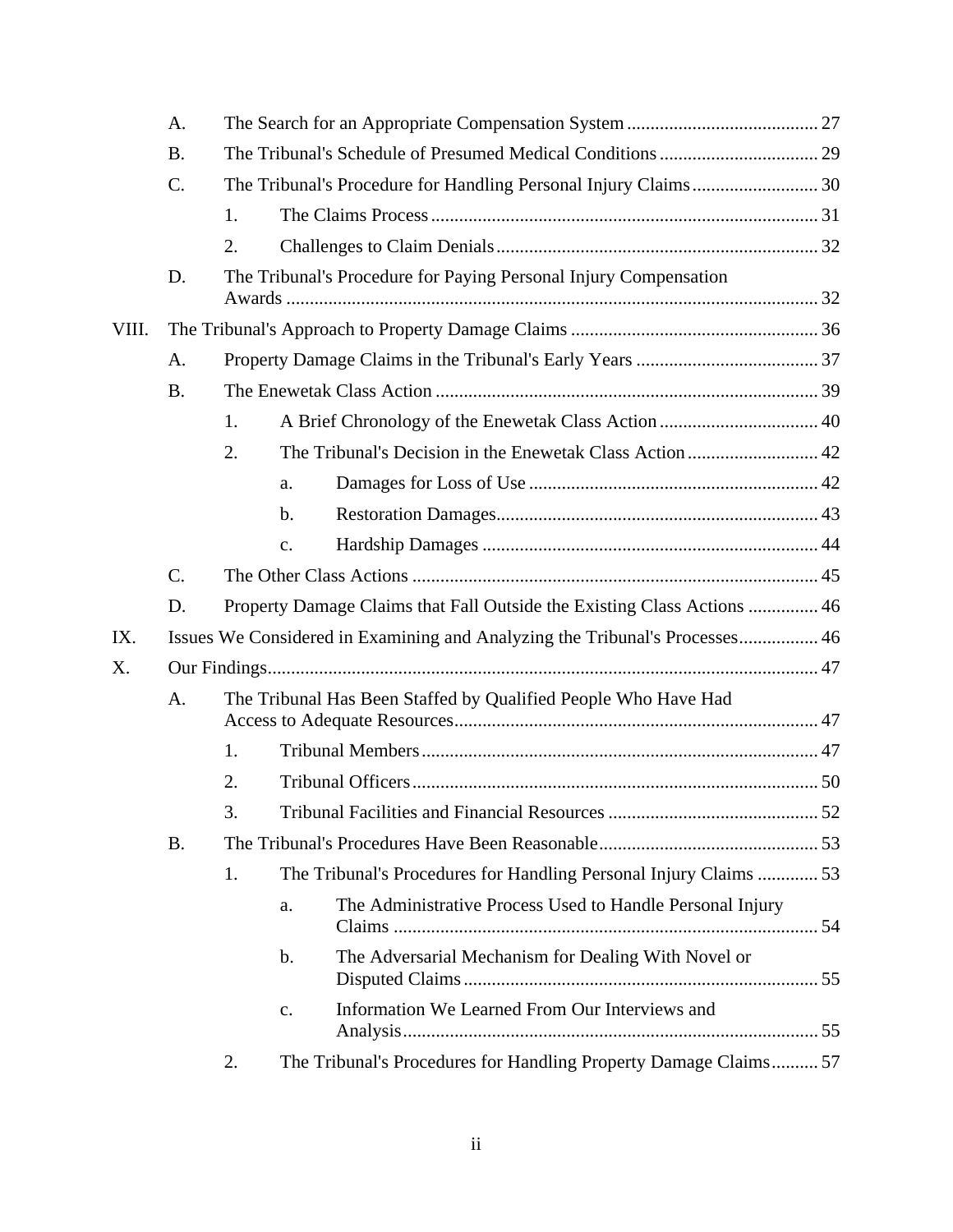|     | <b>a</b> . |      | The Tribunal's Rules and Procedures Resemble Those Used                                                                                                                            |
|-----|------------|------|------------------------------------------------------------------------------------------------------------------------------------------------------------------------------------|
|     |            |      | The Tribunal's Class Action Rules Resemble U.S.                                                                                                                                    |
|     |            | ii.  | The Tribunal's Discovery and Other Pretrial Rules<br>Are Similar to Those Used by U.S. Courts and                                                                                  |
|     |            | iii. | The Tribunal's Hearing Procedures and Rules of<br>Evidence Resemble Those Used in Administrative                                                                                   |
|     | b.         |      | The Pleadings, Motions, Expert Reports and Other Papers<br>Filed by the Parties Resemble Those We Would Expect in a<br>Proceeding Before a U.S. Court or Administrative Agency  62 |
|     | c.         |      | The Tribunal Heavily Relied Upon U.S. Legal Authorities                                                                                                                            |
|     |            |      | Compensation for Claimants' Loss of Use of Their                                                                                                                                   |
|     |            | 11.  |                                                                                                                                                                                    |
|     |            | iii. | Compensation for Claimants' Hardship Damages 67                                                                                                                                    |
|     |            | iv.  |                                                                                                                                                                                    |
|     |            |      |                                                                                                                                                                                    |
|     |            |      | The Tribunal Has Not Mismanaged the Trust Fund or Acted Improperly<br>by Making Cumulative Awards That Greatly Exceed the Dollar Amounts                                           |
| XI. |            |      |                                                                                                                                                                                    |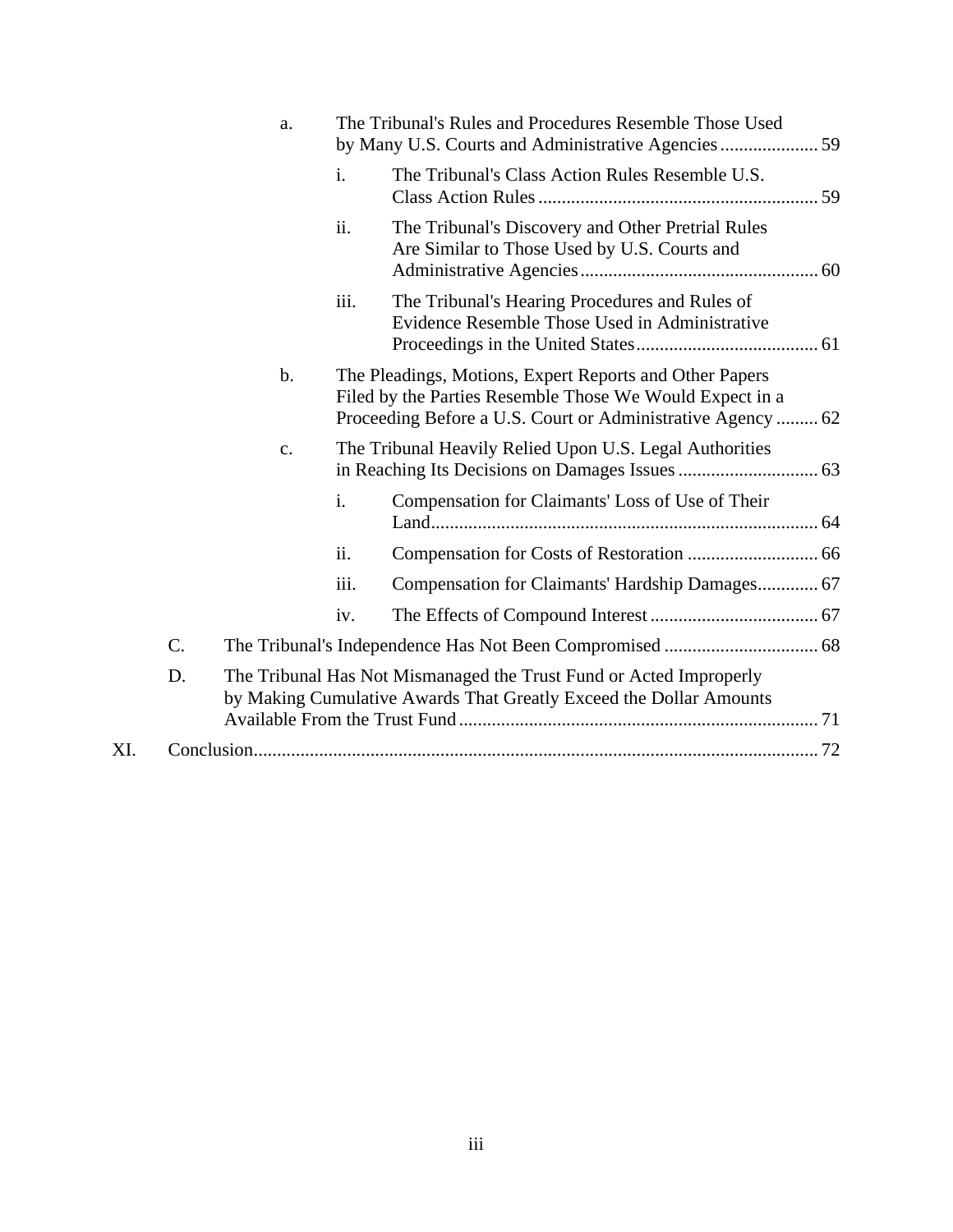## **Appendices**

| Persons With Whom We Discussed the Tribunal                                                                                                                                     |  |
|---------------------------------------------------------------------------------------------------------------------------------------------------------------------------------|--|
| Agreement Between the Government of the United States and<br>The Government of the Marshall Islands for the Implementation of<br>Section 177 of the Compact of Free Association |  |
| Annual Report of the Marshall Islands Nuclear Claims Tribunal<br>For the Calendar Year 2001                                                                                     |  |
| Nuclear Claims Tribunal Regulations Governing Practice and Procedure                                                                                                            |  |
| Nuclear Claims Tribunal Claim Form                                                                                                                                              |  |
| Letter from Dick Thornburgh to The Honorable James H. Plasman<br>Regarding Confidential Treatment of Individual Medical Records                                                 |  |
| <b>Checklists for Reviewing Claims Files</b>                                                                                                                                    |  |
| Qualifications Statement for The Hallstrom Group Inc.                                                                                                                           |  |
| Qualifications Statement for Raymond A. Lesher & Co., Ltd.                                                                                                                      |  |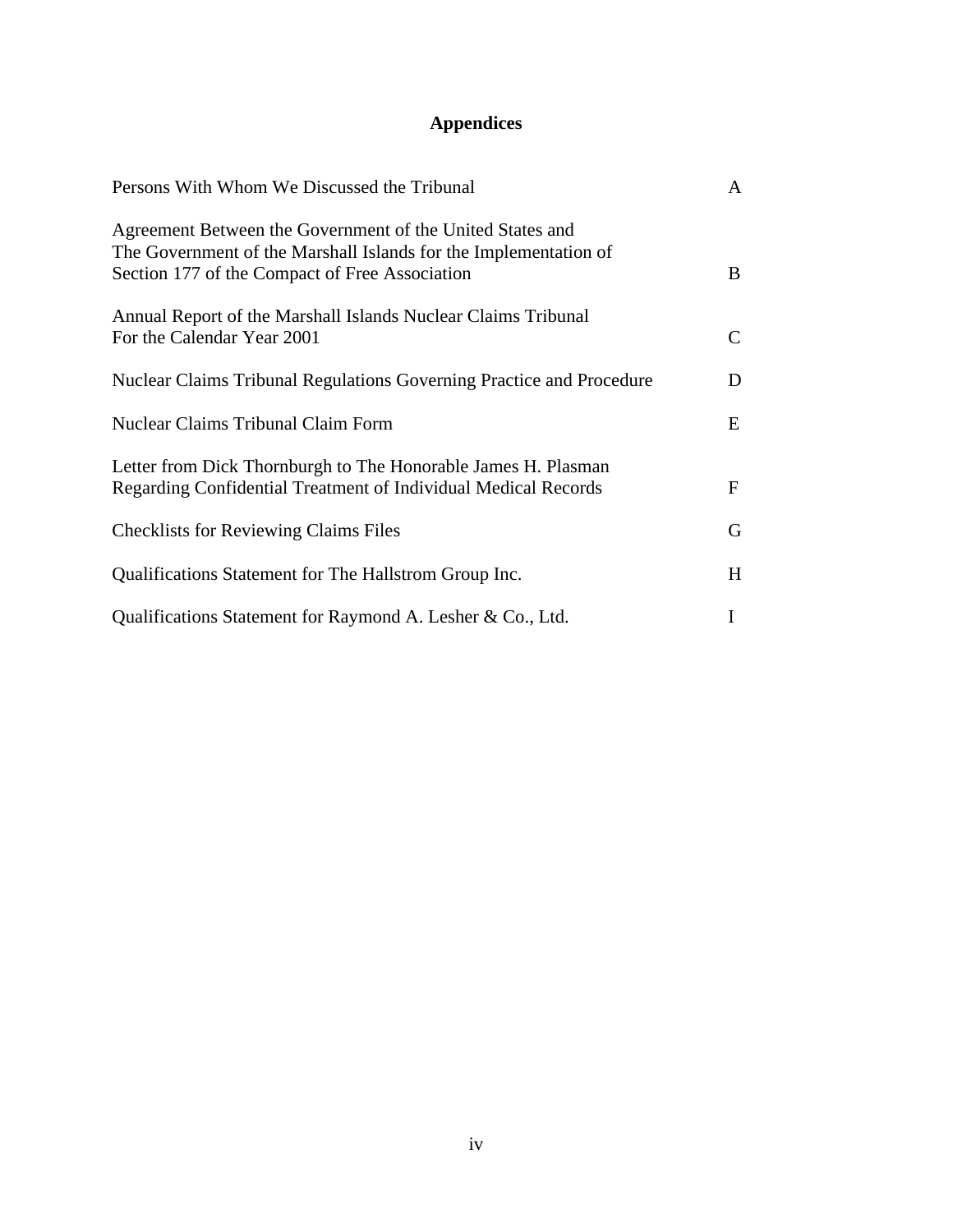#### **I. Executive Summary**

In June 2002 the Republic of the Marshall Islands (the "RMI") retained Kirkpatrick & Lockhart LLP to undertake an independent examination and assessment of the processes used by the Marshall Islands Nuclear Claims Tribunal to adjudicate claims that had been filed with the Tribunal seeking compensation for personal injuries and property damage suffered as a consequence of the U.S. nuclear tests that took place in the Marshall Islands during the middle of the twentieth century. This report represents the results of that examination and assessment.

In brief, we have concluded that:

- 1. The Nuclear Claims Tribunal has fulfilled the basic functions contemplated by the U.S. Congress and the Marshall Islands legislature, the Nitijela, when the United States and the RMI entered into their Compact of Free Association in 1986 and the Nitijela passed the Nuclear Claims Tribunal Act in 1987.
- 2. In general, the Members and Officers of the Tribunal appear to have been qualified to perform their respective functions and have had access to the resources they needed to do so.
- 3. The Tribunal has conducted its business in an orderly manner, following rules and procedures that closely resemble those used by legal systems in the United States.
- 4. The Tribunal's processes for resolving personal injury claims were modeled after similar processes used in the United States and elsewhere in the world to compensate people who have been adversely affected by nuclear tests and mass torts. Indeed, the compensation standards that the Tribunal used to resolve personal injury claims are similar to those that the U.S. Congress established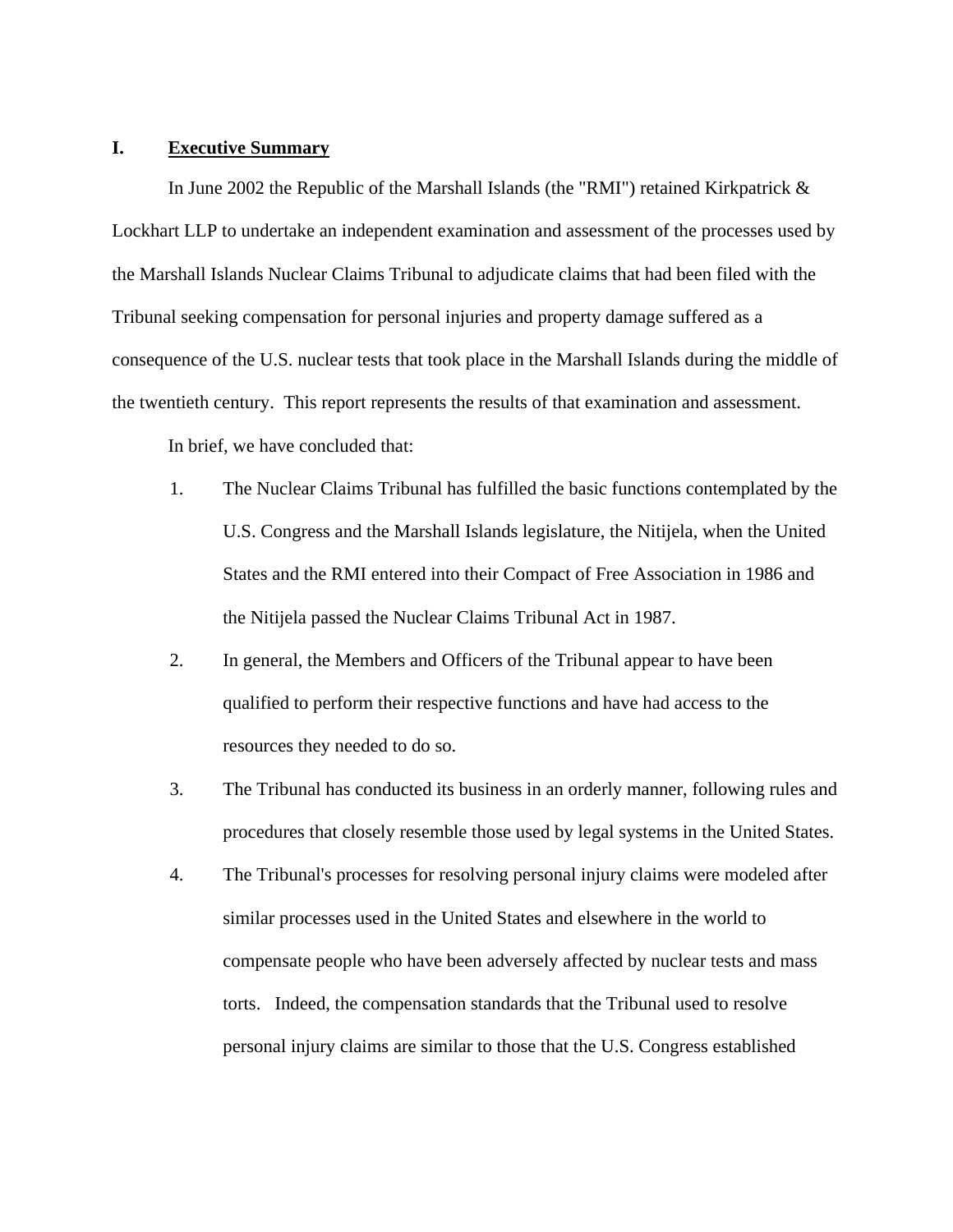when it enacted the Radiation Exposure Compensation Act (the so-called "Downwinders' Act") in 1990.

- 5. The Tribunal has employed more traditional adversary processes to adjudicate the property damage claims that have been presented to it. These property damage claims have been asserted through class action vehicles similar in format to those used in the United States. The litigation of these class actions has been characterized by the kind of legal briefing, expert reports, and motion practice that would be found in many U.S. court proceedings. Although the dollar amounts of these class action awards in the aggregate seem large, the processes that led to those awards seem fair and reasonable.
- 6. There is some evidence that the Nitijela occasionally sought to influence the Tribunal's work, particularly in successfully expanding the range of persons eligible to receive personal injury awards. In the end, however, it appears that any such interference had no more than a modest impact on the total dollar amount of the Tribunal's awards.
- 7. Although early Members of the Tribunal may have had a different view, the Tribunal never felt that its ability to render awards should be limited by the initial amount of the trust fund established in 1986 by Section 177 of the Compact of Free Association. We understand that both the Tribunal and the claimants before it regarded the initial \$150 million trust fund as an arbitrary figure established through the political process that was never intended to approximate either the total damages suffered by the people of the Marshall Islands as a result of the U.S. nuclear testing program or the compensation to which they should ultimately be

2 a set of  $\sim$  2 a set of  $\sim$  2 a set of  $\sim$  2 a set of  $\sim$  3 a set of  $\sim$  3 a set of  $\sim$  3 a set of  $\sim$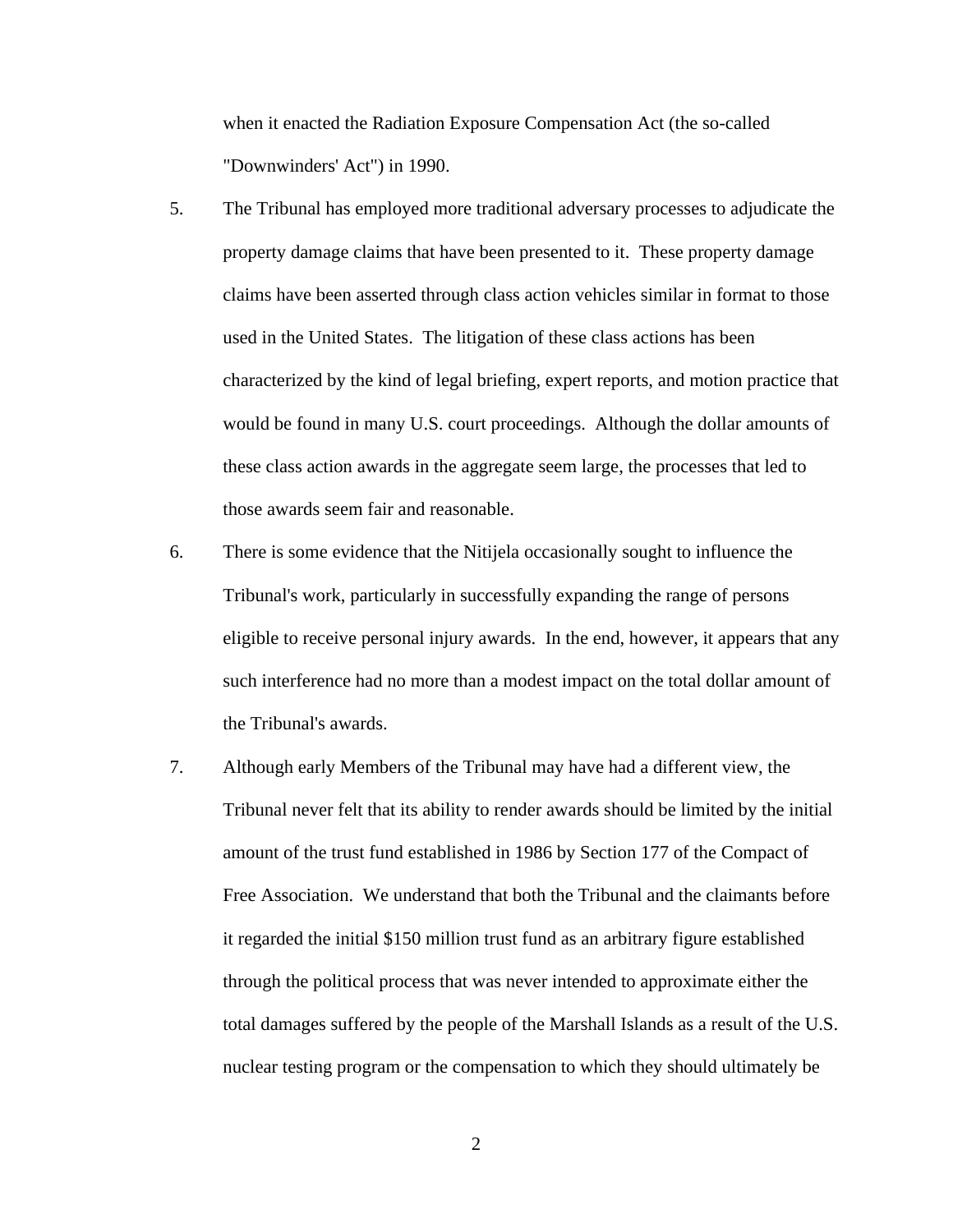entitled. Whether Congress intended otherwise is a political issue upon which we express no opinion. We note, however, that the U.S. Government has already approved compensation claims of more than \$562 million under the Downwinders' Act by persons injured as a result of nuclear tests in Nevada that were much smaller in number and magnitude than the tests conducted in the Marshall Islands. Based on our examination and analysis of the Tribunal's processes, and our understanding of the dollar magnitude of the awards that resulted from those processes, it is our judgment that the \$150 million trust fund initially established in 1986 is manifestly inadequate to fairly compensate the inhabitants of the Marshall Islands for the damages they suffered as a result of the dozens of U.S. nuclear tests that took place in their homeland.

#### **II. The Methodology for Our Examination and Assessment**

In general, we have conducted our examination and assessment by interviewing witnesses, reviewing documents, and analyzing relevant laws and other legal authorities.

We interviewed the two current members of the Tribunal, the key officers of the Tribunal, a past chairman of the Tribunal, attorneys who have litigated claims before the Tribunal, and certain officials of the Marshall Islands and of local governments within the Marshall Islands. Because of the large distances involved, we chose to interview many witnesses by telephone. Overall, we discussed the Tribunal and its operations with more than twenty people. The names of those people are listed on Appendix A to this report.

We also reviewed representative files of the Tribunal. During the course of our investigation we received, on a confidential basis, almost a dozen compact disks that contained copies of the Tribunal's files for more than 6,500 personal injury claims. We also received

3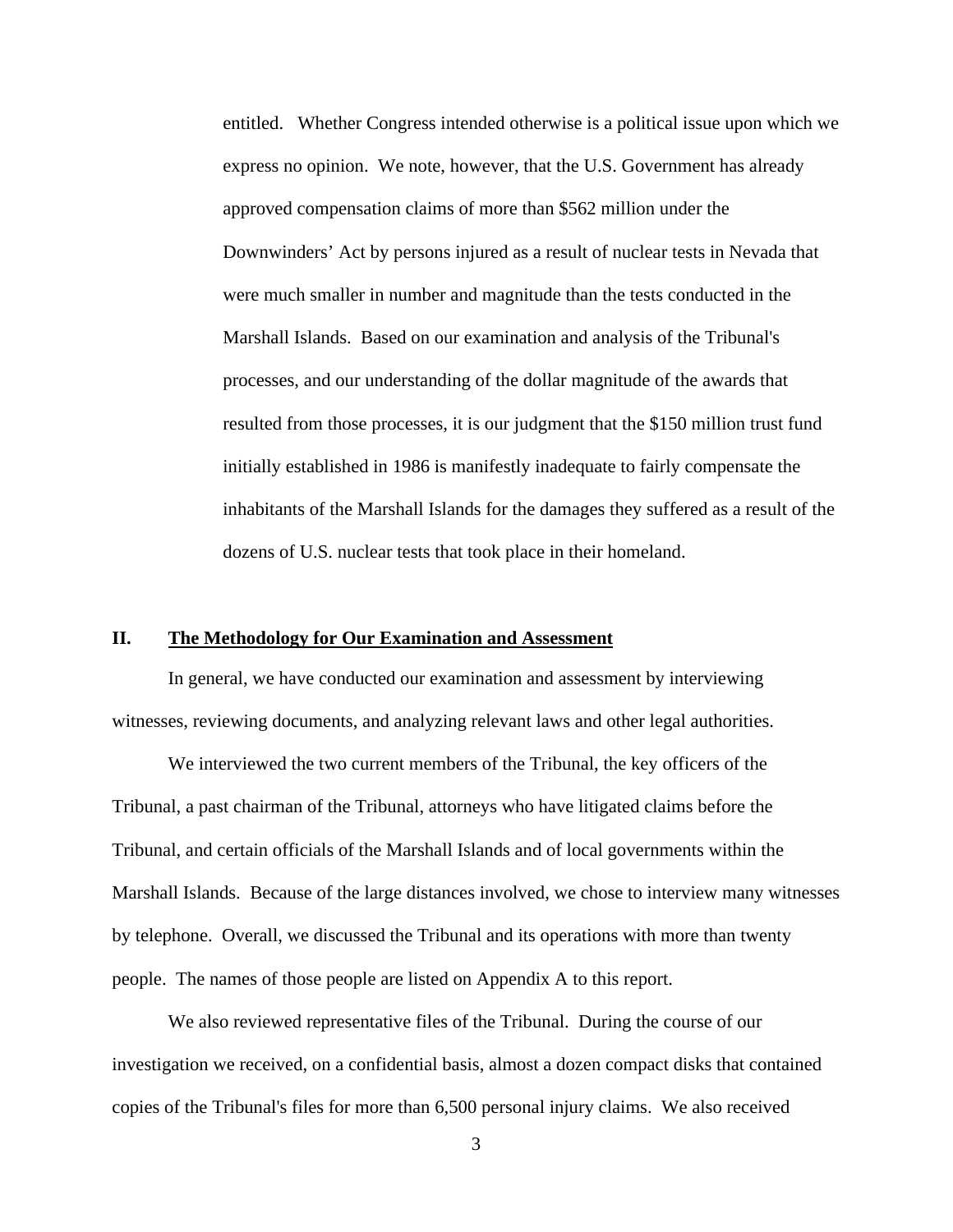copies of many of the voluminous papers filed with the Tribunal in connection with the various property damage class actions litigated before it. As we will describe below, we examined a random sample of the personal injury claim files. Similarly, while we did not read all the papers filed in the property damage class actions, we tried to become generally familiar with those papers and gave specific attention to certain legal memoranda and expert reports that we considered significant. In addition, we viewed videotaped portions of certain Tribunal hearings, primarily to acquaint ourselves with the general manner in which those hearings were conducted.

Our analysis has included a review of the laws establishing the Nuclear Claims Tribunal, the rules and procedures of the Tribunal itself, the Tribunal's annual reports, and other official reports concerning the Tribunal, including a report on the status of the Marshall Islands Nuclear Claims Trust Fund that was published by the U.S. General Accounting Office in September 1992.<sup>1</sup> We also reached out, with little success, to certain U.S. Government officials and to Congressional staff members in an effort to obtain their perspectives on the Tribunal.

Finally, we consulted various secondary sources, including newspaper and journal articles and information on the RMI website, to obtain general information about the Marshall Islands and the U.S. Government's nuclear testing program there.

Although we were invited to do so by the President of the Marshall Islands and by Members and Officers of the Tribunal, we decided not to visit the Marshall Islands. We reached this decision because we determined that we could more economically undertake our examination and assessment without the significant time and expense associated with such a visit.

 <sup>1</sup> U.S. General Accounting Office, Marshall Islands: Status of the Nuclear Claims Trust Fund (GAO/NSIAD 92-229) (September 1992).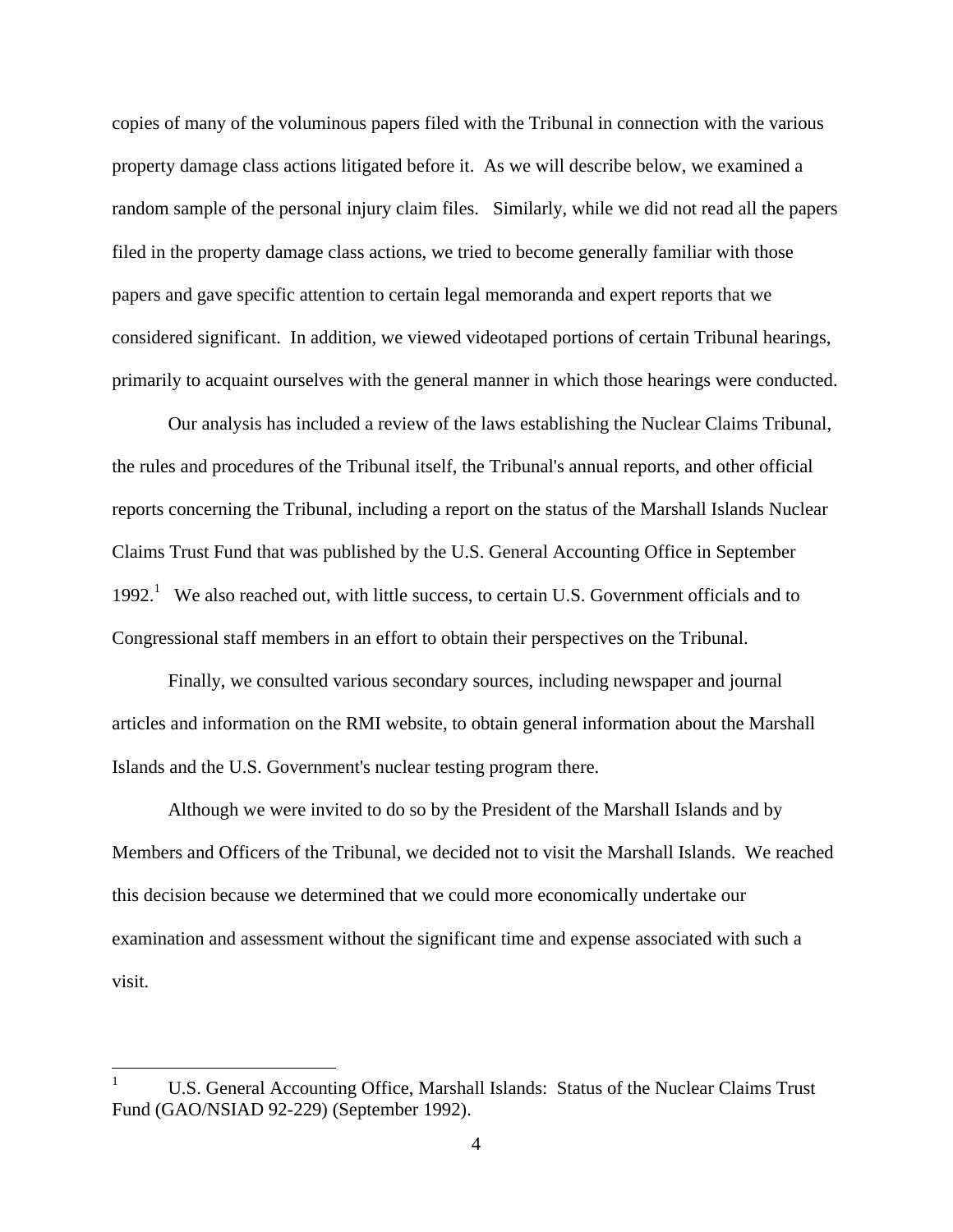## **III. General Background to Our Examination and Analysis**

The work of the Tribunal cannot be properly understood without understanding the history of the U.S. nuclear testing program in the Marshall Islands and the legal actions that led to the Tribunal's creation.

#### **A. The U.S. Nuclear Testing Program in the Marshall Islands**

The Marshall Islands consist of thirty-four low-lying atolls and single islands in the Pacific Ocean that are located approximately 2,100 miles southwest of Honolulu, Hawaii. During the period from June 30, 1946 to August 18, 1958, the United States detonated sixty seven atmospheric nuclear devices in the Marshall Islands. The total yield of those sixty-seven tests was 108 megatons, the equivalent of more than 7,000 Hiroshima bombs.<sup>2</sup> The nuclear tests destroyed large portions of at least two atolls -- Bikini and Enewetak. Portions of these atolls were actually vaporized. Other land areas and the lagoons they surrounded were heavily damaged and contaminated with radiation. Adjoining atolls in the Marshall Islands were also contaminated with radiation carried by winds and rain.

The U.S. military gave the code name "Operation Crossroads" to the first phase of its nuclear testing program in the Marshall Islands. After deciding that Bikini and Enewetak were the most attractive sites for its nuclear tests, the U.S. Navy obliged the residents of those atolls to move to other parts of the Marshall Islands. In March 1946 the U.S. Navy moved the Bikini islanders from their atoll to Rongerik, an island 140 miles away. In December 1947 the U.S. Navy relocated the people of Enewetak to the nearby atoll of Ujelang.

Between 1946 and 1958, the United States detonated twenty-three nuclear devices on or above Bikini, forty-three more devices on or above Enewetak, and another device approximately eighty-five miles from Enewetak. One of the first of these tests in 1946, the so-called "Baker"

 $\frac{2}{2}$  http://puolographimatribunal.com/toxt.htm <http://nuclearclaimstribunal.com/text.htm>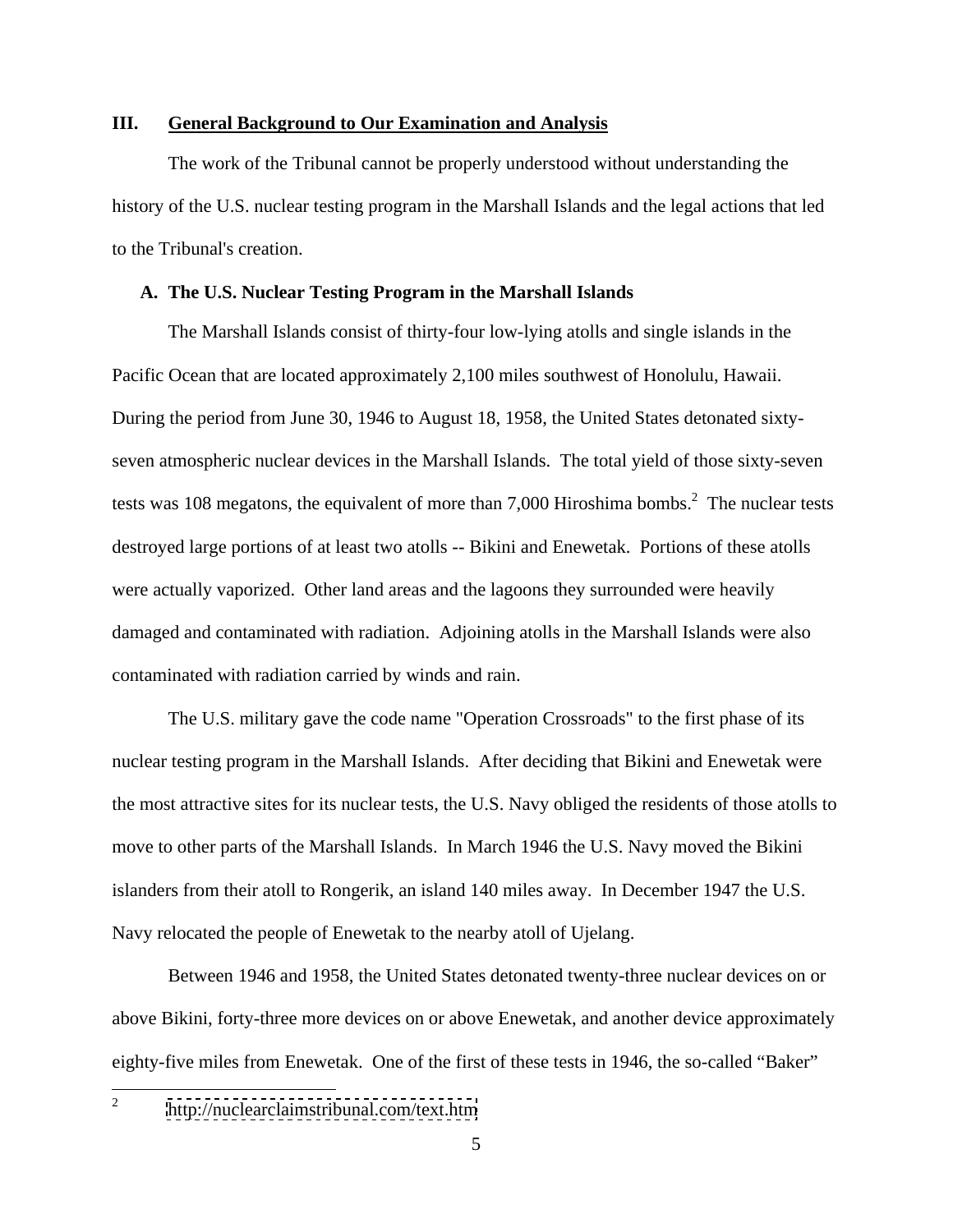shot left 500,000 tons of radioactive mud in the Bikini atoll lagoon.<sup>3</sup> The most powerful of the nuclear tests during Operation Crossroads was the "Bravo" shot in 1954. The Bravo shot involved a hydrogen bomb that was 1,000 times as powerful as the atomic bomb dropped on Hiroshima. Fallout from the Bravo shot covered an area of 50,000 square miles. The Bravo shot vaporized several small islands and parts of others in Bikini and left a one-mile circular hole in Bikini's reef. The destructive effects of the Bravo shot were intensified by the fact that there was a shift in wind direction that sent the 20-mile-high cloud of radioactive particles from the blast 240 miles eastward across Bikini and several inhabited atolls in the Marshalls, including Rongelap and Utrik. We understand that there is some evidence that U.S. officials received, but neglected to act upon, warnings before the Bravo shot that wind patterns were changing and might send fallout in the direction of these inhabited islands.

In 1958 President Eisenhower declared a moratorium on U.S. atmospheric nuclear testing. In 1967 a U.S. blue-ribbon committee reviewed the results of a radiological survey of Bikini and declared the atoll "once again safe for human habitation." In August 1968 President Johnson announced that Bikini was safe for the islanders to return and he ordered the atoll to be rehabilitated. The Bikinians returned to the atoll in 1969 to assist in the resettlement project. The Department of the Interior began construction of forty homes. Bikini Island and Eneu, a nearby island, were bulldozed and their topsoil was turned over to reduce radiation.

In 1975 more advanced and accurate radiological testing revealed that Bikini's interior was, in fact, too radioactive for habitation and that some wells there were contaminated with radioactive plutonium. In 1978 U.S. scientists concluded that the Bikinians' alarmingly high

 <sup>3</sup> Jonathan M. Weisgall, *The Nuclear Nomads of Bikini*, 39 Foreign Policy 74, 83-84 (1980). Much of the information in this paragraph and the following two paragraphs is taken from the same article.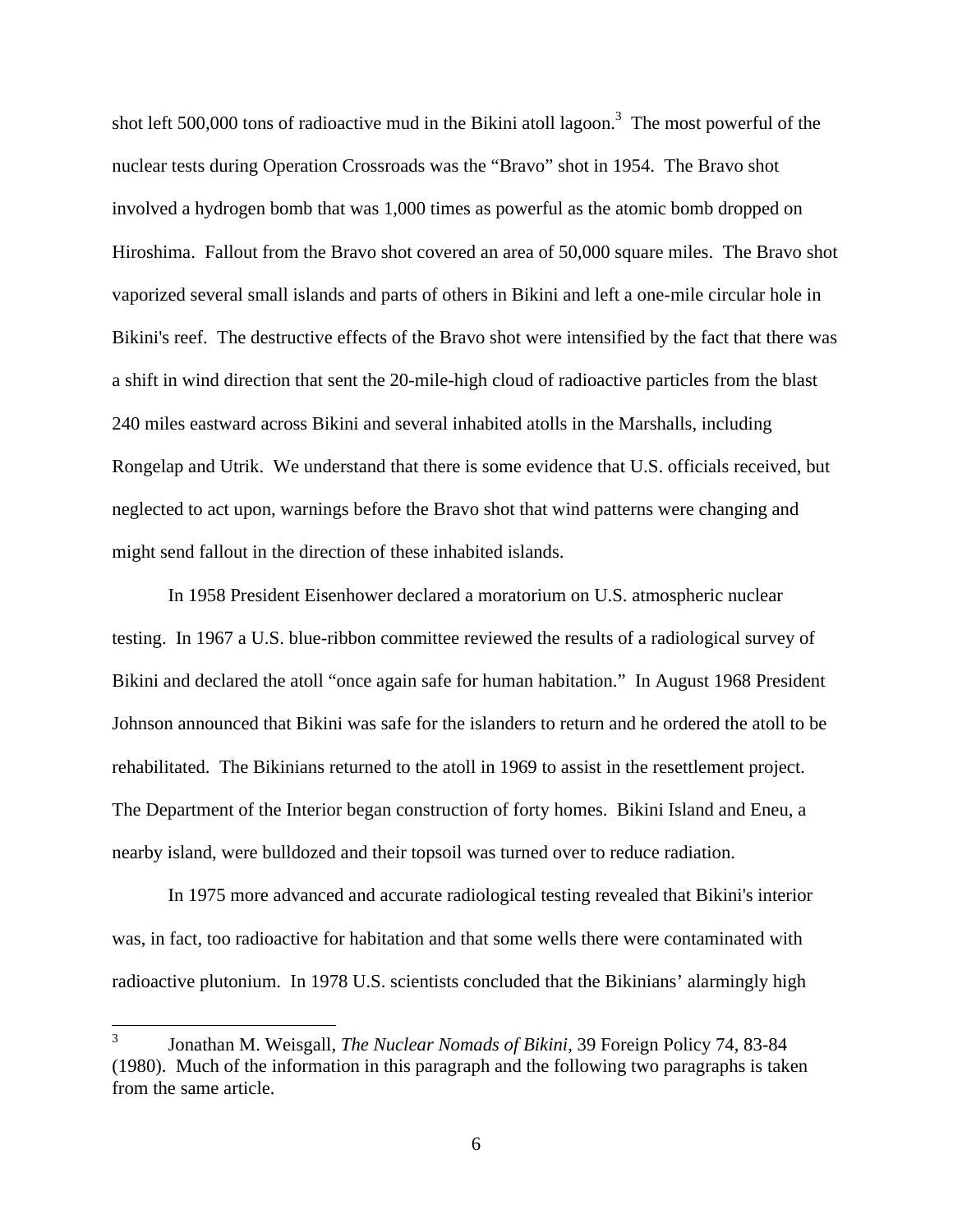levels of internal radiation were caused by their consumption of locally grown foods planted as part of the Bikini rehabilitation program. As a result, in August 1978 the Bikinians were removed from their atoll for a second time. Today Bikini remains largely uninhabited.

The people of Enewetak were exiled to Ujelang for thirty-three years, during which time they suffered from malnutrition and other hardships.<sup>4</sup> Between 1977 and 1980 the United States conducted an extensive cleanup, rehabilitation and resettlement effort on Enewetak.<sup>5</sup> However, a large percentage of the landmass of Enewetak remains contaminated by radiation, limiting habitation to the southern half of the atoll. The cleanup also left a radioactive waste site on the Enewetak island of Runit. $6 \times 10^{-6}$ 

#### **B. The Damages Claims Filed by Marshall Islands Residents in U.S. Courts**

Almost twenty-five years after the last of the U.S. nuclear tests in the Marshall Islands, residents of several atolls filed substantial damages claims against the United States in U.S. courts. In 1981 and 1982 petitions on behalf of approximately 5,000 inhabitants of the Marshall Islands were filed in the United States Court of Claims for damages that ranged from \$450 million to \$600 million.<sup>7</sup> These cases included: (1) claims by inhabitants of Bikini (*Juda v*. *United States*, 6 Cl. Ct. 441 (1984)); (2) claims by inhabitants of Enewetak (*Peter v. United States*, 6 Cl. Ct. 768 (1984)); and (3) claims by inhabitants of other atolls and islands that had not been used as atomic test sites, but who alleged that they had suffered damages as a result of

<sup>&</sup>lt;sup>4</sup> Enewetak Presentation by Davor Pevec on September 2000 at 6.

<sup>&</sup>lt;sup>5</sup> *Id.* (citing U.S. DOE, "Enewetak Radiological Support Project, Final Report," NVO-213, September 1982, and Defense Nuclear Agency, "The Radiological Cleanup of Enewetak Atoll," 1981).  $\frac{6}{1}$  det 0

*Id.* at 8.

<sup>7</sup> These cases were transferred to the United States Claims Court on October 1, 1982, pursuant to section 403(d) of the Federal Courts Improvement Act of 1982. 28 U.S.C. § 171, note (1982). *See Juda v. United States*, 6 Cl. Ct. 441, 443-44 (1984).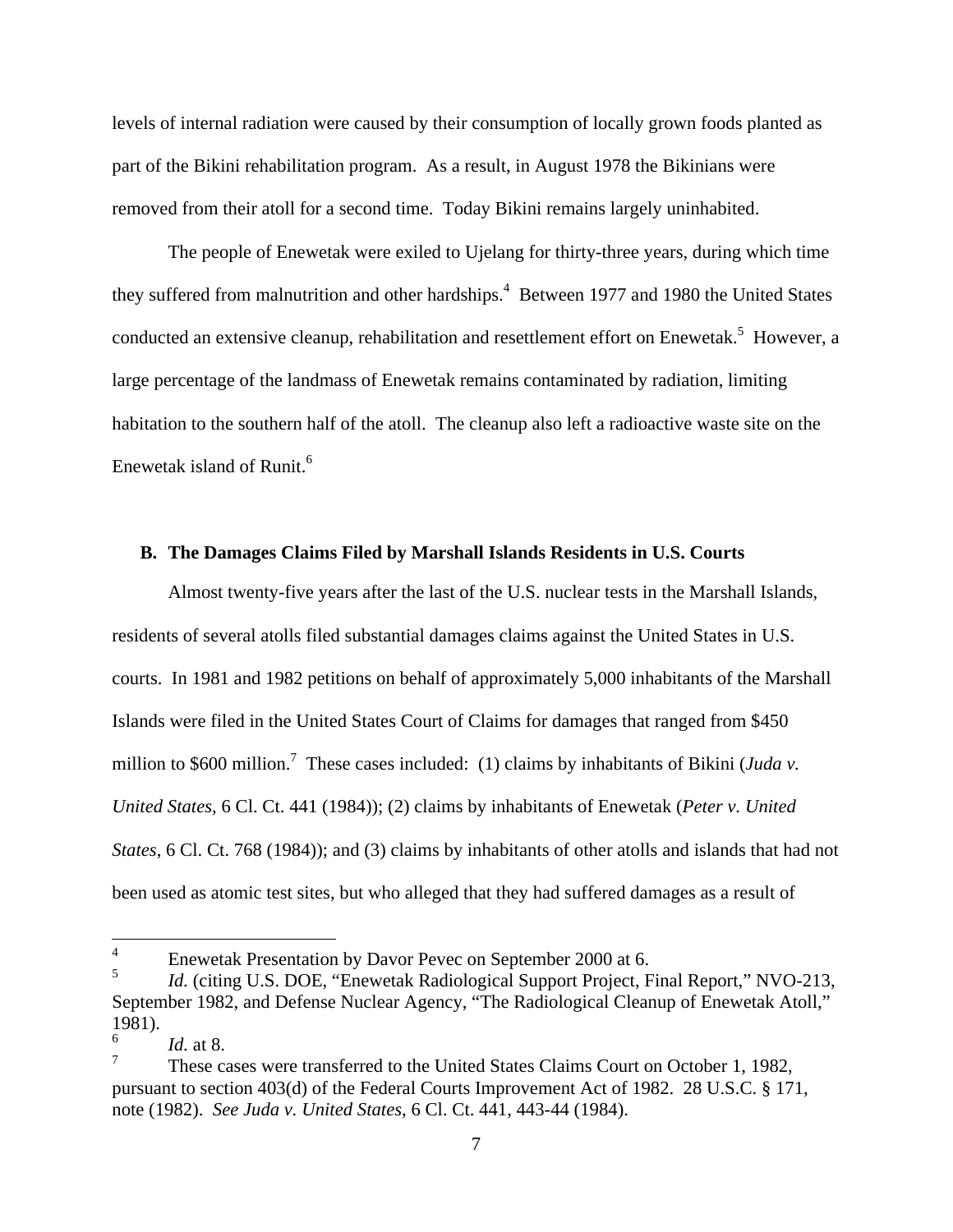radiological fallout and contamination caused by the nuclear testing program (*Nitol v. United States*, 7 Cl. Ct. 405 (1985)).<sup>8</sup>

Initially, these legal claims against the United States met with partial success. In the *Juda* case, the Court of Claims denied the U.S. Government's motion to dismiss, holding that the inhabitants of Bikini had stated legally cognizable claims against the Government for "takings" of their property in violation of the Fifth Amendment and for breaches of an implied-in-fact contract in 1946 that imposed upon the United States certain fiduciary obligations to the people of Bikini.<sup>9</sup> The Court of Claims also held that the inhabitants of Bikini had stated claims within the court's jurisdiction, that the United States had waived sovereign immunity with respect to those claims, and that the Bikini islanders' claims were not barred by any statute of limitations.<sup>10</sup>

In the *Peter* case, the Court of Claims also denied the U.S. Government's motion to dismiss, holding that the Enewetak plaintiffs had stated claims within the jurisdiction of the Court of Claims for breach of an implied-in-fact contract that imposed fiduciary obligations on the United States.<sup>11</sup> On the other hand, the Court of Claims held that the property "takings" claims of the Enewetak plaintiffs were time-barred and that certain of their other claims were without merit.<sup>12</sup>

In the *Nitol* series of cases, the Court of Claims denied the U.S. Government's motion to dismiss the plaintiffs' property "taking" claims, but did dismiss their other claims.<sup>13</sup>

<sup>&</sup>lt;sup>8</sup> Twelve cases were consolidated under the lead case *Nitol v. United States*, 7 Cl. Ct. 405 (1985). (1985).

<sup>9</sup> *See Juda v. United States*, 6 Cl. Ct. 441 (1984). <sup>10</sup> *Id.*

<sup>11</sup> *See Peter v. United States,* 6 Cl. Ct. 768 (1984).

<sup>12</sup> *Id.*

<sup>13</sup> *See Nitol v. United States,* 7 Cl. Ct. 405 (1985).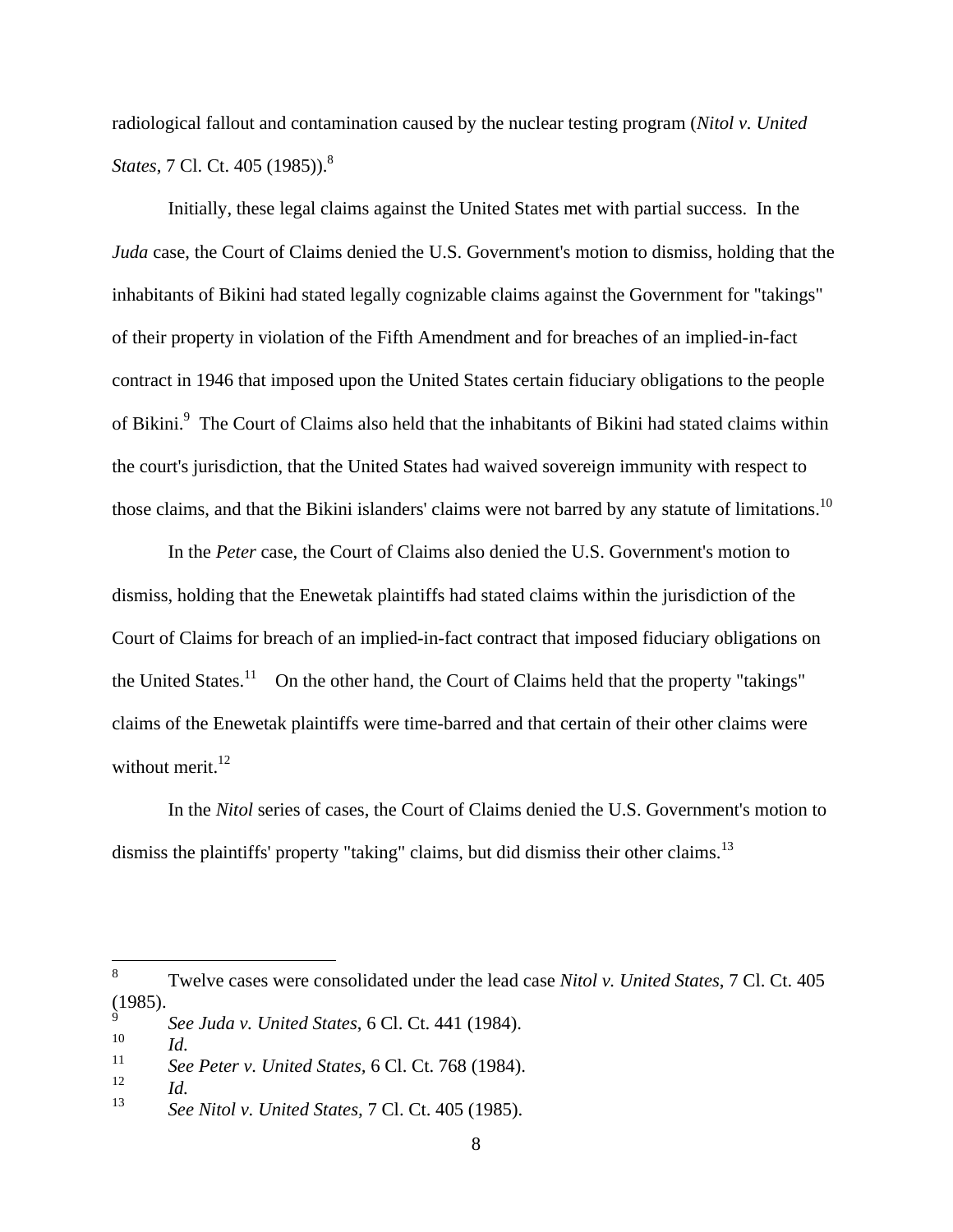#### **C. The Compact of Free Association Between the RMI and the United States**

For approximately forty years after World War II, the United States had administrative responsibility over the Marshall Islands in its role as Trustee for the United Nations Trust Territory of the Pacific Islands. Under the United Nations Trust Agreement, the United States had "full powers of administration, legislation and jurisdiction" over the Marshall Islands and was obligated to promote the political, economic, social and educational advancement of the Islands' inhabitants, to protect their health, and to protect them "against the loss of their lands and resources."<sup>14</sup> It was during this Trusteeship period that the United States conducted most of its nuclear tests at Bikini and Enewetak.

In 1986, the United States and the RMI entered into a Compact of Free Association (the "Compact") that recognized the RMI as a sovereign nation.<sup>15</sup> The Compact was negotiated and agreed to by the Governments of the United States and the Marshall Islands, and approved by a plebiscite in the Marshall Islands and by a vote of the U.S. Congress.16

 Pursuant to the Compact, the United States and the RMI entered into fourteen agreements pursuant to which the United States agreed to provide significant economic assistance and other aid to the RMI and the RMI agreed that the United States could maintain military bases and installations on the Marshall Islands.<sup>17</sup> According to the Congressional Research Service, the

<sup>&</sup>lt;sup>14</sup> See Trusteeship Agreement for the Former Japanese Mandated Islands, 61 Stat. 3301, T.I.A.S. No. 1665 (1947), App. 277, Arts. III, VI.

The Compact has the force and effect of a statute under the laws of the United States. *Juda*, 13 Cl. Ct. at 673.<br><sup>16</sup> Pub. L. No. 99-239, 99 Stat. 1770 (1986). The Federated States of Micronesia also

obtained their independence from the United States as part of this same Compact.

<sup>17</sup> Pursuant to the Compact, the Marshall Islands receive direct annual transfers of financial aid and discretionary federal program assistance and services (such as preventive health services, Head Start and Pell Grants, and Job Training programs). CRS Report for Congress, The Marshall Islands and Micronesia: Negotiations with the United States for Renewing Provisions of the Compact of Free Association (December 1, 2000).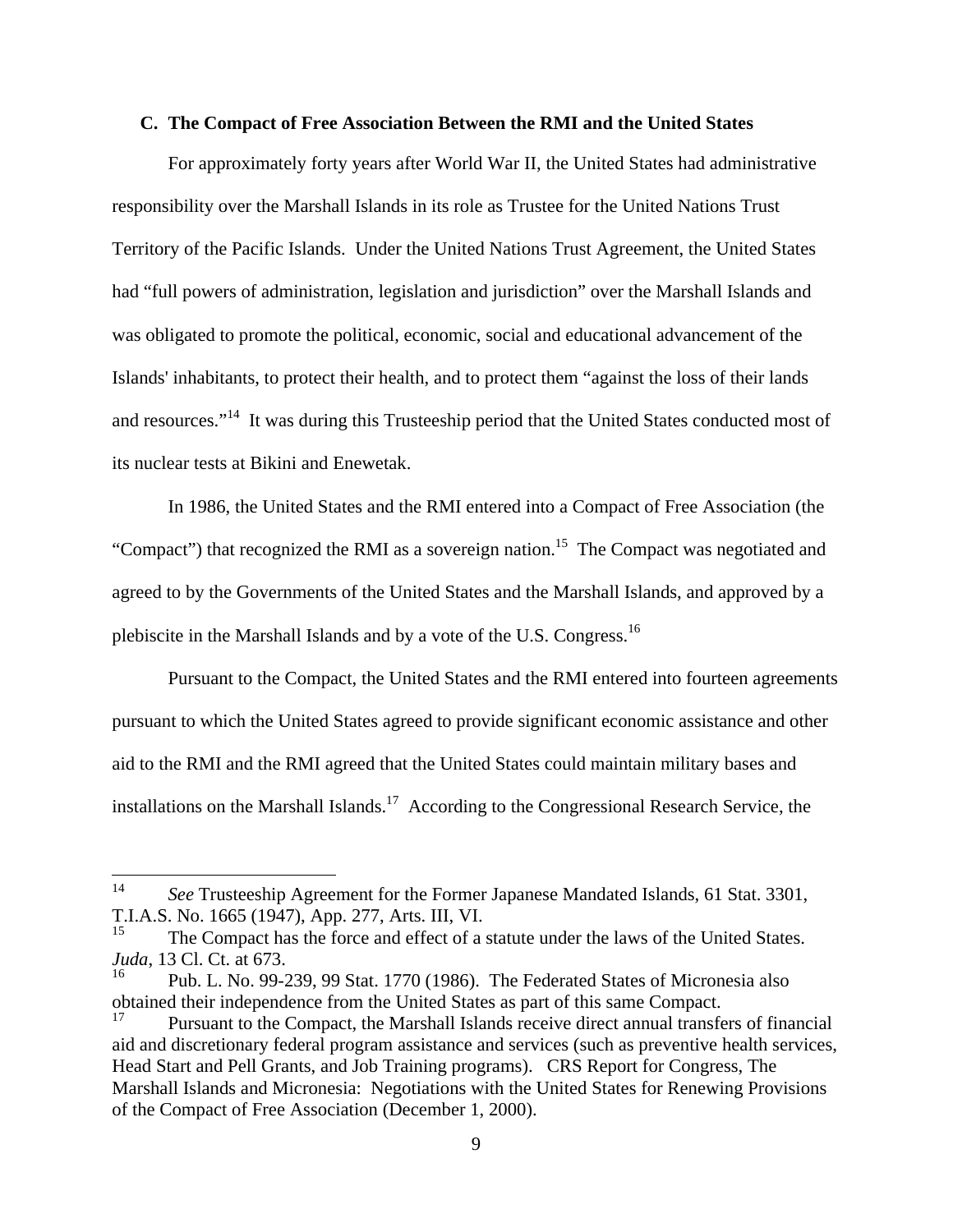Marshall Islands received \$1.1 billion in U.S. aid between 1987 and 1999.<sup>18</sup> On a per capita basis, the Marshall Islands are among the largest recipients of U.S. assistance worldwide.

As one part of the Compact, the RMI agreed to "espouse" and dismiss the private damages claims that had been asserted by certain of its residents against the U.S. Government in the Court of Claims. In return, the U.S. Government agreed, pursuant to Section 177 of the Compact, to establish a trust fund that could be used by the RMI to compensate Marshallese citizens who had been injured or damaged by the U.S. nuclear testing program.

#### **D. Section 177 of the Compact**

Section 177 of the Compact established a \$150 million Nuclear Claims Trust Fund (the

"Trust Fund") to compensate the inhabitants of the Marshall Islands for the personal injuries and

property damages caused by the U.S. nuclear testing program.<sup>19</sup> Section 177 also authorized a

18 *Id.*

<sup>19</sup> Section 177 in its entirety provides:

(a) The Government of the United States accepts the responsibility for compensation owing to citizens of the Marshall Islands, or the Federated States of Micronesia (or Palau) for loss or damage to property and person of the citizens of the Marshall Islands, or the Federated States of Micronesia, resulting from the nuclear testing program which the Government of the United States conducted in the Northern Marshall Islands between June 30, 1946, and August 18, 1958.

(b) The Government of the United States and the Government of the Marshall Islands shall set forth in a separate agreement provisions for the just and adequate settlement of all such claims which have arisen in regard to the Marshall Islands and its citizens and which have not as yet been compensated or which in the future may arise, for the continued administration by the Government of the United States of direct radiation related medical surveillance and treatment programs and radiological monitoring activities and for such additional programs and activities as may be mutually agreed, and for the assumption by the Government of the Marshall Islands of responsibility for enforcement of limitations on the utilization of affected areas developed in cooperation with the Government of the United States and for the assistance by the Government of the United States in the exercise of such responsibility as may be mutually agreed. This separate agreement shall come into effect simultaneously with this Compact and shall remain in effect in accordance with its own terms.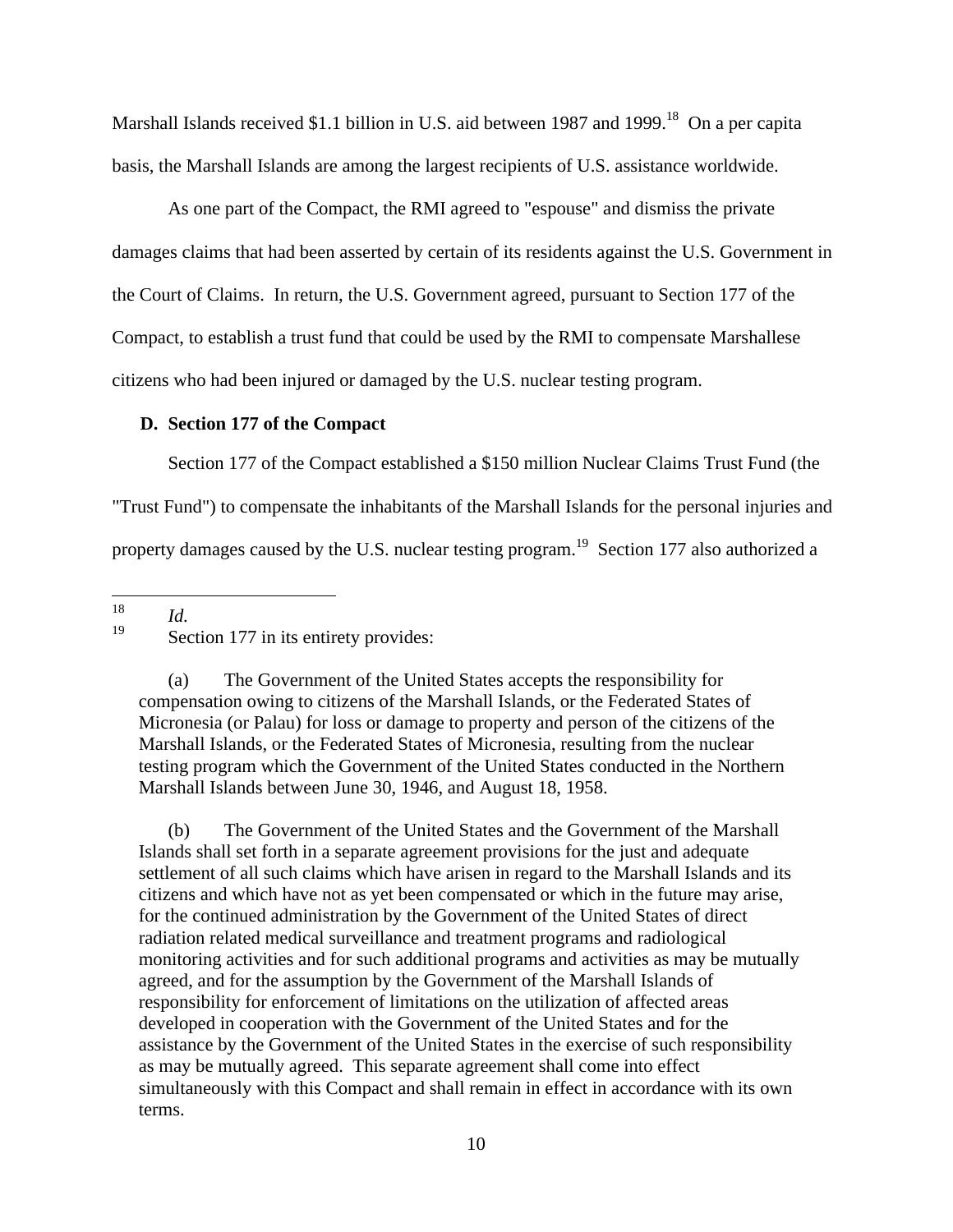separate agreement between the United States and the RMI to provide for the settlement of all such claims and for the establishment of an independent Nuclear Claims Tribunal (the "Tribunal") to process those claims.<sup>20</sup> The Tribunal was given "jurisdiction to render final determination upon all claims past, present and future, of the Government, citizens and nationals of the Marshall Islands which are based on, arise out of, or are in any way related to the Nuclear Testing Program . . ."<sup>21</sup>

The \$150 million initially given to the Trust Fund was intended to generate, through return on its investment, a total of \$270 million for disbursement over a 15-year period "as a means to address past, present, and future consequences of the Nuclear Testing Program."<sup>22</sup> Much of the Trust Fund was allocated directly to Local Distribution Authorities (the "LDAs") for the benefit of inhabitants of Bikini, Enewetak, Rongelap and Utrik. The Section 177 Agreement allocated \$75 million of the Trust Fund to the Bikini LDA for payment of claims arising out of the Nuclear Testing Program for loss or damage to property and persons of Bikini.<sup>23</sup> This amount was to be disbursed in quarterly amounts of \$1.25 million over a 15-year period.<sup>24</sup> The

 <sup>(</sup>c) The Government of the United States shall provide to the Government of the Marshall Islands, on a grant basis, the amount of \$150 million to be paid and distributed in accordance with the separate agreement referred to in this Section, and shall provide the services and programs set forth in this separate agreement, the language of which is incorporated into this Compact.

<sup>&</sup>lt;sup>20</sup> Agreement between the Government of the United States and the Government of the Marshall Islands for the Implementation of Section 177 of the Compact of Free Association (the "Section 177 Agreement"). The Section 177 Agreement provided that "[i]n the exercise of its jurisdiction, the Claims Tribunal shall be independent of the legislative and executive powers of the Government of the Marshall Islands." Article IV, Section 1(b). The Section 177 Agreement, in its entirety, is attached to this report as Appendix B.<br> $\frac{21}{21}$  Section 177 Agreement Article W. Section 16

<sup>&</sup>lt;sup>21</sup> Section 177 Agreement, Article IV, Section 1(a).

<sup>22</sup> *Id.* at Article I, Section 2.

<sup>23</sup> *Id.* at Article II, Section 2.

<sup>24</sup> *Id.*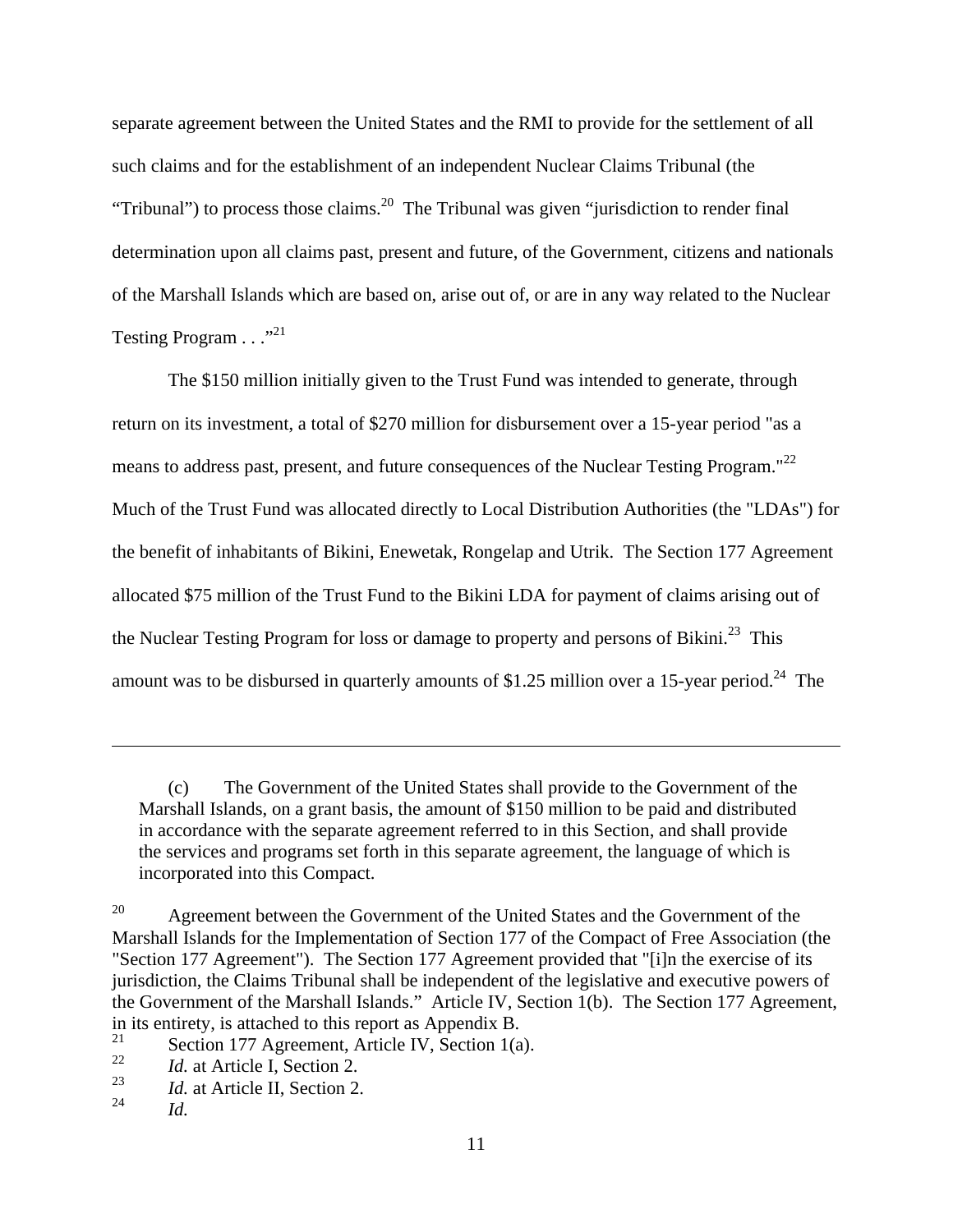177 Agreement also allocated \$48.75 million to the Enewetak LDA, to be disbursed in quarterly amounts of \$812,500 over a 15-year period;  $^{25}$  \$37.5 million to the Rongelap LDA, to be disbursed in quarterly amounts of \$625,000 over a 15-year period; <sup>26</sup> and \$22.5 million to the Utrik LDA, to be disbursed in quarterly amounts of \$375,000 over a 15-year period.<sup>27</sup>

In addition to these direct payments to LDAs, the Section 177 Agreement allocated \$30 million of the Trust Fund to the Government of the Marshall Islands, to be disbursed in annual amounts of \$2 million each over a 15-year period, to pay for technical assistance from the United States Public Health Service and other agencies of the U.S. Government.<sup>28</sup> This technical assistance was to help establish a health care system, health care programs and other services to address the consequences of the Nuclear Testing Program.<sup>29</sup> The Section 177 Agreement also allocated \$3 million to the Government of the Marshall Islands to pay for medical surveillance and radiological monitoring activities, to be disbursed in average annual amounts of \$1 million over a three-year period.<sup>30</sup> At the request of the Tribunal, the Office of the Chief Secretary initiated a medical diagnostic program using Section 1(e) funds in early 1990.<sup>31</sup>

After making these allocations to LDAs and the RMI Government, the Section 177 Agreement allocated \$500,000 per year of the remaining \$48 million of the Trust Fund to an Operations Fund to cover the expenses of the Tribunal during the term of its existence, to be disbursed annually in quarterly amounts of  $$125,000.<sup>32</sup>$  This left only \$45.75 million of the

 <sup>25</sup> *Id.* at Article II, Section 3.

<sup>26</sup> *Id.* at Article II, Section 4.

<sup>&</sup>lt;sup>27</sup> *Id.* at Article II, Section 5.<br> $\frac{28}{L}$  *Id.* at Article II, Section 10

<sup>&</sup>lt;sup>28</sup> *Id.* at Article II, Section 1(a).

<sup>29</sup> *Id.*

 $\frac{30}{31}$  *Id.* at Article II, Section 1(e).

 $31$  1992 Annual Report at 20.

<sup>&</sup>lt;sup>32</sup> Section 177 Agreement, Article II, Section 6.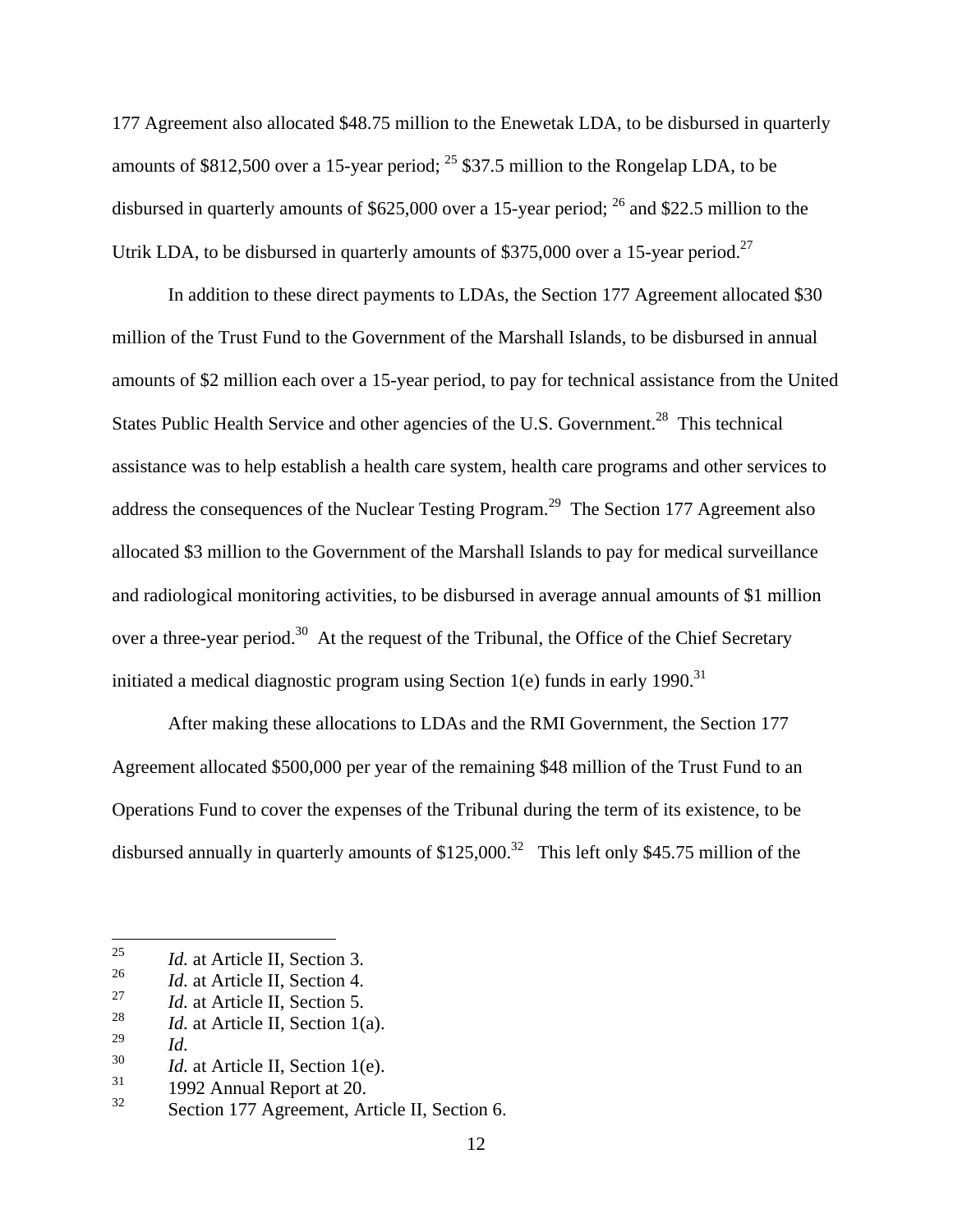original \$150 million for a Claims Fund from which the Tribunal could draw for "payment of monetary awards made by the Claims Tribunal."<sup>33</sup>

## **E. Dismissal of the Class Actions Filed by Marshall Islands Residents in U.S. Courts**

The U.S. Government put forth the Compact and the Section 177 Agreement as a new basis for seeking dismissal of the class action claims that had been filed against it by the Marshallese. The Claims Court agreed, in large part because the Compact had authorized the establishment of the Nuclear Claims Tribunal to hear those claims.

According to the Court of Claims, "in none of these cases, has Congress abolished plaintiffs' claims. The Compact recognizes the United States obligations to compensate for damages from the nuclear testing program and the Section 177 Agreement establishes an alternative tribunal to provide such compensation."34 This reasoning of the Court of Claims was subsequently affirmed by the U.S. Court of Appeals for the Federal Circuit.<sup>35</sup>

 Counsel for the plaintiffs have subsequently maintained that both the Court of Claims and the Federal Circuit left open the possibility that they could return to U.S. courts to litigate their damages claims against the U.S. Government *if* the plaintiffs did not receive reasonably adequate compensation from the Nuclear Claims Tribunal and the Trust Fund. In support of this position, plaintiffs' counsel have relied upon the following language from the opinion of the Federal Circuit: "Congress intended the alternative procedure to be utilized, and we are unpersuaded that

 <sup>33</sup> *Id.* at Article II, Section 6(c).

<sup>34</sup> *Juda v. United States,* 13 Cl. Ct. 667, 688 (1987).

<sup>35</sup> *See People of Enewetak v. United States*, 864 F.2d 134 (Fed. Cir. 1988) (affirming the decisions in the *Peter* and *Nitol* cases, and adopting the analysis set forth in *Juda v. United States*, 13 Cl. Ct. 667 (1987)).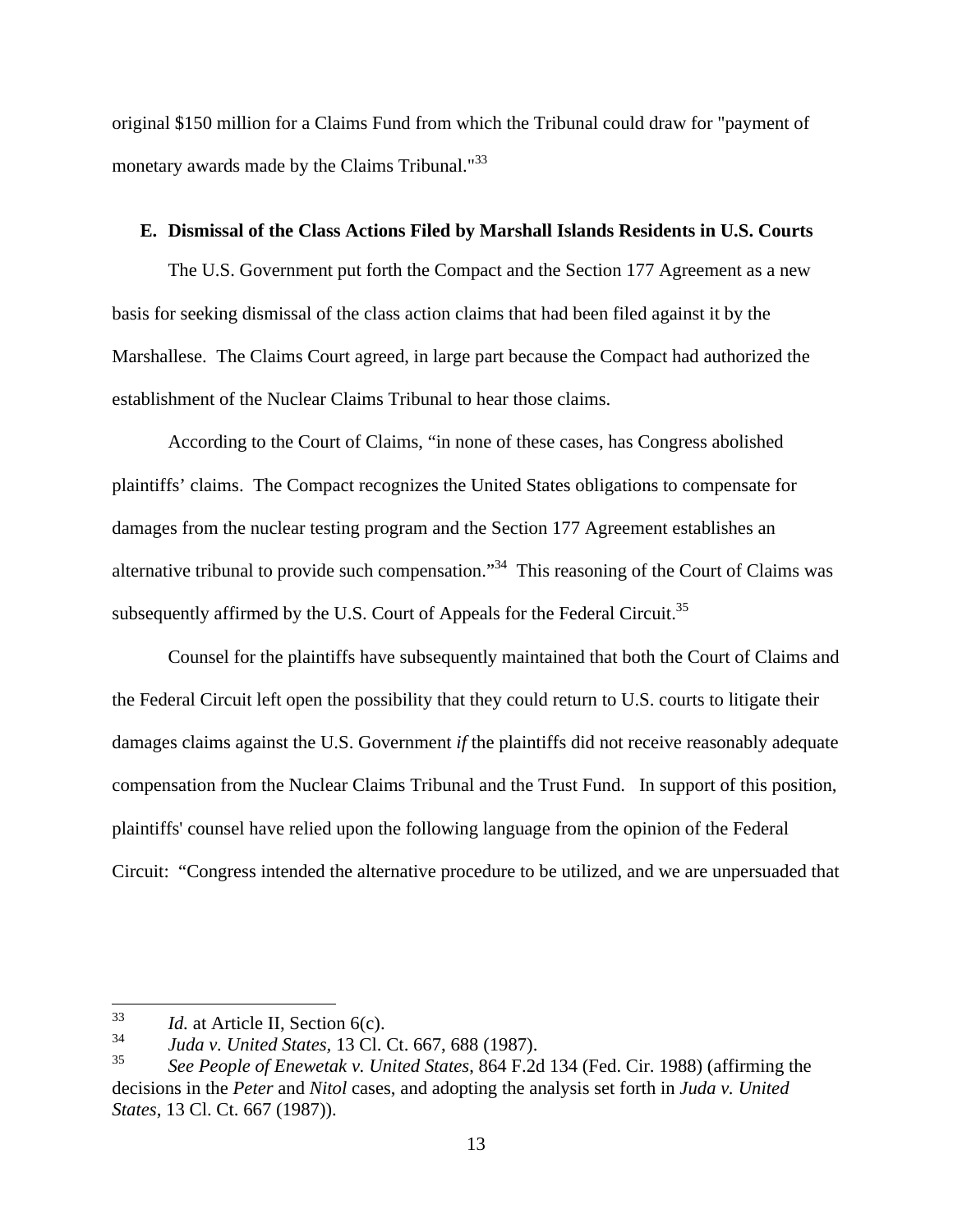judicial intervention is appropriate at this time on the mere speculation that the alternative remedy may prove to be inadequate."<sup>36</sup>

## **IV. An Overview of the Nuclear Claims Tribunal**

In 1987, pursuant to the Section 177 Agreement,<sup>37</sup> the Marshall Islands legislature, the Nitijela, passed the Nuclear Claims Tribunal Act (the "Act"), formally establishing the Nuclear Claims Tribunal.38 The Act states: "It is the express intent of the Nitijela that this Chapter be interpreted so as to comply with the requirements for the establishment of a claims tribunal as set forth in the Section 177 Agreement."<sup>39</sup>

## **A. The Duties of the Tribunal**

The Act charges the Tribunal with two general areas of responsibility. First, the Tribunal has jurisdiction to render final determinations and to award compensation on claims for loss or damage to persons or property resulting from the U.S. nuclear weapons testing program in the Marshall Islands. Second, the Tribunal has authority to monitor and resolve disputes concerning the uses and distributions of Trust Fund monies by the LDAs. We have focused our examination and analysis on the Tribunal's processes for deciding personal injury and property damage claims. We have not spent any significant time on the Tribunal's oversight of LDAs, because those activities would not result in additional claims on the Trust Fund.

 <sup>36</sup> *People of Enewetak v. United States*, 864 F.2d 134, 136 (emphasis added).

<sup>37</sup> "The Government of the Marshall Islands, prior to the first anniversary of the effective date of this Agreement, shall establish a Claims Tribunal, in accordance with its constitutional processes..." Section 177 Agreement, Article IV, Section 1(a).

<sup>38</sup> 42 MIRC Ch 1, § 1 *et seq.* References to the Act throughout this report are to Title 42, Chapter 1 of the March 1994 version of the Marshall Islands Revised Code ("MIRC").  $1d.$  at § 7.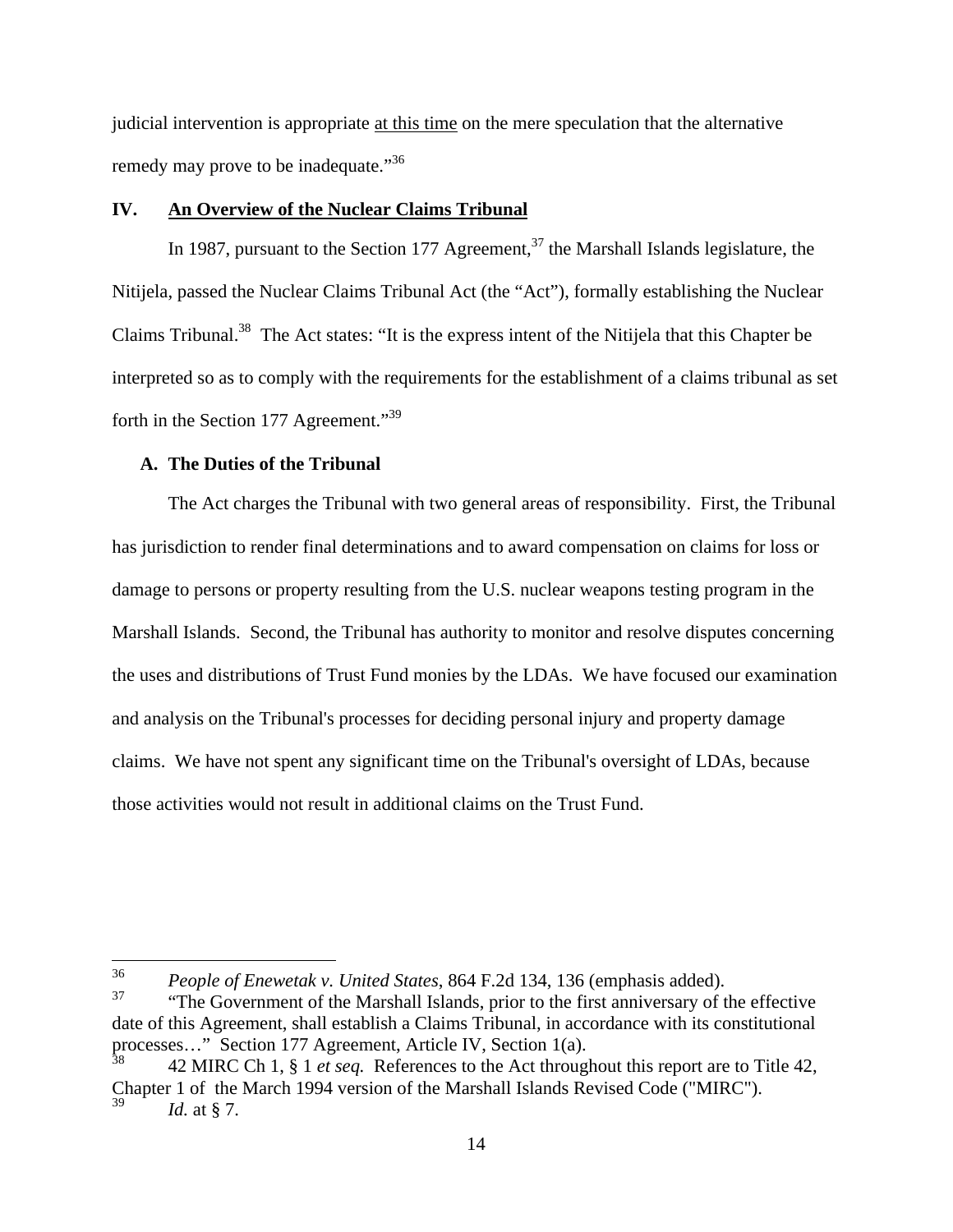## **B. The Powers of the Tribunal**

Like the Section 177 Agreement, the Act provides that the Tribunal is to be independent of the legislative and executive branches of the RMI Government.<sup>40</sup> The powers of the Tribunal, set forth in the Act, include: (1) issuing orders, making rules, and promulgating procedural regulations; (2) providing funds for the operation of Special Tribunals appointed by the Tribunal to consider specific claims and disputes; (3) establishing and providing funds for the operation of the Tribunal offices; (4) establishing and authorizing distributions from the Operating Fund; (5) establishing and authorizing payments out of the Claims Fund for monetary awards; (6) issuing orders requiring the Defender of the Fund to investigate the administration and distribution of Trust Fund monies by LDAs; (7) issuing orders suspending any or all distributions by an LDA; and (8) establishing and funding LDAs as appropriate and necessary to carry out the intent of the  $Act<sup>41</sup>$ 

 <sup>40</sup> *Id.* at § 6(2).

 $1d.$  at § 6(4).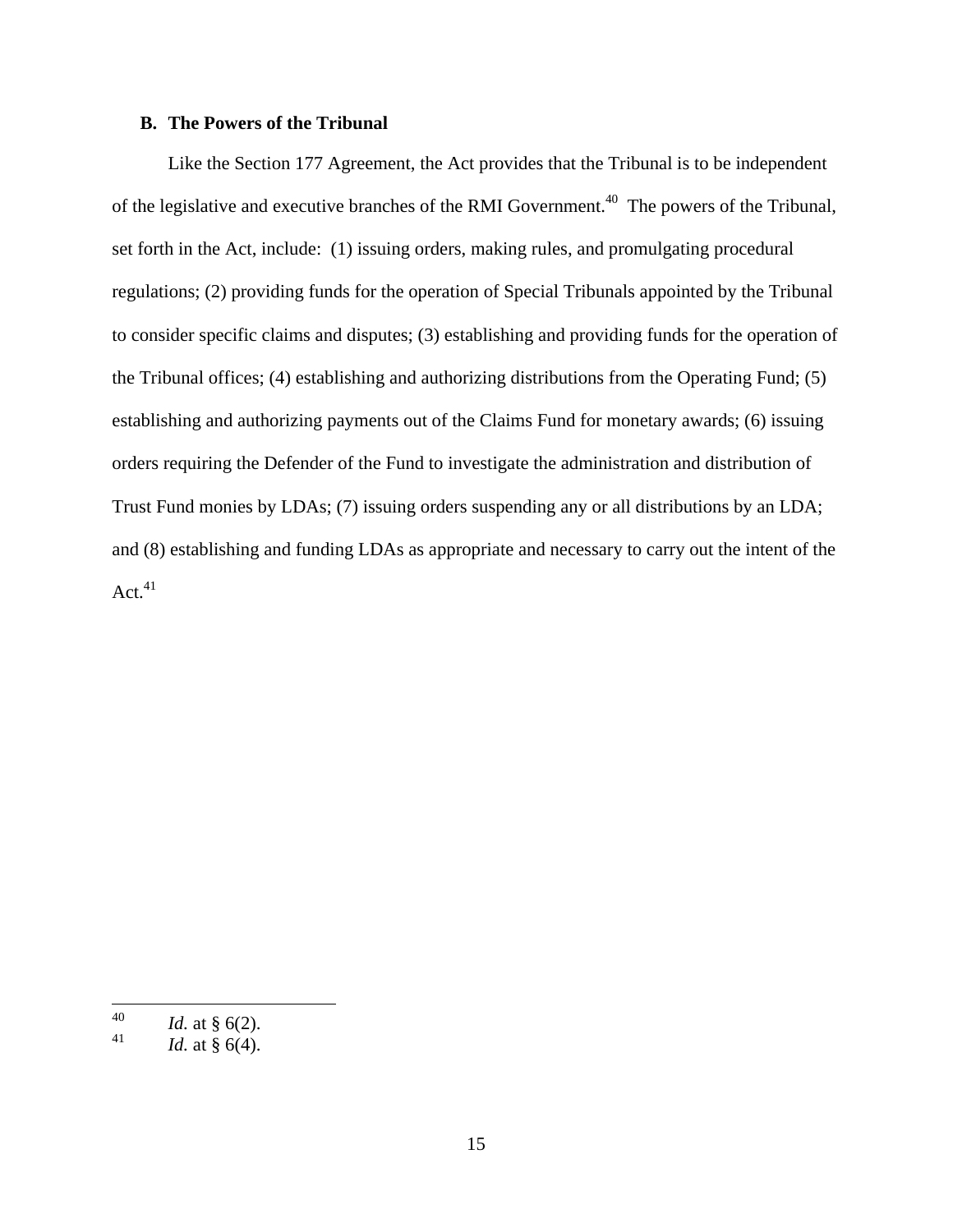#### **C. The Tribunal's Personnel**

#### **1. The Members of the Tribunal**

Under the Act, the Tribunal consists of three members, a Chairman and two other members, each of whom is appointed by the RMI Cabinet, upon recommendation of the Judicial Service Commission and subject to the approval of the Nitijela.<sup>42</sup> The Members of the Tribunal are appointed for three-year terms, without limitation on their re-appointment for successive terms.<sup>43</sup> The Chairman and at least one other Member of the Tribunal must vote on all decisions. A decision of the Tribunal must be agreed upon by a majority of its voting members.<sup>44</sup>

 The Chairman has administrative supervisory power over the Tribunal and its officers and employees. The Chairman has discretion to convene the Tribunal<sup>45</sup> and must prepare and submit an annual or supplemental budget to the Tribunal for approval, after consultation with the Tribunal's Financial Officer.<sup>46</sup> The Act requires the Chairman to remain in residence in the RMI during the duration of his term, but allows other Members of the Tribunal to reside elsewhere.<sup>47</sup> The Chairman, on behalf of the Tribunal, must give a report to the Nitijela annually, at the beginning of each regular session, concerning the functions and expenditures of the Tribunal.<sup>48</sup>

The Act provides that the Members of the Tribunal may be removed from office only by the Cabinet and only because of a clear failure or inability faithfully to discharge the duties of

 $142$  *Id.* at § 10(1).

 $1d.$  at § 10(6).

 $1d$ . at § 10(12).

 $1d.$  at § 10(10).

 $1d.$  at § 10(2).

 $1d.$  at § 10(5).

<sup>48</sup> *See* the Tribunal's most recent Annual Report, for 2001, which is attached to this report as Appendix C.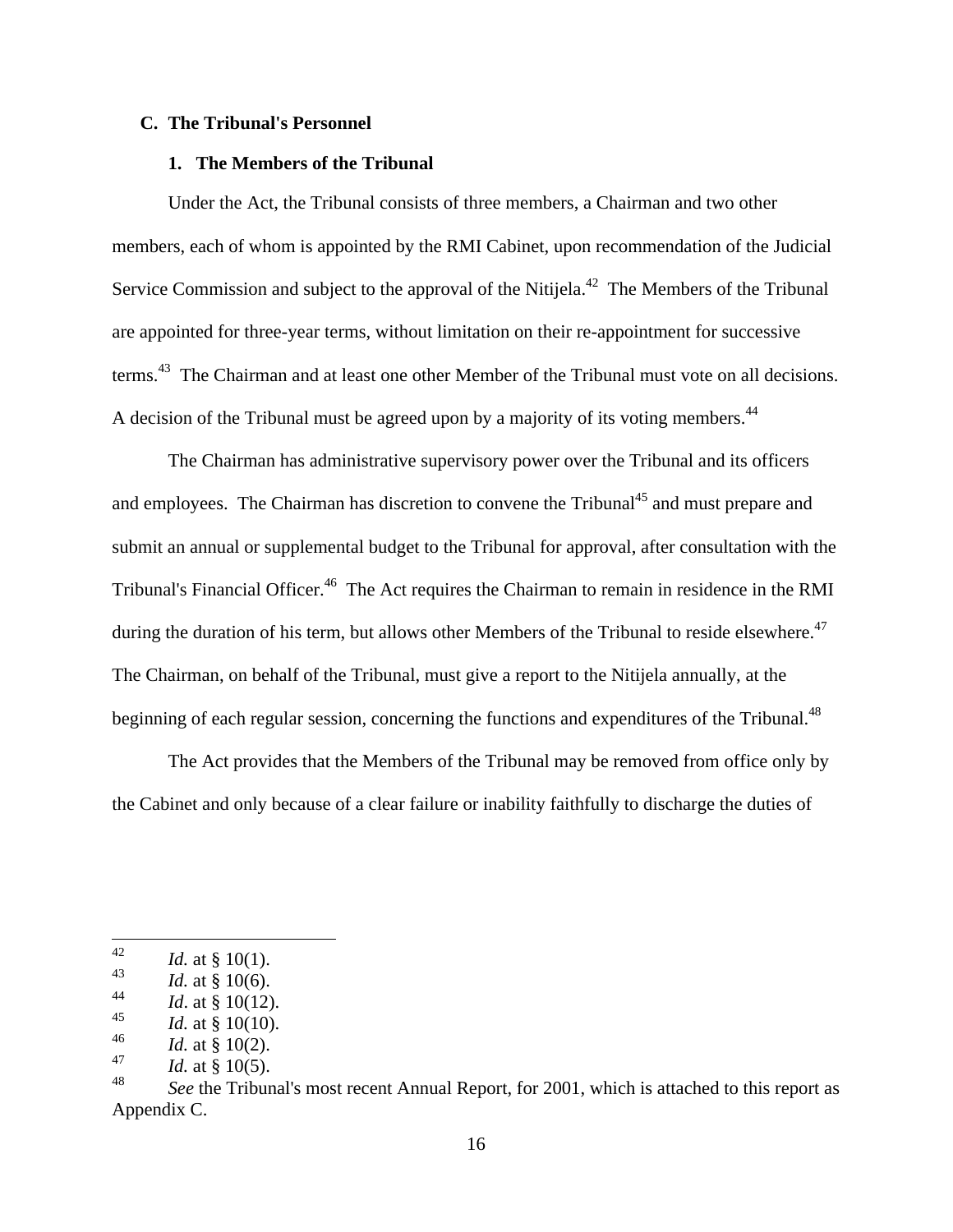office or for the commission of treason, bribery, or other high crimes or abuses inconsistent with the authority of office. $49$ 

Under the Act, all claims, with a few exceptions,  $50$  are initially handled by a "Special" Tribunal." A Special Tribunal is composed of a single Member of the Tribunal, who is appointed by the Chairman of the Tribunal.<sup>51</sup> A Special Tribunal enjoys all the powers of the Tribunal, except when expressly limited by the Act.<sup>52</sup> Furthermore, a Special Tribunal, as authorized by the Tribunal and with the approval of the Cabinet, may employ such aides and procure such facilities and equipment as are reasonably required to carry out its duties.<sup>53</sup> A A Special Tribunal can refer a claim back to the full Tribunal, which is the procedure that was followed regarding the property damage class actions.<sup>54</sup>

## **2. The Officers of the Tribunal**

The Tribunal is staffed with several officers, including a Public Advocate, a Defender of the Fund, a Financial Officer, and a Clerk.<sup>55</sup> These officers are nominated by the Chairman of

 $Id.$  at § 11(2).

Id. at, § 16. The Act also provides for an Office of Mediation, but we understand that a Mediation Officer has never been appointed by the Tribunal. Under the Act, the Mediation Officer, as well as any assistant mediators appointed by the Mediation Officer, is to accept appointments by a Special Tribunal to mediate claims, endeavoring to effect amicable

<sup>49 42</sup> MIRC Ch 1,  $\S$  10(8).

<sup>&</sup>lt;sup>50</sup> The Act provides that all claims except for the following are initially handled by a Special Tribunal: (1) claims challenging the fairness and equity of proposed or active LDA distribution schemes; (2) claims enforcing an agreement between the Government and a Local Government Council for the implementation of Section 177; and (3) claims challenging the Government of the Marshall Islands administration of funds provided for health and radiological surveillance. 42 MIRC Ch 1, §§ 11(1), 24, 28 & 29.

 $Id.$  at § 11(3).

 $Id.$  at § 11(5).

<sup>&</sup>lt;sup>54</sup> *Id.* at § 17 ("All claims under this Section shall be decided by the Special Tribunal ... provided the Special Tribunal may at its own discretion refer the matter to the Tribunal upon certification by the Special Tribunal that the claim involves a matter of public importance."). On March 23, 1994, Chairman deBrum issued a notice of intent to transfer the Enewetak class action to the full Tribunal. A certificate and order of transfer was issued on April 25, 1995.<br>
Id at 8.16. The Act also provides for an Office of Mediation, but we underst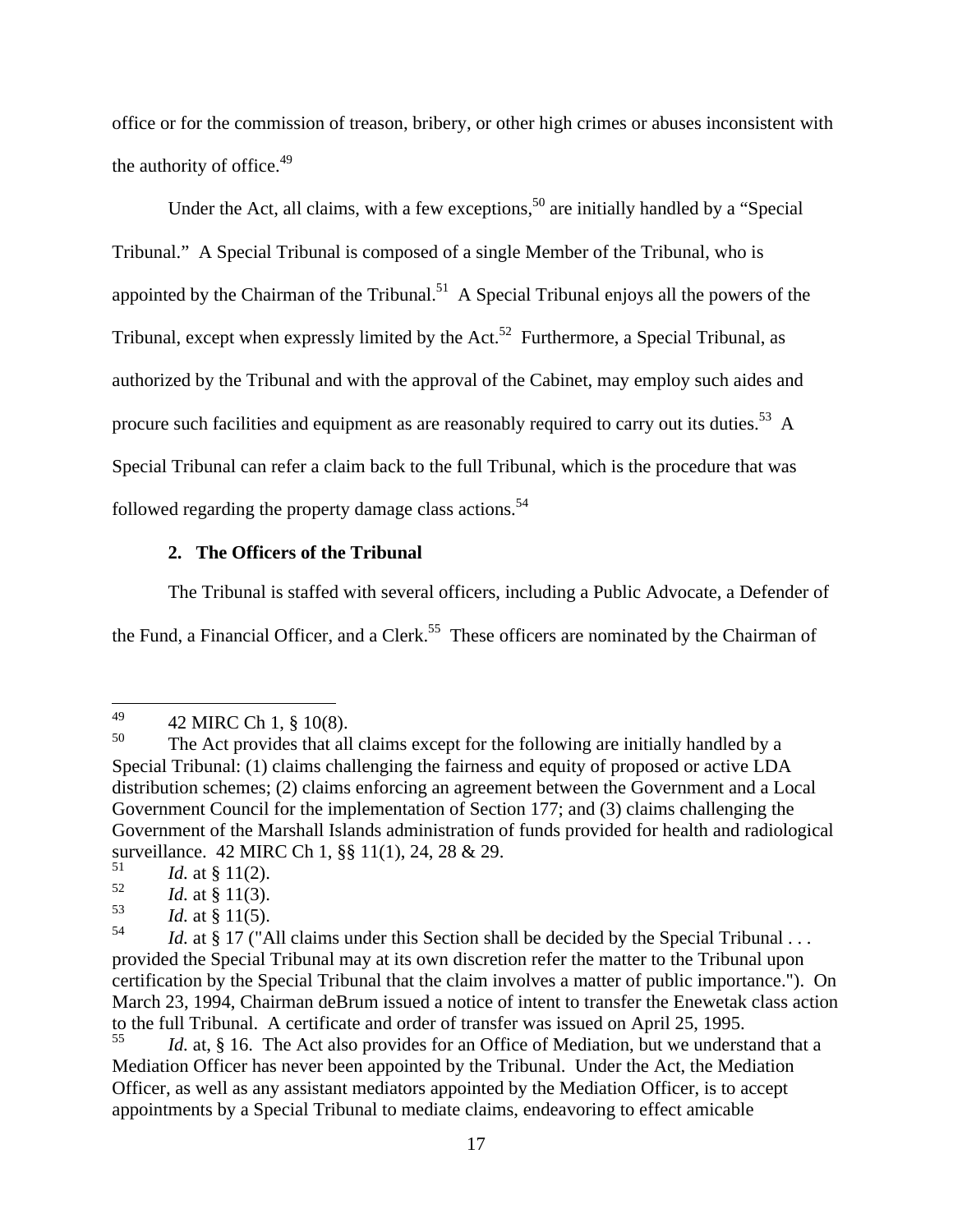the Tribunal, after which they must appear before the Tribunal, present evidence of their qualifications and submit to questioning before being appointed.<sup>56</sup> All Tribunal officers are appointed by the Tribunal for two-year terms.<sup>57</sup> Officers must remain in residence in the RMI for the duration of their terms and can only be removed for good cause.<sup>58</sup>

## **a. Office of the Public Advocate**

The Office of the Public Advocate consists of the Public Advocate and "such Associate Public Advocates as required."<sup>59</sup> The Public Advocate's duties consist of: (1) advising and assisting all claimants in the filing, preparation, and presentation of claims; (2) advising Special Tribunals about the selection of group representatives when required; and (3) representing absent and unidentified claimants, upon order of the Tribunal or a Special Tribunal.<sup>60</sup> The Act provides that "[a]s authorized by the Tribunal, the Public Advocate may employ such aides and procure such facilities and equipment as reasonably necessary to carry out the duties of his office."<sup>61</sup>

## **b. Office of the Defender of the Fund**

The Office of the Defender of the Fund consists of the Defender of the Fund and "such Associate Defenders as required." $62$  The Defender's duties include, when appropriate, defending claims against the Trust Fund by asserting one or more of the following defenses: (1) the claimant has not suffered the alleged loss or damage to person or property; (2) the claimant's loss or damage is not in any way related to the Nuclear Testing Program; (3) the claimant has failed to exhaust his remedies before an LDA that has jurisdiction over his claims; (4) the claimant has

 $Id.$  at § 17(1).

- $Id.$  at § 17(4).
- $Id.$  at § 18(1).

settlements*. Id.* at § 16(2). The Act provides that the Mediation Officer must be familiar with the customary law and traditional practice of the RMI. *Id.* at § 16(1).<br> $\frac{56}{100}$  *Id.* at § 14(2)

 $Id.$  at § 14(3).  $Id.$  at § 14(3).

 $Id.$  at § 14(2), (7).

 $1d.$  at § 17(1).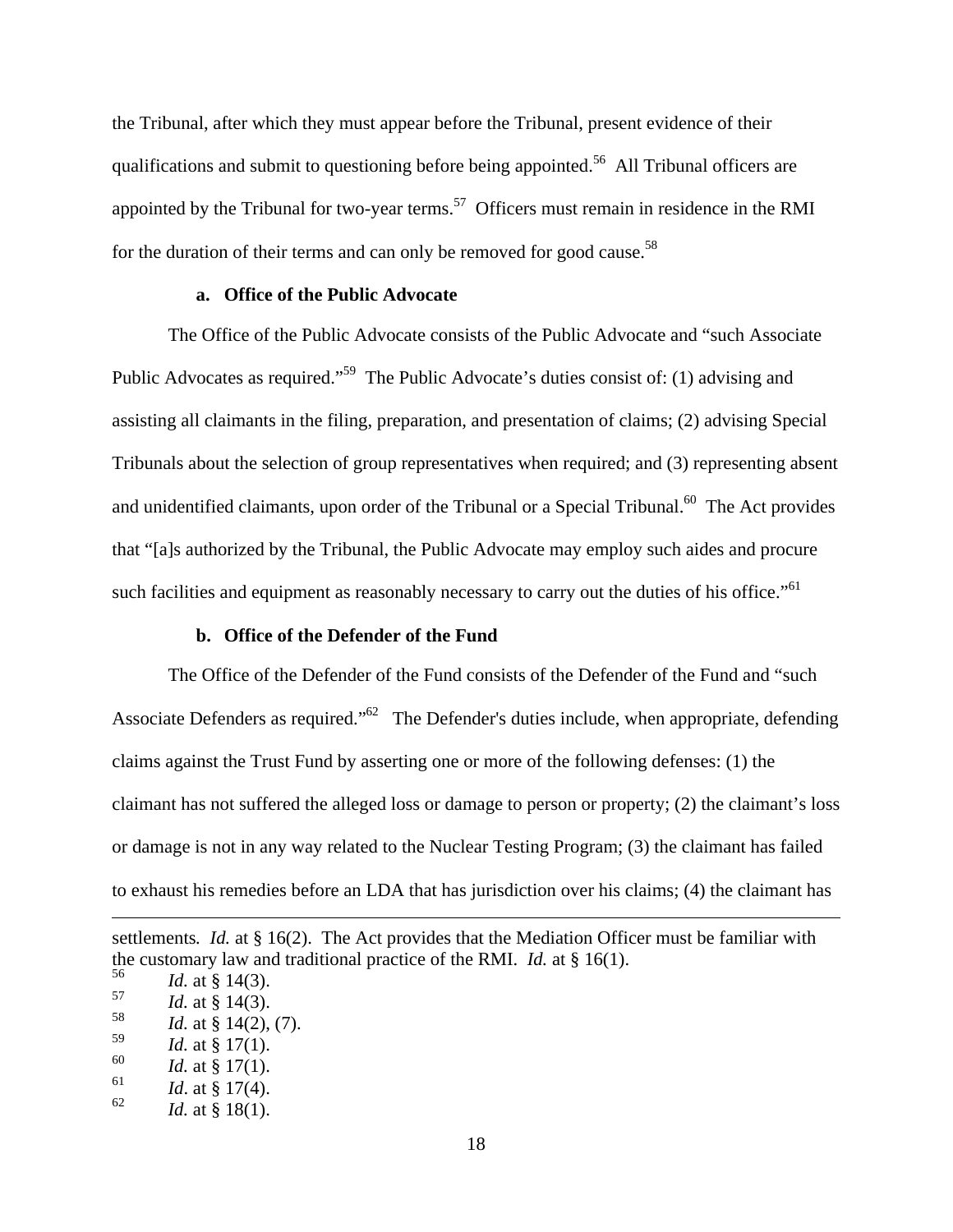been unreasonably denied compensation or inadequately compensated by an LDA that has jurisdiction over his claim; and (5) any other defense deemed proper by the Defender of the Fund.<sup>63</sup> The Defender's duties also include undertaking investigations ordered by the Tribunal or a Special Tribunal and moving for, arguing for, or arguing against the creation of class actions.<sup>64</sup> The Act provides that, like the Public Advocate, "[a]s authorized by the Tribunal, the Defender of the Fund may employ such aides and procure such facilities and equipment as reasonably required to carry out the duties of his office."<sup>65</sup>

#### **c. Financial Office**

The Act provides that the Financial Officer shall, "in accordance with generally accepted accounting principles, maintain the fiscal integrity of the Operating Fund."66 The Tribunal Financial Officer is also charged with maintaining the fiscal integrity of the Claims Fund.<sup>67</sup> The duties and responsibilities of the Financial Officer include: (1) disbursing payments from the Operating Fund and ensuring that all payments are in furtherance of Tribunal purposes; (2) filing written quarterly reports with the Chairman setting forth all requests for payments from the Operating Fund, the status of such requests, and the Operating Fund's balance; (3) disbursing payments from the Claims Fund; and (4) filing written quarterly reports with the Chairman setting forth all requests for payment from the Claims Fund, the status of such requests, and the Claims Fund's balance. The Financial Officer also has a fiduciary obligation to invest the monies in the Operating and Claims Funds.<sup>68</sup>

- <sup>64</sup> *Id.*
- $Id.$  at § 18(2).
- $Id.$  at § 15(1).
- $Id.$  at § 15(2).
- $Id.$  at § 15(3).

 <sup>63</sup> *Id.*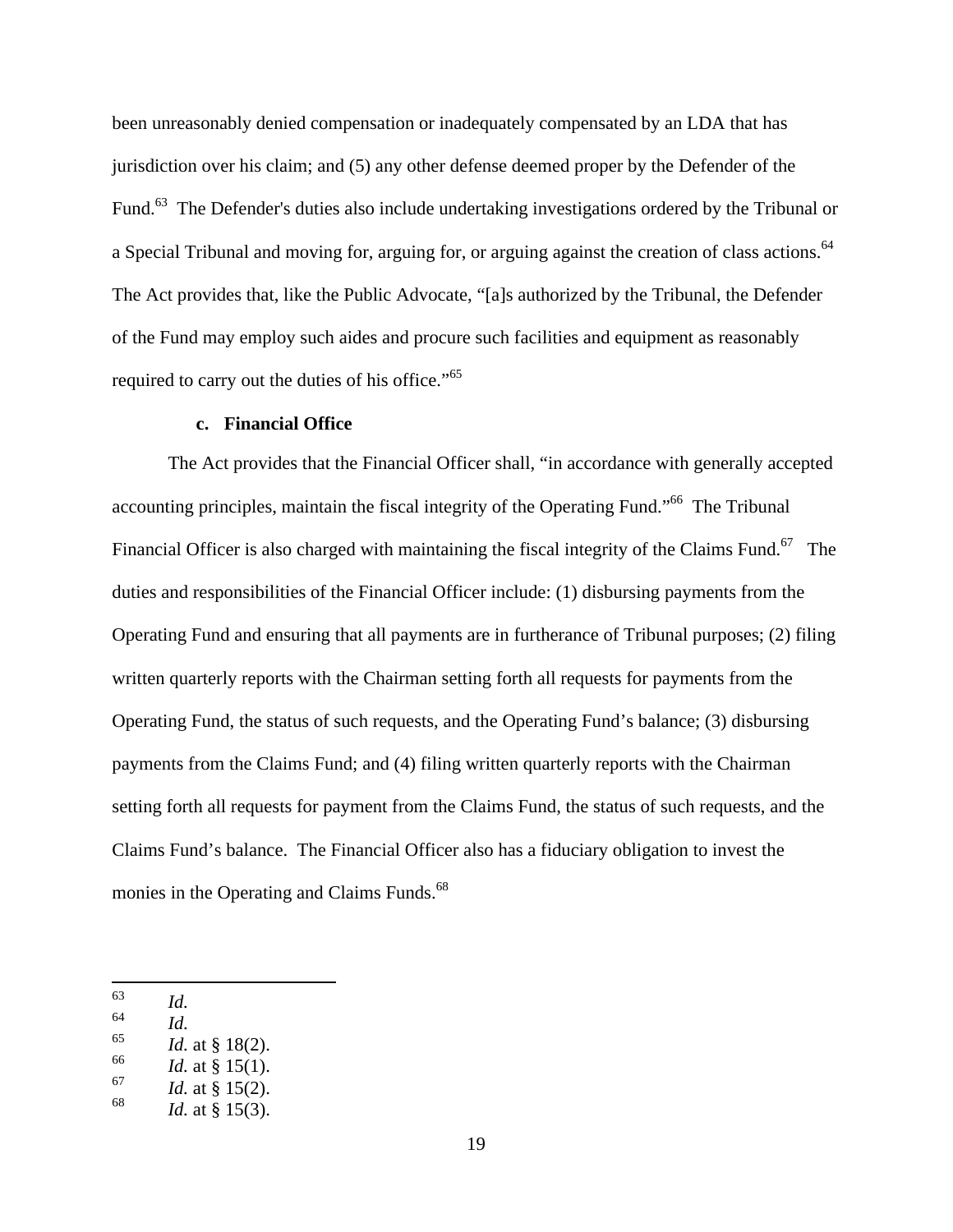#### **d. Clerk**

The Tribunal's Clerk and the Clerk's staff operate under the direction of the Chairman.<sup>69</sup><br>The Clerk's duties include: (1) receiving documents and forwarding copies to the responsible Officer or Tribunal Member; (2) maintaining files on all claims and making such files available for public inspection; (3) assisting the Tribunal and any Special Tribunal in all administrative matters; (4) assisting the Public Advocate in informing claimants and their representatives of the procedures and provisions for making and prosecuting claims; and (5) performing such other functions as are required by the Tribunal.<sup>70</sup>

## **D. The Tribunal's Physical Facilities**

The Tribunal is located on the island of Majuro, where the RMI Government is headquartered. The Tribunal's offices are housed in an office building in which it leases space. These offices include a law library as well as a small conference room (approximately 400-500 square feet) in which Tribunal hearings often take place. The Members of the Tribunal sit at the head of a large table in that conference room and the representatives of the parties sit on either side. This hearing room is equipped with an overhead projector for exhibits.

For larger hearings, where public attendance is anticipated, the Tribunal occasionally rents a larger conference room at a local hotel. That room is set up like a traditional courtroom, with the Members of the Tribunal seated behind a high bench, the parties and counsel seated at separate tables facing them and witnesses seated at a witness stand in front of the bench.

 <sup>69</sup> *Id.* at § 19(1).

 $Id.$  at § 19(2).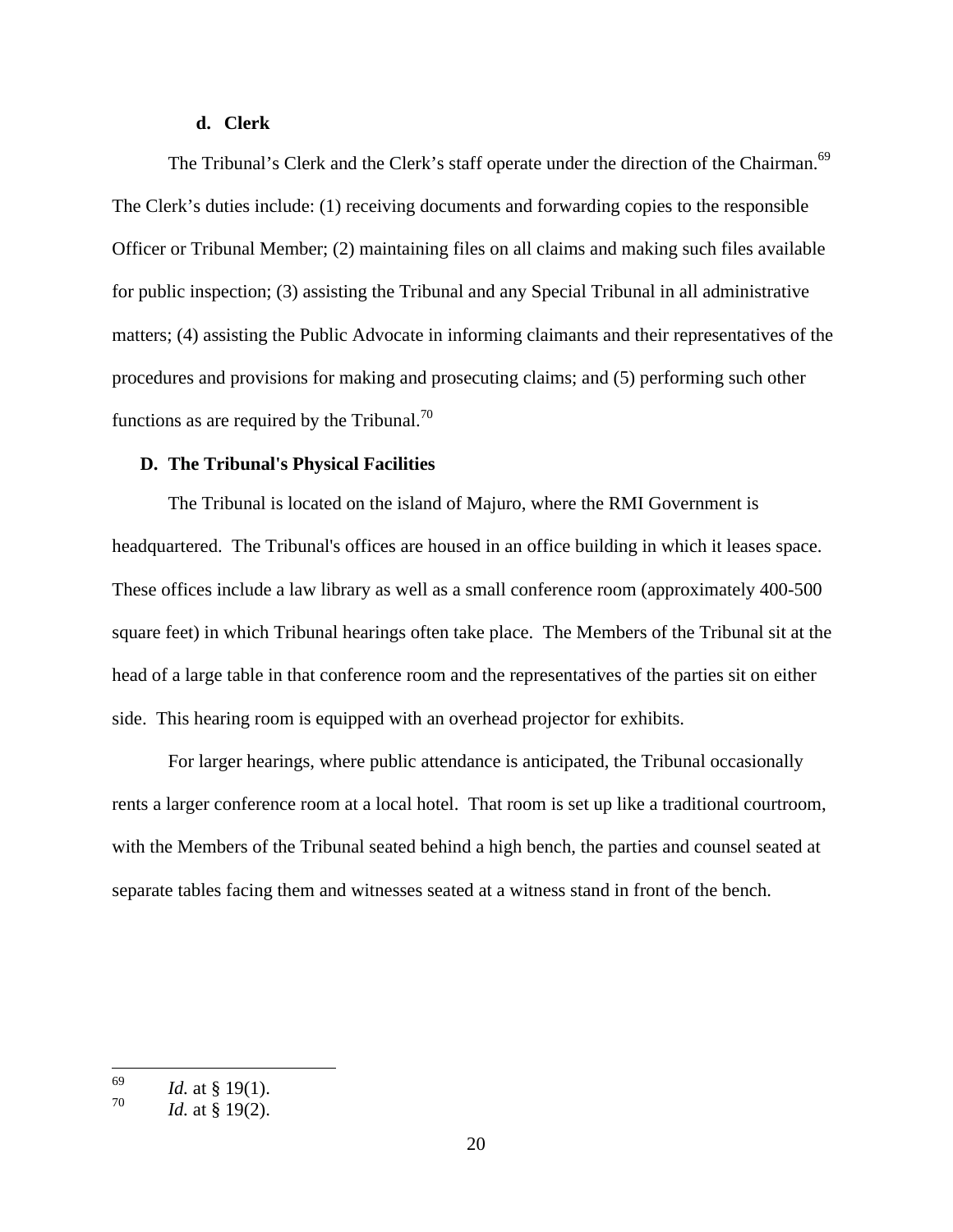## **V. The Tribunal's Regulations Governing Practice and Procedure**

Pursuant to authority provided by the Act, the Nuclear Claims Tribunal has promulgated Regulations Governing Practice and Procedure (the "Regulations") before the Tribunal.<sup>71</sup> These Regulations are similar in many respects to the procedural rules followed by U.S. courts and administrative agencies. In general, individual personal injury claims are handled by an administrative review process that allows for appeals by disappointed claimants to a Special Tribunal or to the full Tribunal. More formal complaints, including class action claims, are litigated before the Tribunal using rules and procedures typical of an adversary process.

#### **A. Filing of Claims by Individual Claimants**

Chapter 2 of the Tribunal's Regulations sets forth the procedures for submitting claims before the Tribunal. Eligible claimants are limited to citizens or nationals of the RMI alleging loss or damage to person or property as a result of the U.S. Nuclear Testing Program. The Government of the RMI can also submit claims for loss or damage to its property.

## **B. Initial Review of Individual Claims**

After a claim is filed with the Tribunal Clerk,<sup>72</sup> the Defender of the Fund reviews that claim "[w]ithin a reasonable period of time . . ."73 After the Defender of the Fund has reviewed a claim, he notifies the claimant that: (1) further information is required before the claim's validity can be ascertained; (2) the claim has been admitted; or (3) the claim has been rejected in part or in whole. Written notice of a rejection includes a statement of reasons for the rejection of the claim.74 The Defender of the Fund's written rejection of a claim serves as his answer to the claim in any subsequent proceedings before the Tribunal. The Defender of the Fund may amend

<sup>&</sup>lt;sup>71</sup> The Tribunal's Regulations, in their entirety, are attached to this report as Appendix D.<br><sup>72</sup> The presedure for filing and pursuing elsime is set forth in Sections 201, 209 of the The procedure for filing and pursuing claims is set forth in Sections 201-208 of the

Tribunal's Regulations.

 $^{73}$  Section 209(a) of the Tribunal's Regulations.

<sup>74</sup> *Id.* at Section 209.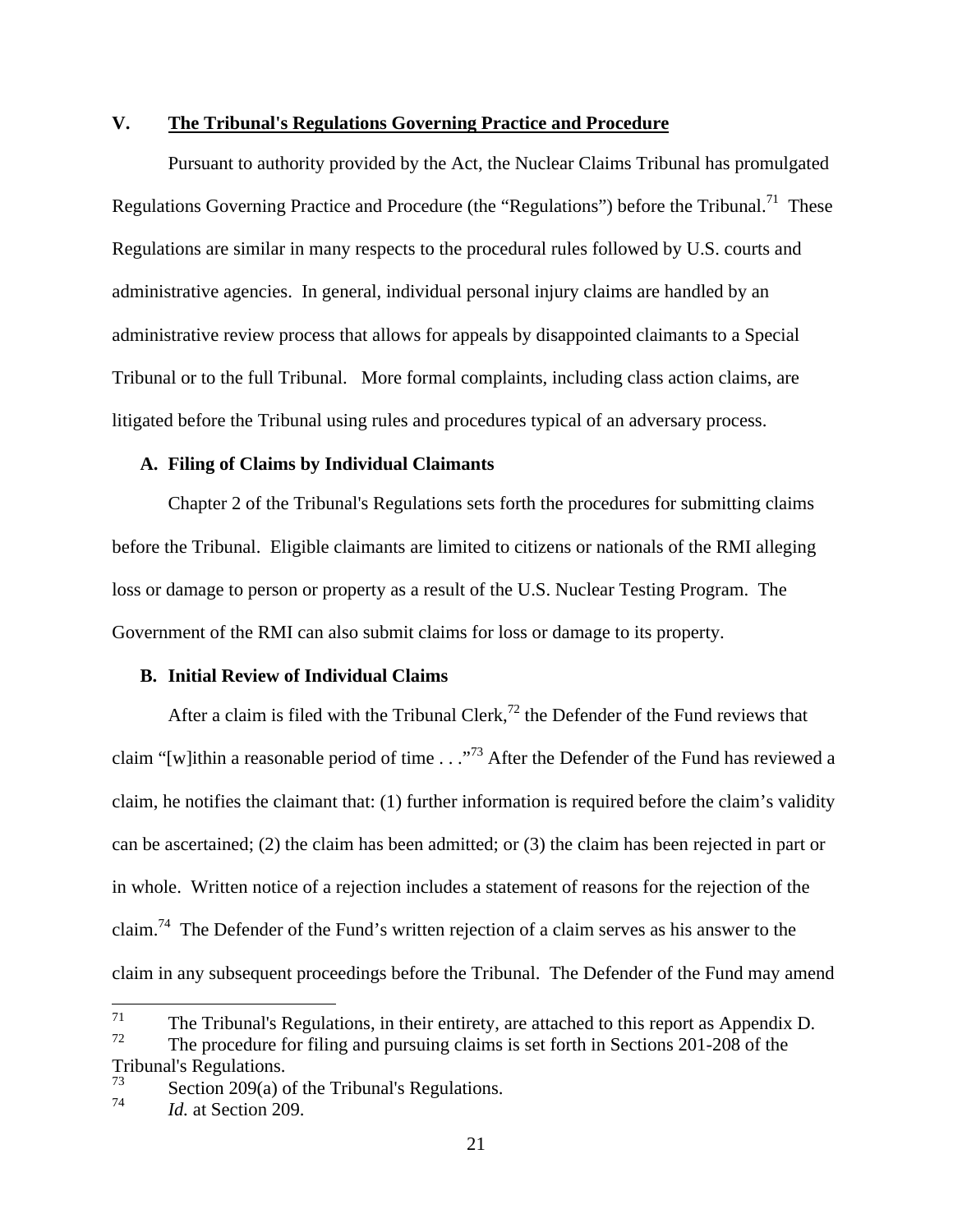or supplement his rejection before any dispute regarding that claim is heard by the Tribunal. If the Defender of the Fund rejects a claim, the claimant may challenge, in whole or in part, the Defender's decision by filing a challenge with a Special Tribunal or the full Tribunal.<sup>75</sup>

#### **C. Public Notice of Certain Claims, Including Class Actions**

The Nuclear Claims Tribunal Act requires the Tribunal to give public notice of certain claims, including: (1) claims for damage to or loss of land (42 MIRC § 23(10)); (2) class actions  $(42 \text{ MIRC} \& 22(11))$ ; (3) complaints challenging the fairness and equity of proposed or active distribution schemes (42 MIRC § 24); (4) claims challenging the administration of a distribution scheme (42 MIRC § 25); (5) complaints challenging an LDA's determination that an individual is not a recipient under its distribution scheme  $(42 \text{ MIRC} \text{ } \text{\&} 26(9))$ ; and  $(6)$  complaints challenging an LDA's assignment of future proceeds from the Trust Fund (42 MIRC  $\S 27$ ).<sup>76</sup> The Tribunal's Regulations set forth the methods and requirements for giving public notice, which include publication in a newspaper of general circulation, radio broadcasts, or posting of written notice in a public place.<sup>77</sup>

## **D. Procedures for Service of Certain Documents in Litigated Actions**

When a matter is litigated before the Tribunal, the Act requires that "[e]very document filed with the Clerk shall be served on all parties or their representatives."78 Chapter 5 of the Tribunal's Regulations sets forth rules for service of complaints and other documents. The Tribunal's rules for service are similar to those in the Federal Rules of Civil Procedure used in the United States. The methods of making service include personal service, service by mail,

 <sup>75</sup> *Id.*

<sup>76</sup> *Id.* at Section 303.

<sup>77</sup> *Id.* at Section 302.

 $^{78}$  42 MIRC Ch 1, § 22(3).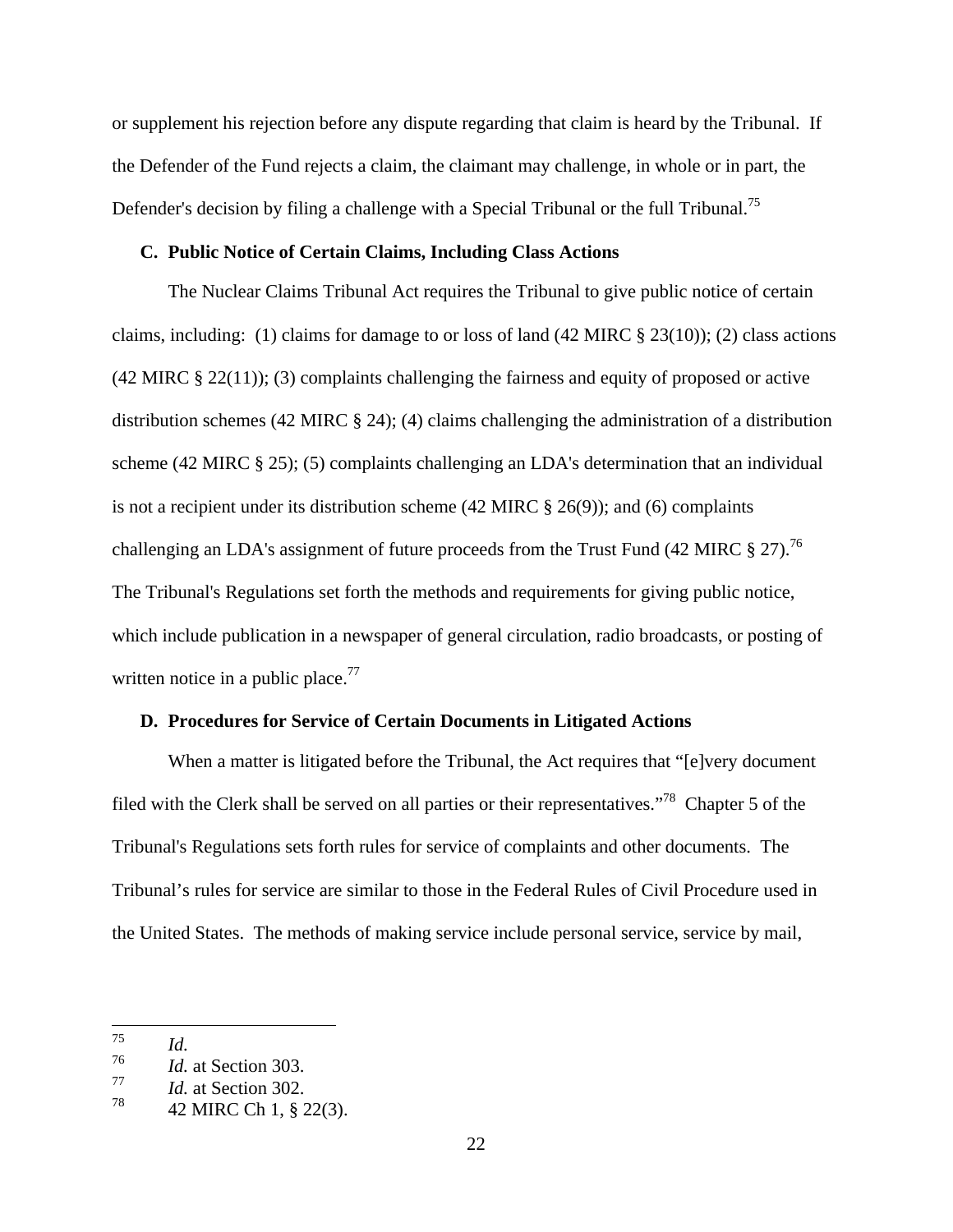service by publication, and service by radio broadcast.<sup>79</sup> The Tribunal's Regulations also enumerate specific rules for service of complaints and other documents on LDAs, service of an LDA's answer to a complaint, service on the Defender of the Fund or the Public Advocate, service on the RMI Government, and service on Local Government Councils.<sup>80</sup>

#### **E. Discovery**

The Tribunal's Regulations provide for discovery in litigated actions. To reduce the cost of prosecuting claims or complaints, parties are permitted to inspect "all relevant physical, documentary, or demonstrative evidence which is in the custody, or under the control, of any other party."81 Parties must also disclose the identity of witnesses to opposing parties, who are permitted to depose such witnesses.<sup>82</sup> The Tribunal's Regulations require that parties promptly make available all relevant evidence (*e.g.,* documentary materials, reports by expert witnesses, medical records and photographs) to all other parties, when so requested.<sup>83</sup> Like the Federal Rules of Civil Procedure, the Regulations provide for sanctions if "at any time the Tribunal . . . determine(s) that a party or other person has unjustifiably resisted discovery . . . "<sup>84</sup> Sanctions" include: (1) monetary sanctions, including the costs and expenses incurred by the petitioner in bringing the petition; (2) denial of claimed compensation, in whole or in part, or dismissal of a complaint with prejudice; and/or (3) a contempt citation and referral to the Marshall Islands High  $Count.<sup>85</sup>$ 

<sup>&</sup>lt;sup>79</sup> Section 501 of the Tribunal's Regulations.

<sup>80</sup> *Id*. at Section 502.

<sup>81</sup> *Id.* at Section 600.

<sup>82</sup> *Id.*

<sup>83</sup> *Id.*

<sup>84</sup> *Id.*

<sup>85</sup> *Id.*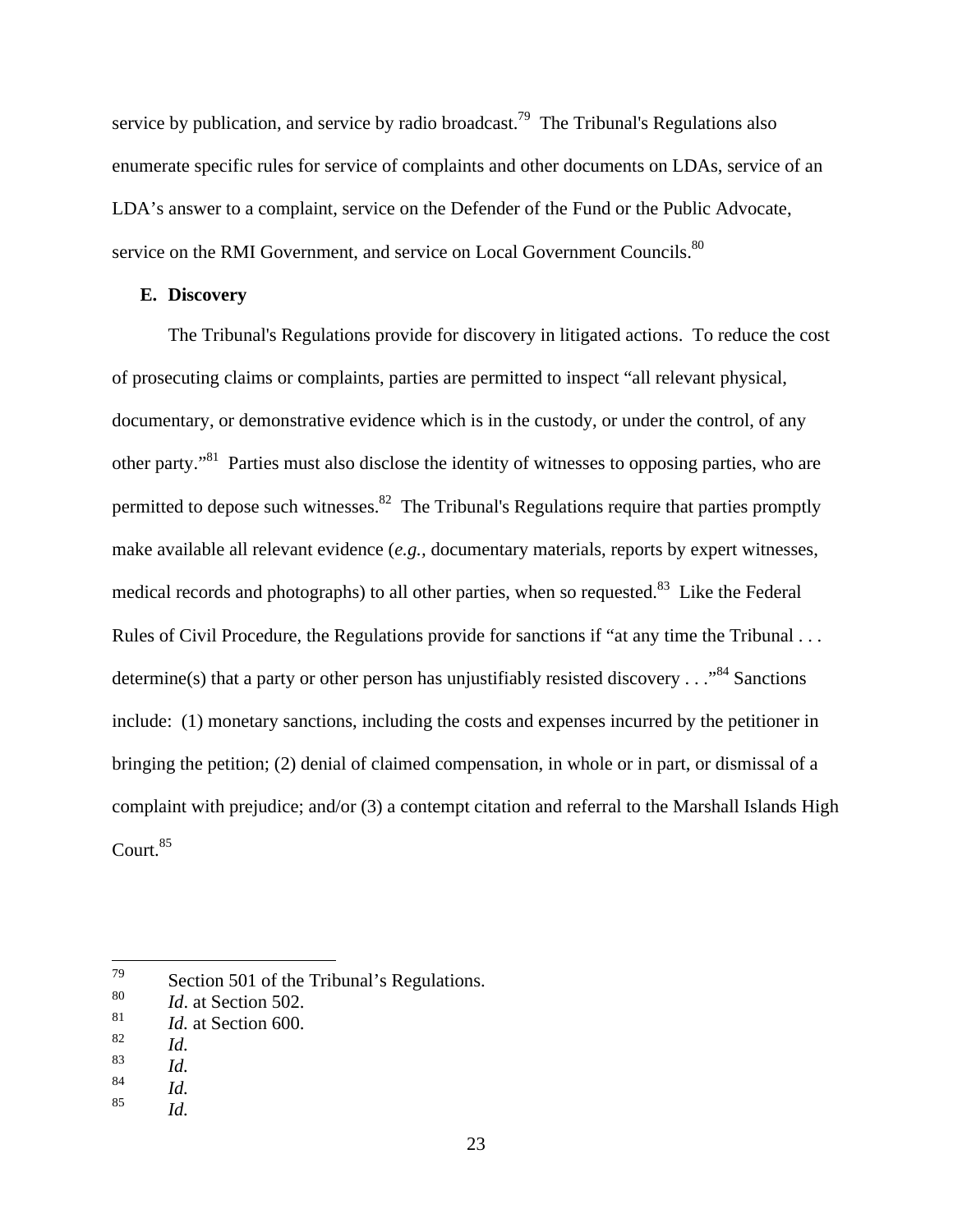## **F. Rules of Evidence in Tribunal Hearings**

The Tribunal's Regulations set forth the procedures for Hearings and Pre-Hearing conferences before the Tribunal.<sup>86</sup> Pursuant to the Act, the Tribunal is not bound by legal rules of evidence.<sup>87</sup> Generally the Tribunal can receive "any evidence that is of a type commonly relied upon by reasonably prudent people in the conduct of their affairs."<sup>88</sup> All relevant and material evidence, not otherwise privileged, may be offered in evidence.<sup>89</sup> The weight given to a particular piece of evidence is to be determined by its reliability and probative value.<sup>90</sup> All persons are deemed competent to testify, unless the Tribunal determines that they are prevented by mental or physical infirmity from understanding the questions put to them or from giving rational answers to those questions.<sup>91</sup> The Tribunal's Regulations permit a party to conduct direct and cross-examination of witnesses, as is required for a full and true disclosure of the facts.<sup>92</sup> Expert witness testimony may be offered by any party and may be independently sought by the Tribunal if it concludes that such assistance is needed.<sup>93</sup>

#### **G. Tribunal Decisions**

The Act requires the Tribunal to render written decisions in all cases litigated before it "[w]ithin a reasonable time after the hearing is closed."<sup>94</sup> These decisions are filed with the Clerk of the Tribunal and are deemed to be public records unless a file is ordered sealed by the Tribunal.<sup>95</sup>

 <sup>86</sup> *Id.* at Section 700-02.

<sup>&</sup>lt;sup>87</sup> *Id.* at Section 1000 (citing 42 MIRC Ch 1, § 31(g)(i)).

<sup>88</sup> *Id.*

<sup>89</sup> *Id.* at Section 1001 (citing 42 MIRC Ch 1, § 31(g)).

<sup>&</sup>lt;sup>90</sup> *Id.* at Section 1000 (citing 42 MIRC Ch 1, § 31(g)(ii)).

<sup>91</sup> *Id.* at Section 1003.

<sup>92</sup> *Id.*

<sup>93</sup> *Id.* at Section 1004.

<sup>94</sup> *Id.* at Section 704.

<sup>95</sup> *Id.*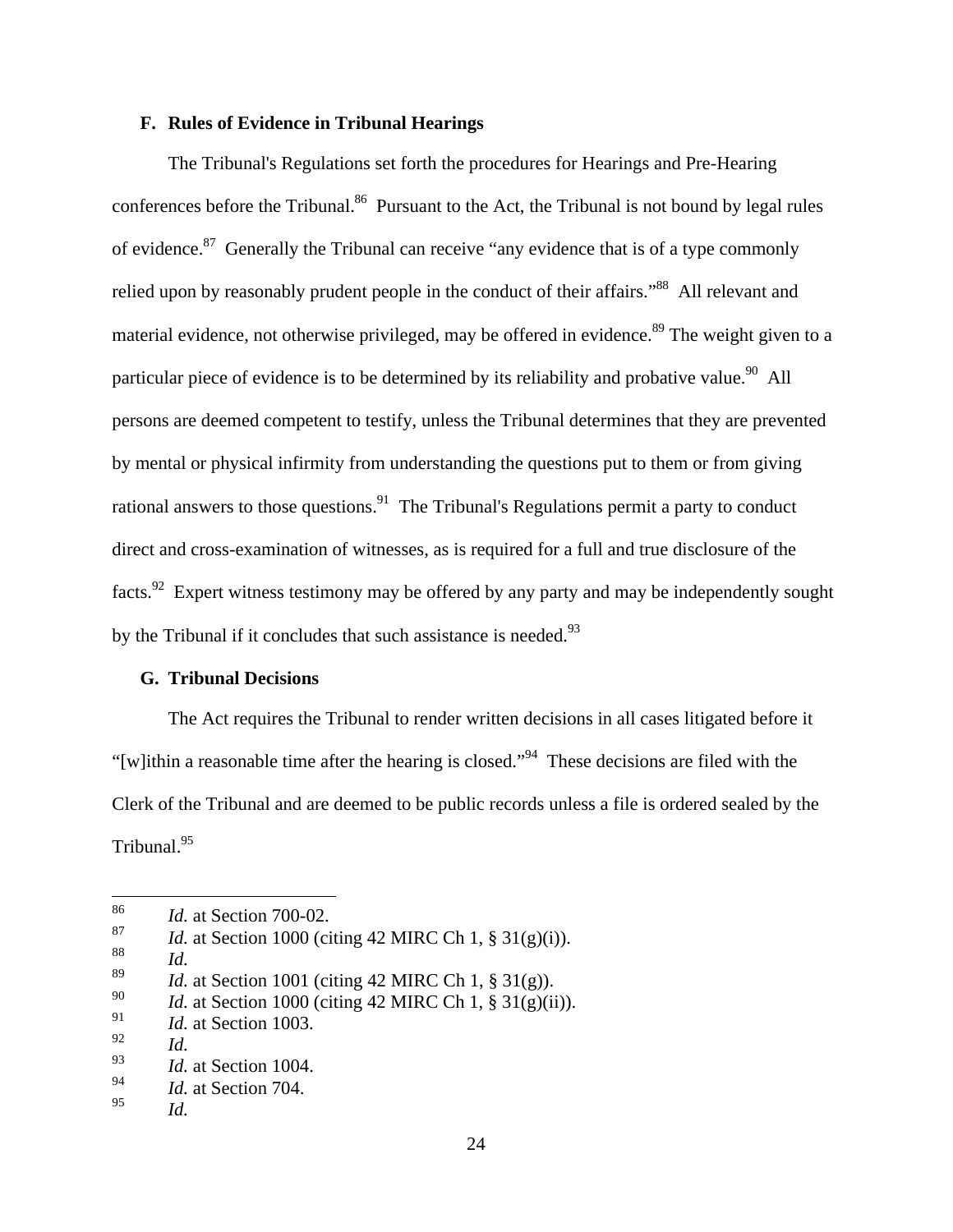#### **H. Appeals to the RMI Supreme Court**

The Act provides that appeals of final determinations by the Tribunal may be heard by the RMI Supreme Court at its discretion.<sup>96</sup> We understand that relatively few Tribunal decisions have been appealed to the Supreme Court, although several such matters are discussed in the Tribunal's Annual Reports. *See, e.g.*, the 2001 Annual Report (Appendix C) at 10.

#### **VI. The Tribunal's Early History**

The Tribunal's early history was marked by controversy, tension and periodic inactivity as members of the Nitijela quarreled with the first Members of the Tribunal about how the Tribunal should conduct its business.<sup>97</sup>

 After the Tribunal was formally established by the Nuclear Claims Tribunal Act in 1987, Bruce Piggott of Australia became the Tribunal's first Chairman. Before joining the Tribunal in 1988, Chairman Piggott served as president of the UN Association in Tasmania from 1945 to 1962 and as president of the Law Society of Tasmania from 1960 to 1962.<sup>98</sup> Piggott also served as vice-president of the International Bar Association from 1961 to 1964<sup>99</sup> and as chairman of the Tasmanian Law Reform Commission in the  $1970s$  and  $1980s$ .<sup>100</sup>

 Chairman Piggott wanted the Tribunal to adopt a workers compensation-like system, in which awards would be mechanically and systematically determined in an administrative manner. Chairman Piggott opposed a system in which claims would be litigated on a case-by case basis because, in his view, such a system would result in much of the Trust Fund going to

<sup>96 42</sup> MIRC Ch 1  $\S$  6(3).

<sup>&</sup>lt;sup>97</sup> *See* 1993 Annual Report at ES-1.

<sup>98</sup> Michael Kirby, *Reform Advocate Had a Global Perspective*, The Australian (Australia), June 6, 2000, at 17. <sup>99</sup> *Id.*

<sup>100</sup> *Id.*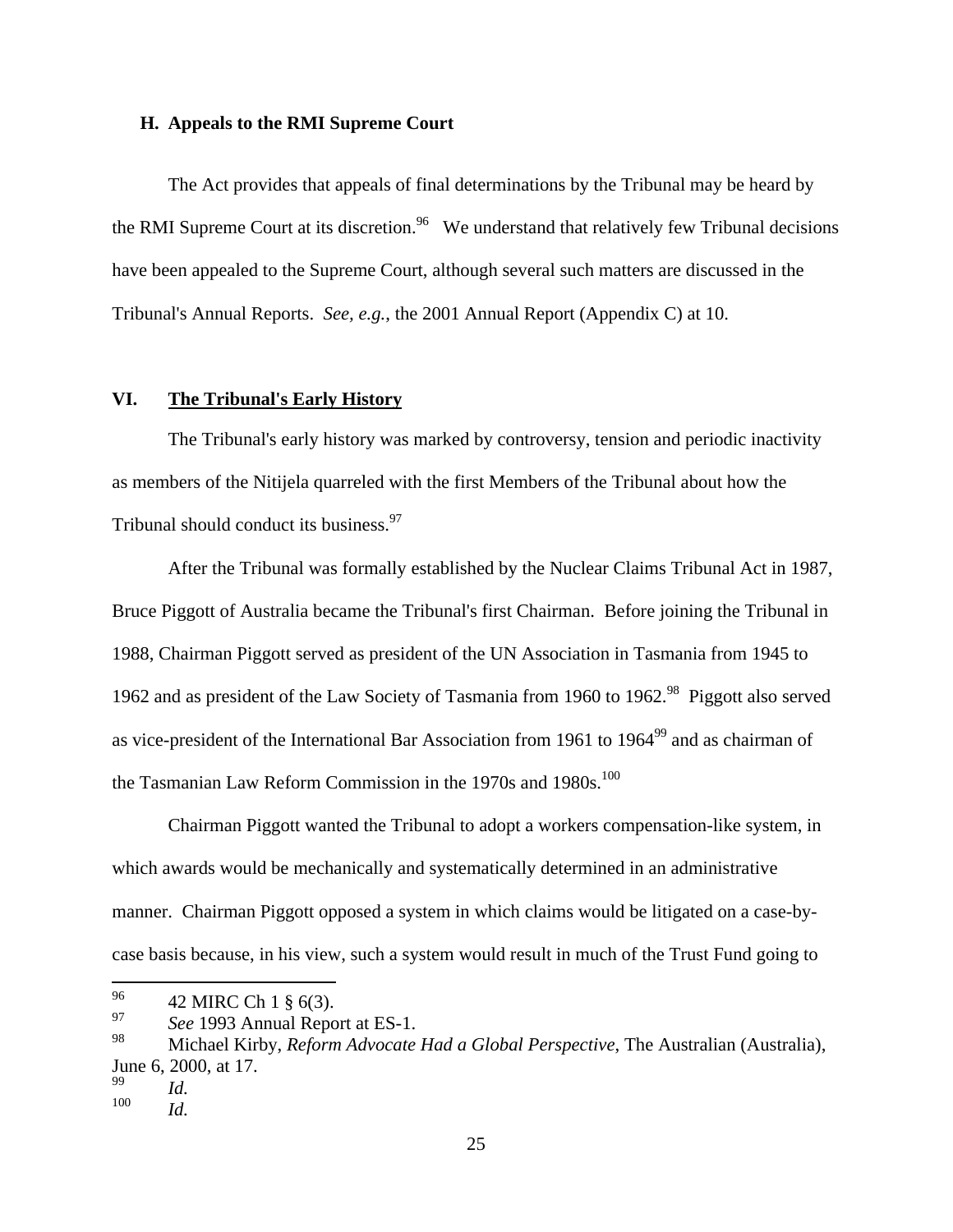attorneys rather than to deserving claimants. Chairman Piggott predicted that the Tribunal's work could be concluded within a few years, during which the Tribunal would allocate all of the Trust Fund monies authorized under the Section 177 Agreement.

Members of the Nitijela and other political leaders within the Marshall Islands disagreed with Chairman Piggott's approach. In their view, the Tribunal should give each claimant a full and fair hearing to determine the just compensation to which he/she was entitled. Attorneys in the Marshall Islands and counsel who had represented residents of Bikini, Enewetak and other atolls before the U.S. Court of Claims also argued that, without their assistance, many residents of the Marshall Islands would not receive just compensation. A consensus also developed that the \$150 million provided by the United States in 1986 should not be regarded as a limitation on that compensation.

The disputes between the Nitijela and the Tribunal came to a head in 1990, when the terms of the initial Members of the Tribunal came up for renewal. According to the Tribunal's 1991 Annual Report, "1990 proved to be a difficult year, with much of the Tribunal's energies expended on dealing with the consequences of several disputes concerning its independence."<sup>101</sup><br>Legislation had been proposed in the Nitijela: (1) to provide for the removal of Tribunal Members from office by simple majority resolution of the Nitijela (rather than by the Cabinet); (2) to request the Tribunal to expedite the resolution of claims of certain individuals; and (3) to prevent the Tribunal from subtracting from compensation awards.<sup>102</sup>

 This initial period of conflict between the Tribunal and the Nitijela resulted in "a severe loss of momentum in the process of assessing damages and awarding compensation  $\ldots$ <sup>103</sup> It

 <sup>101</sup> 1991 Annual Report at 1.

 $102$  *Id.* at 2.

<sup>103</sup> *Id.* at 1.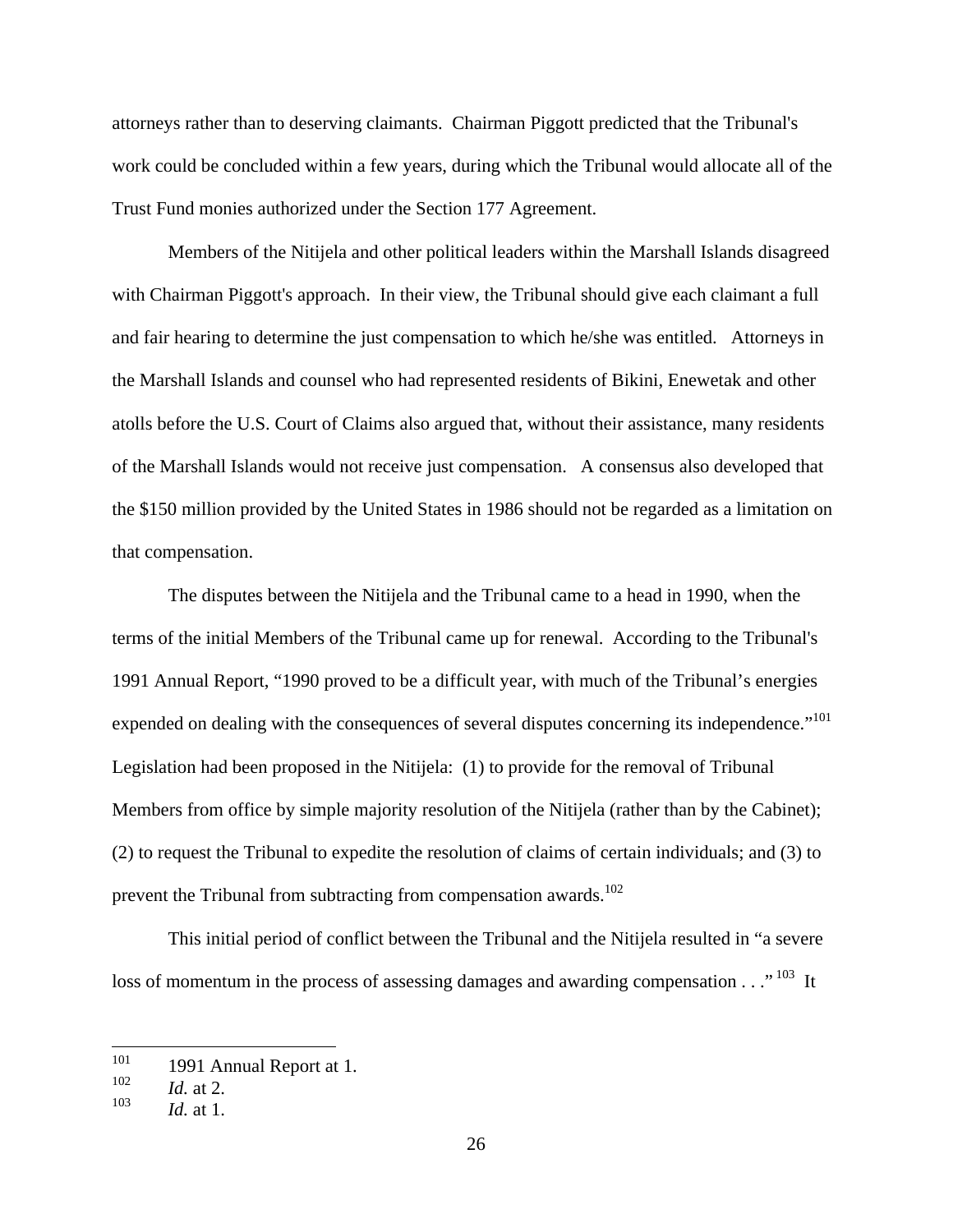also led to the departure of the Tribunal's first Members. In 1990 Chairman Piggott and Tribunal Member Paul Devens resigned from the Tribunal. The third Member of the Tribunal, Philip Bird, left to take a position with the Marshall Islands High Court. As a result, the RMI Cabinet had to recruit and appoint three new Members of the Tribunal. According to the 1993 Annual Report, the Tribunal thereafter regained momentum by focusing its attention on how to deal with personal injury compensation claims.<sup>104</sup>

## **VII. The Tribunal's Approach to Personal Injury Claims**

From the beginning of its existence, development of an effective program for compensation of personal injuries was a priority of the Tribunal's work.<sup>105</sup>

#### **A. The Search for an Appropriate Compensation System**

In general, there was a consensus that compensation decisions needed to be made expeditiously, before more victims of the U.S. Nuclear Testing Program died. There was also a consensus in favor of an administrative mechanism that rested on certain presumptions regarding the causal link between the Nuclear Testing Program and various medical conditions. As the Tribunal subsequently stated, in a different context, in 1996:

The (Act) establishes an administrative framework for the consideration of personal injury claims . . . The underlying basis for this approach was the need for an efficient, simple, and cost-effective payment program, and a recognition of the difficulties of proof of causation associated with injuries due to exposures to low levels of ionizing radiation.<sup>106</sup>

 <sup>104</sup> 1993 Annual Report at 2-3.

<sup>105</sup> *See, e.g.*, 1991 Annual Report at 6; *see also* [www.nuclearclaimstribunal.com/hist.htm](http://www.nuclearclaimstribunal.com/hist.htm). <sup>106</sup> *In the Matter of the People of Enewetak, et al*., NCT No. 23-0902, Decision and Order,

September 23, 1996, at 2.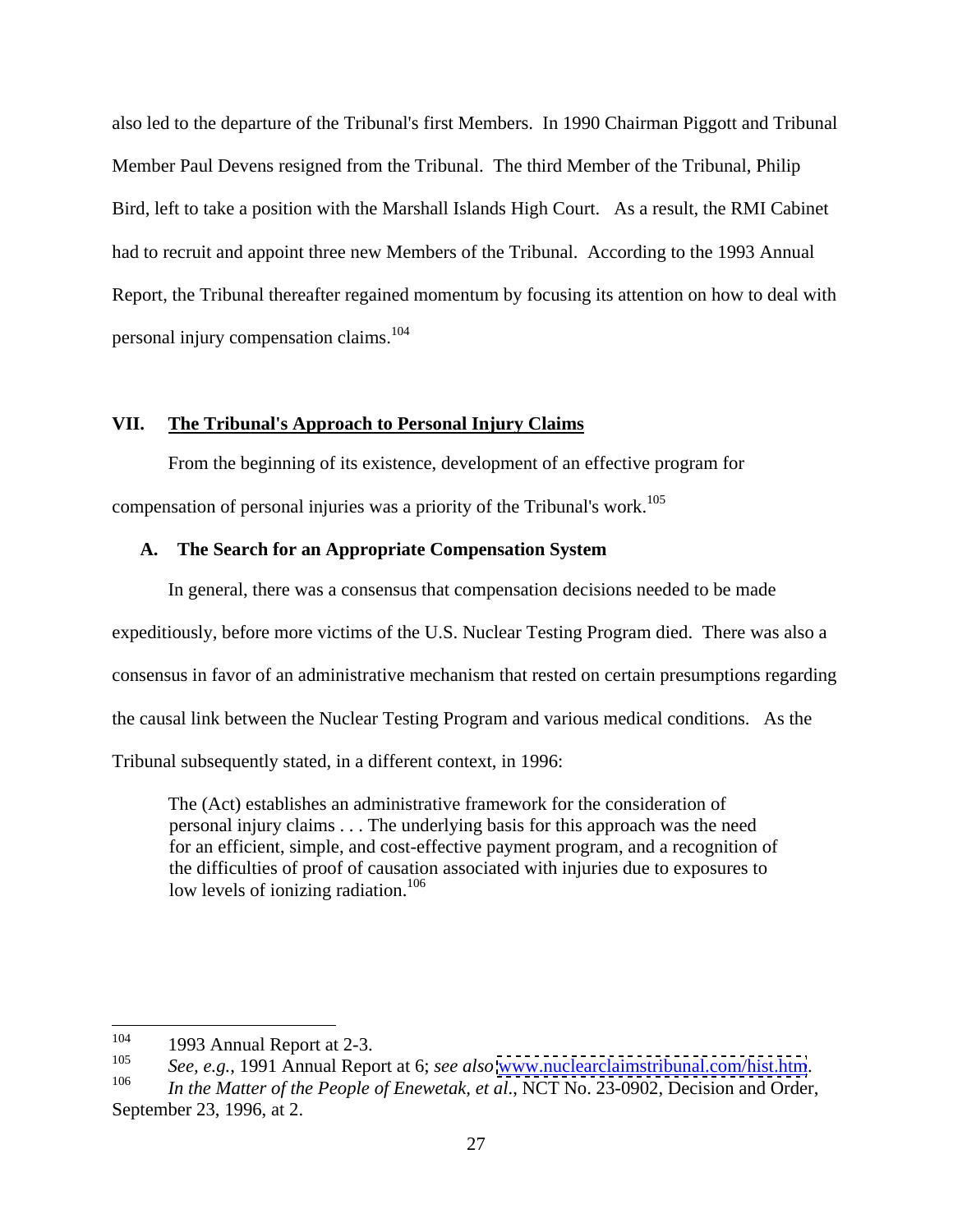The Tribunal initiated scientific radiological studies and sought expert medical advice in order to design such an administrative framework.<sup>107</sup>

The Tribunal also looked to other countries for compensation systems that might be appropriate models for such a system in the Marshall Islands. In 1990 the U.S. Congress had passed the Radiation Exposure Compensation Act, also known as the "Downwinders' Act," which established a presumptive program of compensation for specified diseases suffered by U.S. civilians who were physically present in any area affected by the atmospheric nuclear tests conducted in Nevada between January 1951 and October 1958 or during July 1962.<sup>108</sup> Even though there were significant differences between the nuclear testing programs conducted in the Marshall Islands and in Nevada, the Tribunal decided that the compensation methodology of the Downwinders' Act was a reasonable starting point for a similar system for the Marshall Islands.<sup>109</sup> Islands.<sup>109</sup><br>In August 1991 the Tribunal began to implement its personal injury compensation

program.110 Initially, the Tribunal's program required claimants to demonstrate: (1) residency in the Marshall Islands during the years of nuclear testing (between July 1, 1946 and August 19, 1958), from which the Tribunal presumed exposure to radiation from that testing;<sup>111</sup> and (2) manifestation of a radiogenic medical condition (as enumerated on a schedule of presumed

 <sup>107</sup> *Id.*

 $108$  1996 Annual Report at 3.

 $109$  The "affected area" in the Marshall Islands was much larger than that defined in the Downwinders' Act. Moreover, the total yield of the tests in the Marshall Islands (108,496 kilotons) was approximately 99 times that of the atmospheric tests in Nevada (1,096 kilotons). *Id.*

<sup>&</sup>lt;sup>110</sup> *See* <u>[www.nuclearclaimstribunal.com/hist.htm](http://www.nuclearclaimstribunal.com/hist.htm)</u>.<br><sup>111</sup> As discussed below, in 1994 the Nitijela expanded the Tribunal's personal injury compensation program to include unborn children of mothers who resided in the Marshall Islands during the nuclear testing period. *See* Section X (C), *infra*.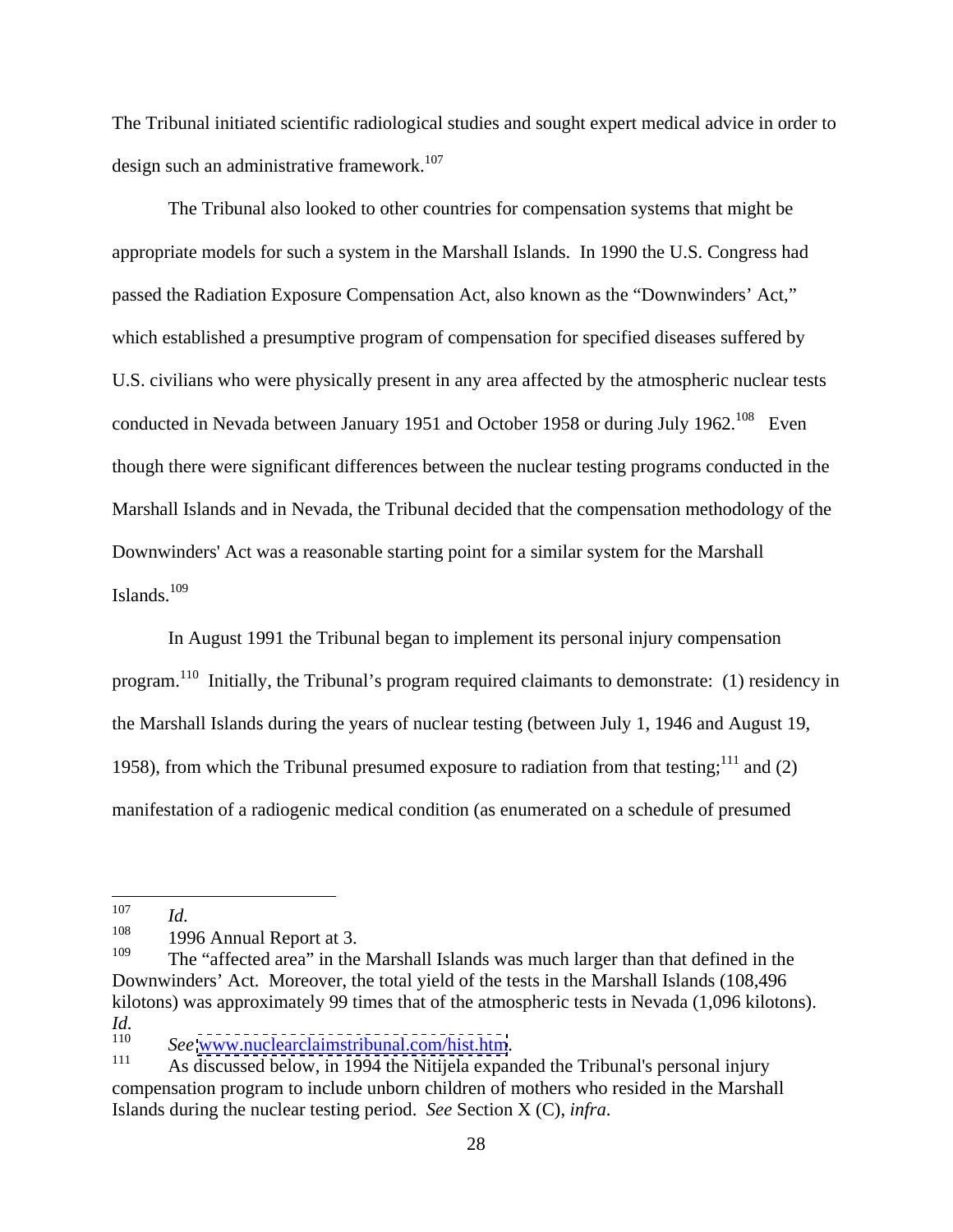conditions), from which the Tribunal conclusively presumed personal injury caused by the claimant's exposure to radiation from the testing program.<sup>112</sup>

## **B. The Tribunal's Schedule of Presumed Medical Conditions**

The medical conditions presumed to be caused by exposure to radiation from the Nuclear Testing Program are listed on a Schedule in the Tribunal's Regulations.<sup>113</sup> In 1991 the Tribunal adopted a list of twenty-five such conditions, including: (1) conditions identified in U.S. statutes and regulations that entitled U.S. citizens or military veterans to possible compensation due to exposure to radiation, and (2) conditions for which there was credible evidence showing a significant statistical relationship between exposures to ionizing radiation and the subsequent development of disease.<sup>114</sup> In determining which conditions to include on its Schedule, the Tribunal studied the findings and views of: (1) the Radiation Effects Research Foundation in Japan, particularly its Life Span Study of atomic bomb survivors; (2) the 1990 Report of the Committee on Biological Effects of Ionizing Radiation by the National Research Council of the National Academy of Science; and (3) Dr. Robert Miller, an expert in the field of radiation health  $\text{effects.}^{115}$ effects.<sup>115</sup><br>Pursuant to the Act, the Tribunal is obligated to review the Schedule of presumed

medical conditions annually.<sup>116</sup> The annual review process allows the Tribunal to take into account any further scientific or medical developments that relate to diseases caused by exposure to radiation from nuclear explosions. As a result of the annual review process, the Tribunal has

<sup>112 1994</sup> Annual Report at 4.<br><sup>113</sup> Section 220 of the Tribunal's Regulations. A list of these presumed medical conditions can be found in Appendix C (the 2001 Annual Report) at 17.

<sup>114</sup> 1992 Annual Report at 34 (citing the Radiation Exposure Compensation Act of 1990, as amended, 42 U.S.C. § 2210 note, and the Radiation-Exposed Veterans Compensation Act of 1988, 38 U.S.C. § 101 *et seq*.). <sup>115</sup> *Id.* 

 $^{116}$  42 MIRC Ch 1, § 23(13).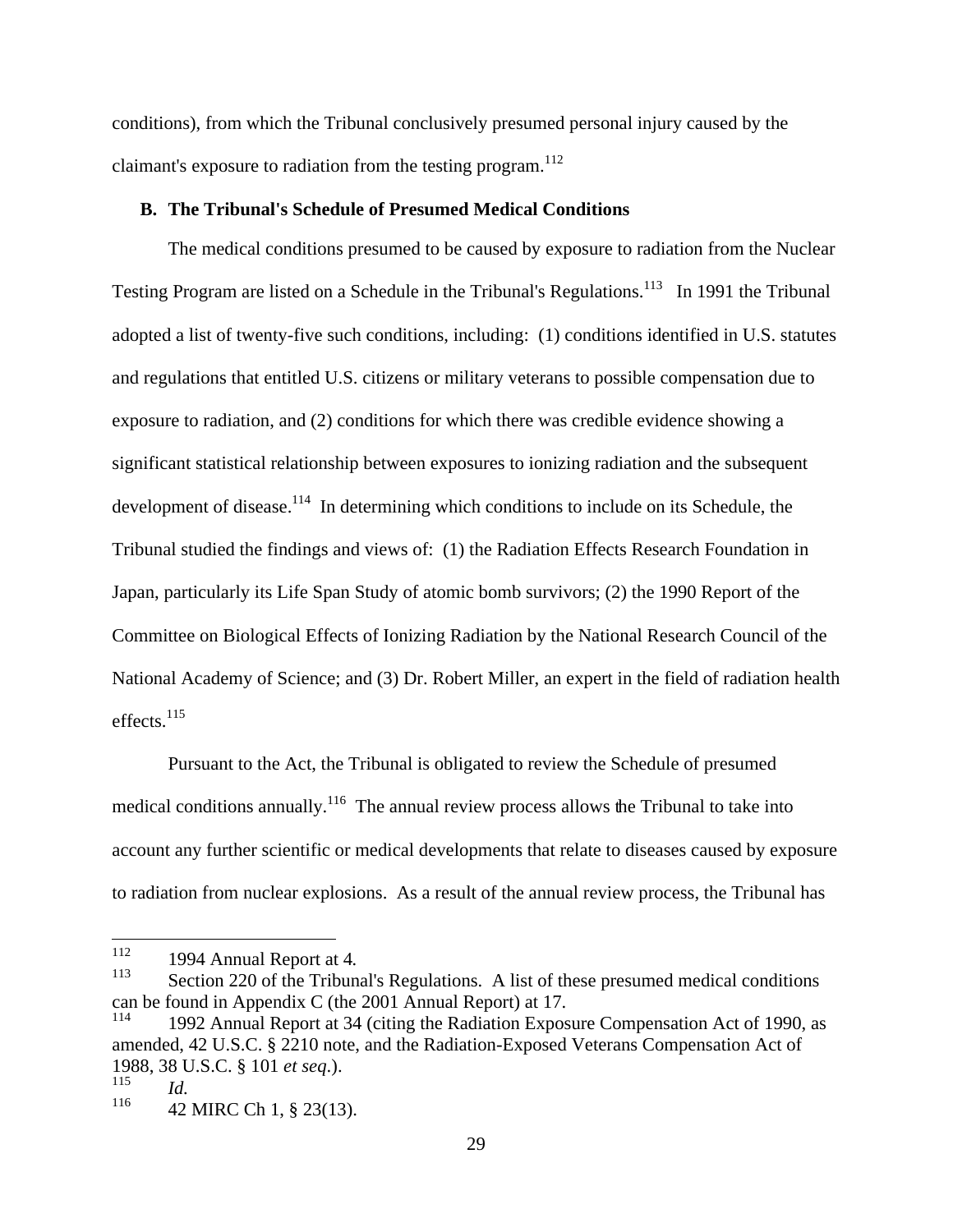amended the Schedule on at least three occasions since 1991 to add ten additional medical conditions (primarily different forms of cancer) to the list of conditions presumed to be caused by exposure to radiation during the Nuclear Testing Program.<sup>117</sup> The Tribunal has been sensitive to the fact that some cancers, *e.g.*, bronchial cancer, may be caused by smoking or other environmental factors unrelated to the Nuclear Testing Program. The Tribunal has attempted to make appropriate adjustments by trying to establish different compensation standards for smokers and non-smokers.<sup>118</sup>

As part of its review of the Schedule of presumed medical conditions, the Tribunal has sent representatives to Japan to consult with experts involved in continuing research concerning the survivors of the Hiroshima and Nagasaki nuclear bombs and to Helsinki, Finland to attend a meeting of the International Nuclear Law Association.<sup>119</sup>

As we will discuss below, the fact that a claimant's medical condition is not on the Schedule of presumed medical conditions does not prevent him/her from filing a personal injury compensation claim, but requires him/her to demonstrate, to the Tribunal's satisfaction, that there is, in fact, a causal link between that medical condition and exposure to radiation from the U.S. Nuclear Testing Program.

#### **C. The Tribunal's Procedure for Handling Personal Injury Claims**

Although the personal injury compensation program adopted by the Tribunal relies upon presumptions and does not require each claimant to prove a specific causal link between his or her exposure to radiation from the nuclear testing program and the claimant's individual injuries, it differs from the workers compensation-like system promoted by Chairman Piggott. While the Tribunal has enumerated a list of compensable medical conditions with fixed amounts of

<sup>&</sup>lt;sup>117</sup> 1993 Annual Report at 3-4; 1996 Annual Report at 6; and 1998 Annual Report at 4.

 $^{118}$  2000 Annual Report at 20.

<sup>&</sup>lt;sup>119</sup> 1992 Annual Report at 35.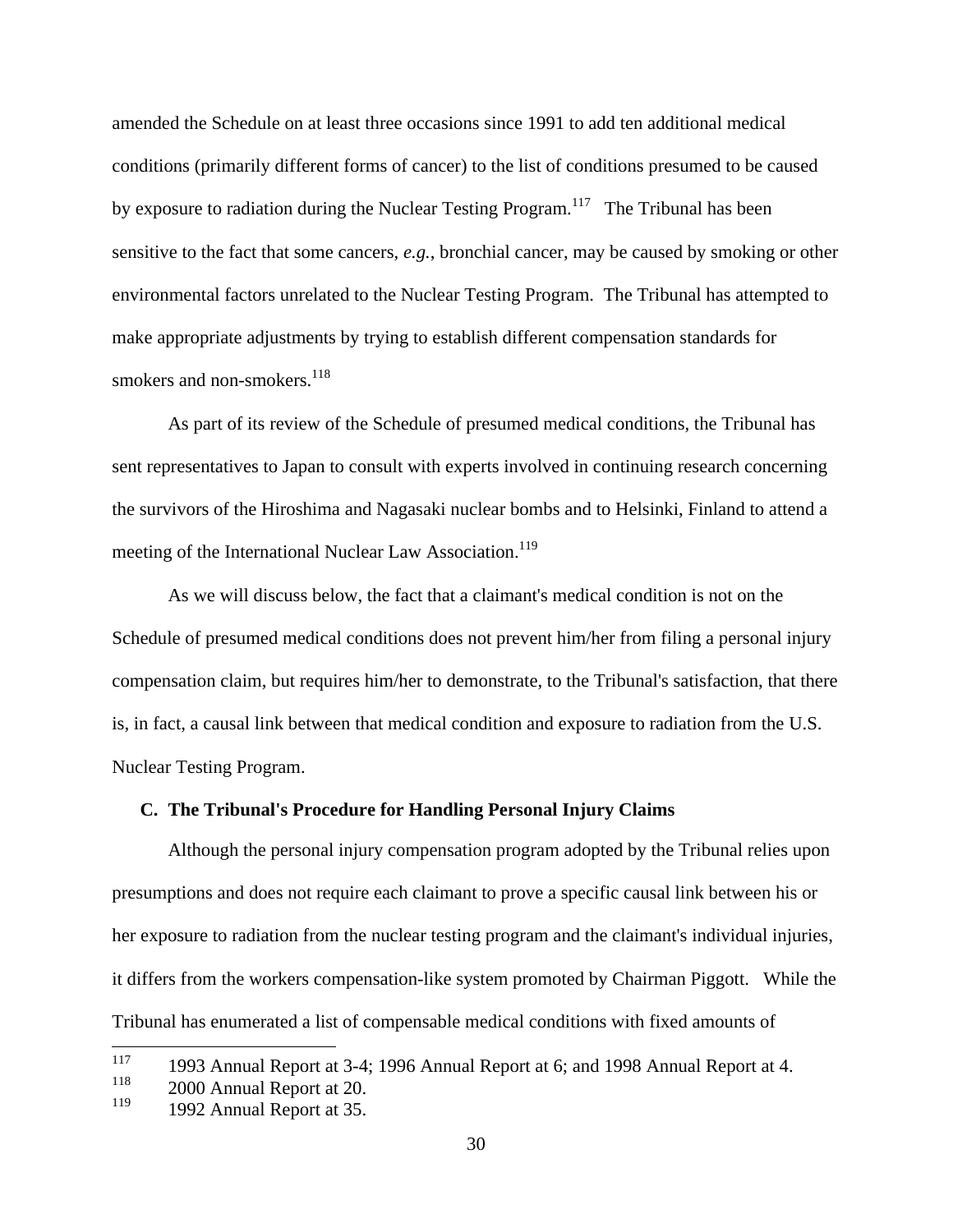monetary awards, each award must ultimately be reviewed and approved by a Special Tribunal or by the full Tribunal.<sup>120</sup>  $\mu$  and  $\mu$  and  $\mu$  and  $\mu$  and  $\mu$  and  $\mu$  and  $\mu$  and  $\mu$  and  $\mu$  and  $\mu$  and  $\mu$  and  $\mu$  and  $\mu$  and  $\mu$  and  $\mu$  and  $\mu$  and  $\mu$  and  $\mu$  and  $\mu$  and  $\mu$  and  $\mu$  and  $\$ 

#### **1. The Claims Process**

The personal injury claims process begins when a claimant files a "Claim Form" with the Tribunal's Clerk.<sup>121</sup> The claimant normally provides medical records that are evaluated by medical professionals of the Office of Medical Diagnostics, who prepare a report. The Defender of the Fund reviews the Claim Form and the medical report by the Office of Medical Diagnostics to determine whether the Defender will admit the claim, seek additional information from the claimant or reject the claim.122 Claims normally will be "admitted" by the Defender if the evidence in the claim file reasonably establishes that the claimant was present in the Marshall Islands during the nuclear testing period and has a medical condition on the Schedule of presumed medical conditions.

Claims designated by the Defender as "admitted" are forwarded by the Tribunal's Clerk to the Chairman of the Tribunal for assignment to a Special Tribunal, which is responsible for independently reviewing the entire claim file in order to determine whether the file is complete and whether the amount of compensation recommended by the Defender is appropriate.<sup>123</sup> The Defender's recommendation is almost always accepted by the Special Tribunal. Claims subject to an outstanding request for additional information are held in "abeyance" pending receipt of the requested information.<sup>124</sup>

<sup>&</sup>lt;sup>120</sup> *See* Chapter 2 of the Nuclear Claims Tribunal Regulations Governing Practice and Procedure for a full discussion of the process for filing and handling such claims.<br> $\frac{121}{12}$  A sample "Claim Egypt" is attached to this generates Appendix E

<sup>&</sup>lt;sup>121</sup> A sample "Claim Form" is attached to this report as Appendix E.<br>122 1002 Annual Banart at  $27$ 

<sup>122</sup> 1992 Annual Report at 37.

<sup>123</sup> *Id.*

<sup>124</sup> *Id.* at 37-38.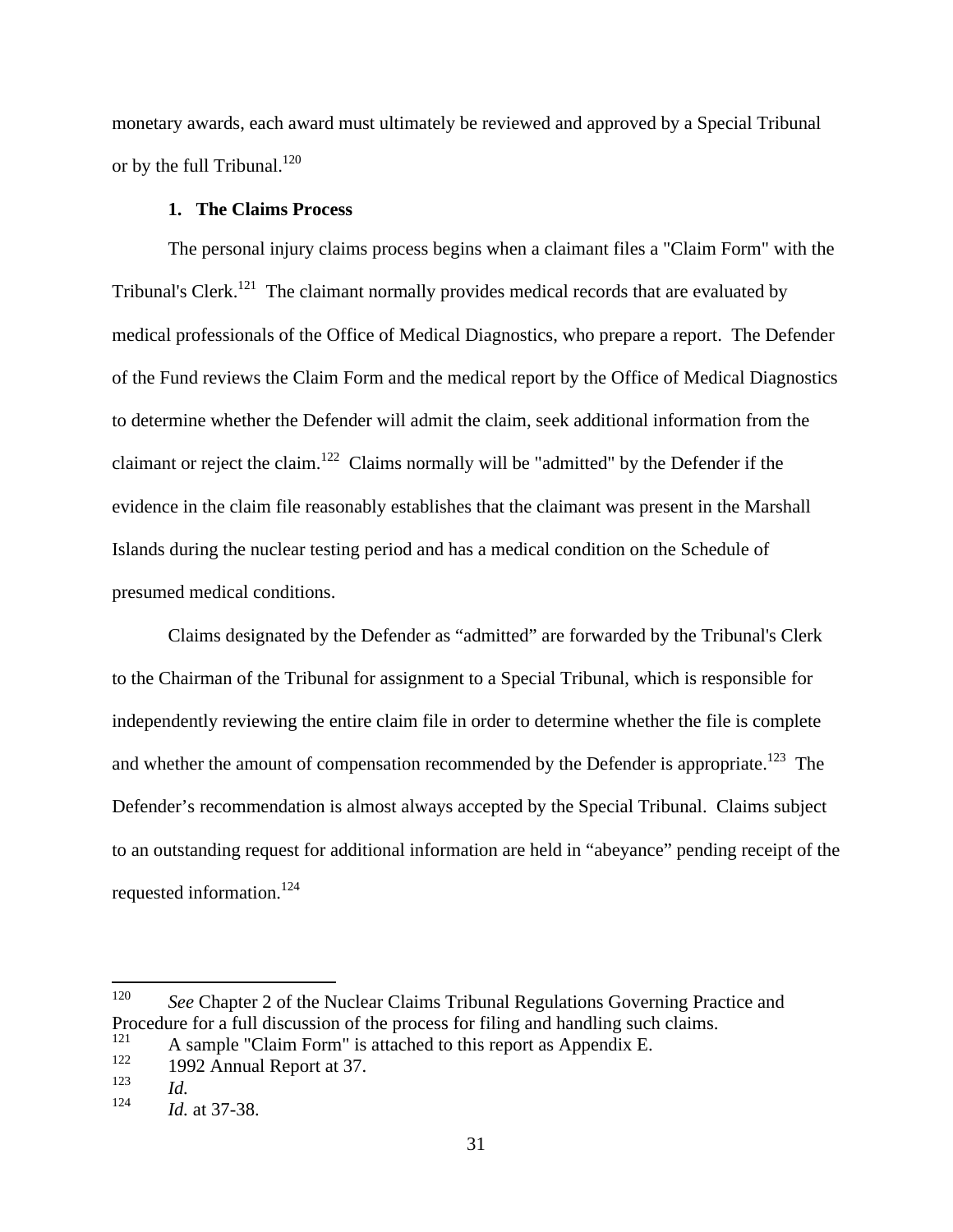#### **2. Challenges to Claim Denials**

Claimants whose claims are rejected by the Defender of the Fund have the right to challenge that rejection and to have a Special Tribunal decide their claims. This usually occurs when a claimant seeks compensation for a medical condition not on the Schedule of presumed medical conditions. A disappointed claimant has the opportunity to present to the Special Tribunal evidence of his/her injury and proof that the injury was the result of the Nuclear Testing Program.<sup>125</sup> The Public Advocate is available to assist claimants, at no cost, in pursuing these "challenge claims."<sup>126</sup> "challenge claims." $126$ <br>In general, to prevail on a challenge claim a claimant must demonstrate, by a

preponderance of the evidence, that "a significant statistical relationship exists between the claimant's estimated level and type of exposure to radiation and the subsequent development of the claimed condition in human populations."<sup>127</sup> We understand that there have been approximately twenty such challenge claims since the inception of the Tribunal and that the Public Advocate has prevailed on approximately one-half of those challenge claims.

If a challenge claim is rejected, the claimant can appeal the Special Tribunal's ruling to the full Tribunal or pursue a discretionary appeal to the Marshall Islands Supreme Court.

# **D. The Tribunal's Procedure for Paying Personal Injury Compensation Awards**

Claimants who demonstrate that they have developed a compensable medical condition are entitled to "full compensation," which the Tribunal's regulations define to be "fair, equal and reasonable compensation for similarly-situated claimants."<sup>128</sup> In general, this means that each

 <sup>125</sup> *Id.*

<sup>126</sup> *Id.*

<sup>&</sup>lt;sup>127</sup> Section 221 of the Tribunal's Regulations.<br><sup>128</sup> Let Section 220

<sup>128</sup> *Id.* at Section 230.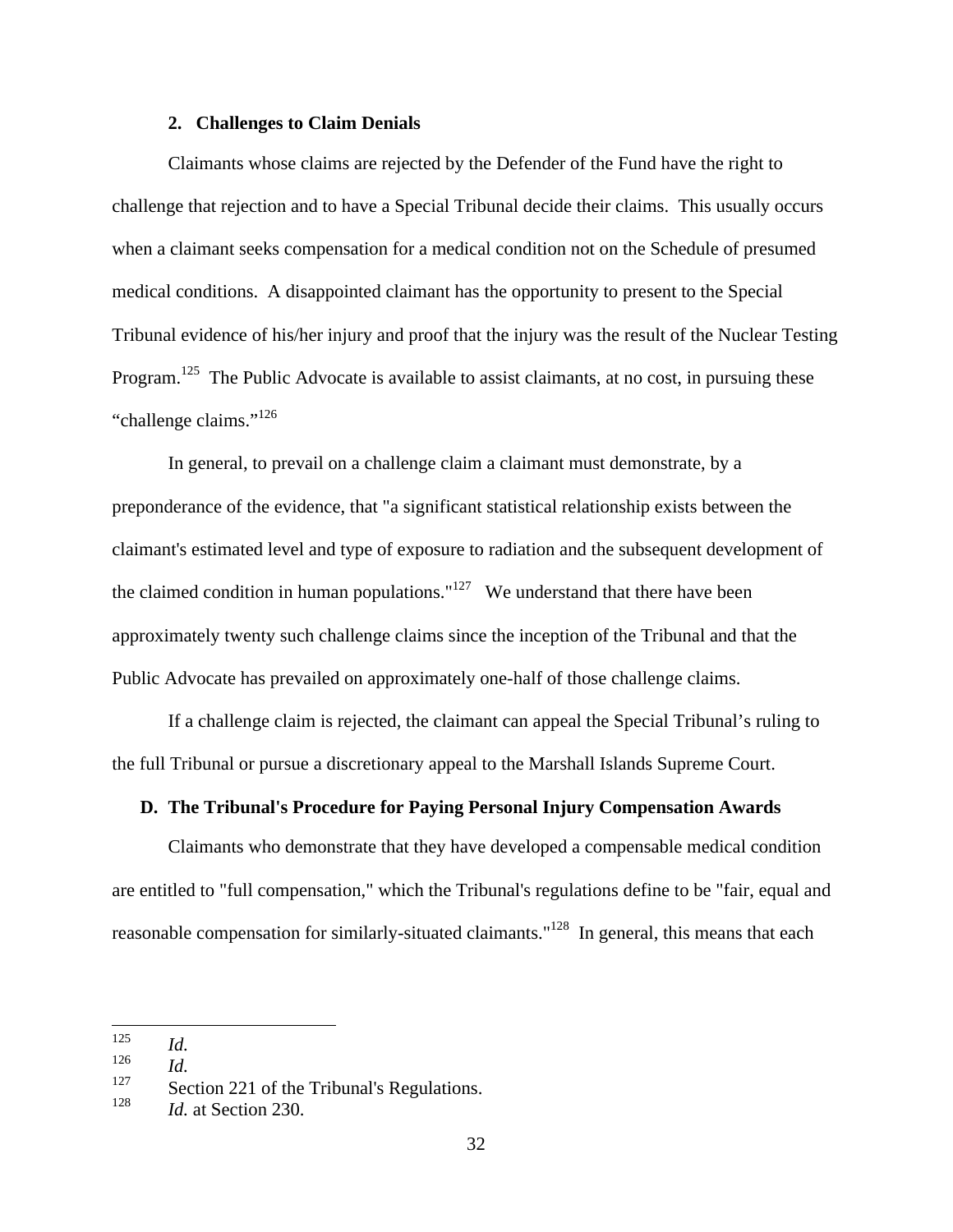claimant is awarded a specific dollar award designated for each medical condition on the Schedule of presumed medical conditions.

By adopting a compensation system that entitles each claimant to "full compensation" and to his/her "day in court," the Tribunal implicitly recognized that the total dollar amount of its awards might exceed the amount of money available in the Claims Fund. Accordingly, the Tribunal's compensation program provided that persons receiving awards would not receive the full dollar value of those awards at the time the awards were made, but would receive instead an initial partial payment and additional pro rata payments each year, until the Tribunal's funds were exhausted or the claimant had received his/her full award.<sup>129</sup>

 At first, the Tribunal's initial award to each claimant was equal to twenty percent (20%) of that claimant's full compensation award. In October 1991 the Tribunal concluded that additional annual pro rata payments of five percent (5%) of each award were reasonable and fiscally prudent. The Tribunal's decision reflected a balance between the desire to pay each recipient as much of his/her award as possible and the need to retain sufficient funds to pay future claimants proportionate shares of their individual compensation awards.

In October 1992 the Tribunal conducted another analysis of its claims history and payment projections to determine whether an additional annual pro rata payment was warranted, and, if so, in what amount. Based on an analytical framework identical to that underlying the 1991 pro rata payment determination, but using updated information, the Tribunal increased the annual pro rata payments to eight percent (8%) of each award. Once again, the Tribunal reiterated the need to "balance the interest of existing recipients to receive full payment of their

<sup>&</sup>lt;sup>129</sup> Article II, Section 7(b) of the Section 177 Agreement requires that "[a] monetary awards made by the Claims Tribunal . . . shall be paid on an annual pro rata basis from available funds until all such awards are paid in full."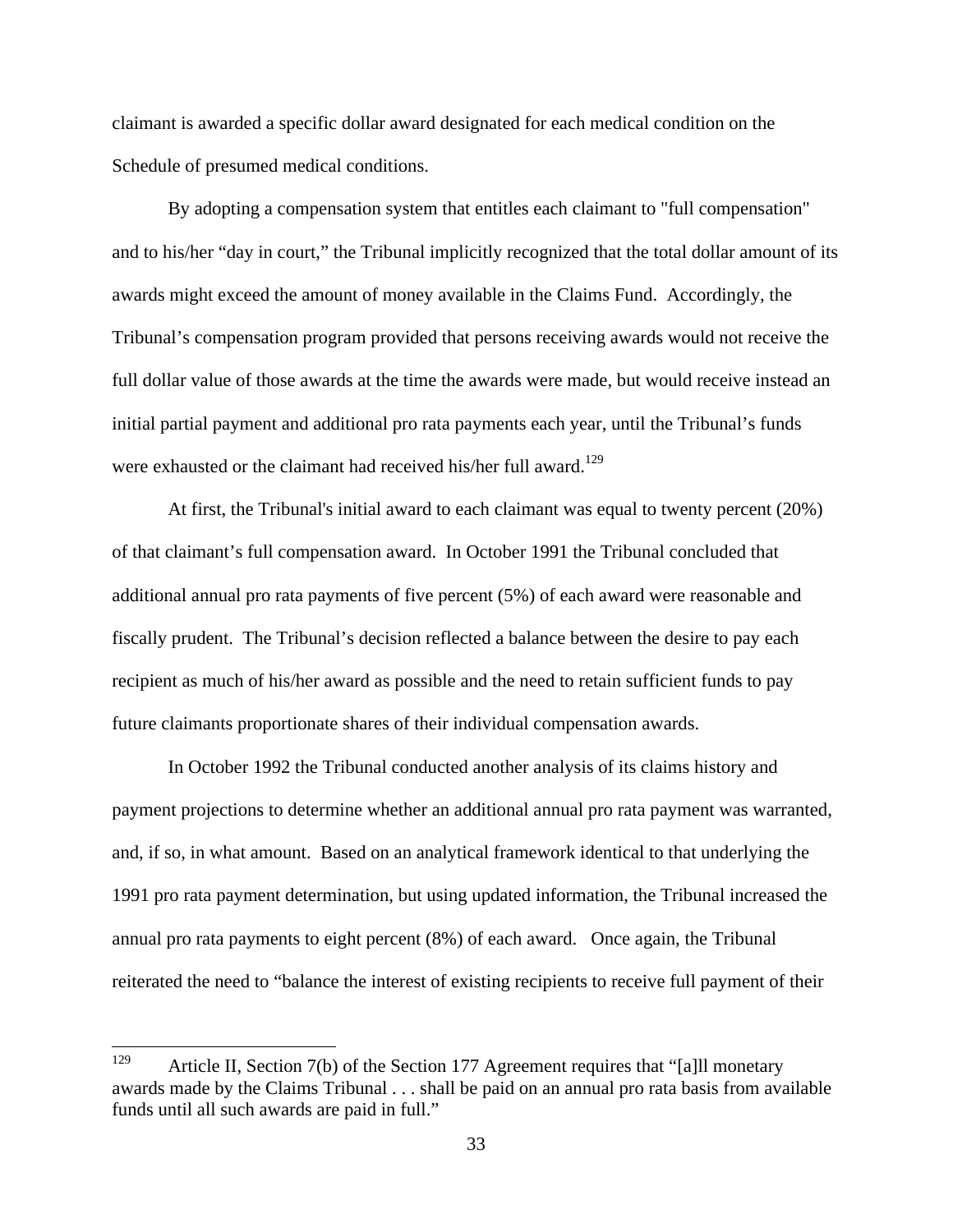award as soon as possible and the interest of future recipients to receive payment in an amount proportionately equal to that received by those paid previously."<sup>130</sup>

The annual pro rata payment rate was reduced to seven percent (7%) in 1993 and then increased to ten percent (10%) in 1994.<sup>131</sup> In 1996 a two percent (2%) annual pro rata payment was made, bringing the total cumulative payment to fifty-seven percent (57%) for all awards made through September 30, 1996.<sup>132</sup>

 For the first five years of the Tribunal's personal injury compensation program, initial payment of awards was made in an amount equal to the cumulative percentage payout received by awardees in prior years. Therefore, persons who received awards during the sixth year of the compensation program received initial payments of their awards that were equal in percentage to the cumulative percentage of awards paid (in initial payments and annual pro rata payments) to all earlier awardees. $133$ 

By 1997 the Tribunal recognized that, because of the previous commitments of Trust Funds to earlier awardees, it could no longer continue its practice of paying each new awardee an initial payment equal in percentage to the cumulative percentage received by all previous awardees. Therefore, starting in 1997, the Tribunal limited initial award payments to twenty-five percent (25%) of each new award.<sup>134</sup>

For such claimants, the Tribunal authorized annual pro rata payments of five percent (5%) in 1997 and ten percent (10%) in 1998, bringing their cumulative total payout to forty

 <sup>130</sup> 1993 Annual Report at 5.

<sup>131</sup> *Id.* at 5.

 $132$  1997 Annual Report at 6.

<sup>133</sup> *Id.* at 5-6.

<sup>134</sup> *Id.*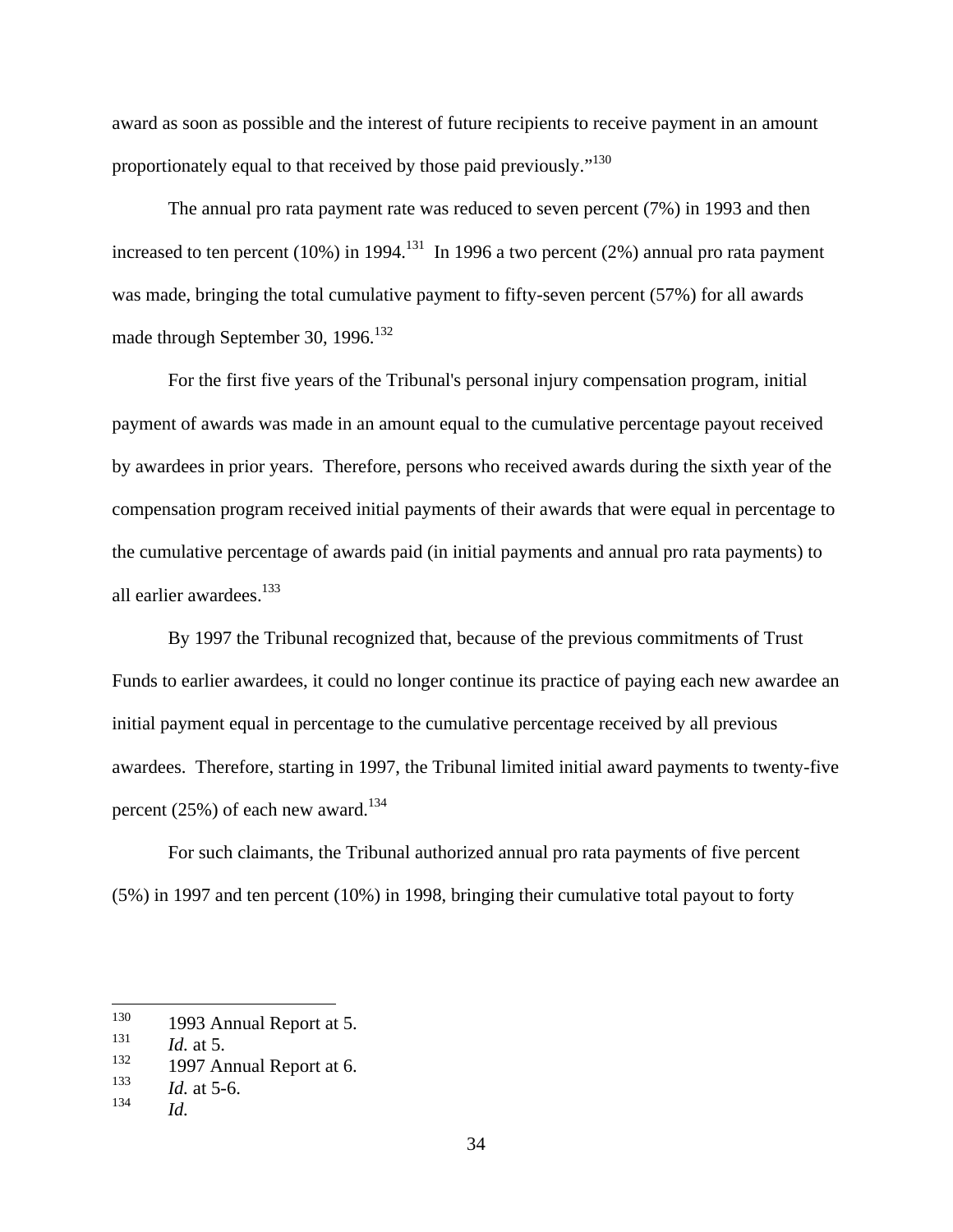percent (40%).135 Claimants who received initial awards between October 1, 1997, and September 30, 1998, received a twenty-five percent (25%) initial payment and a fifteen percent (15%) annual payment in October 1998, for the same cumulative payout of forty percent  $(40\%)$ .<sup>136</sup>

In October 1999, five percent (5%) annual payments were made to claimants who received awards between October 1996 and September 1998, bringing their respective cumulative totals to forty-five percent  $(45%)$ .<sup>137</sup> Claimants who received initial awards between October 1998 and September 1999 received a twenty-five percent (25%) initial payment and a twenty percent (20%) annual payment in October 1999 to achieve the same forty-five percent  $(45%)$  total payment.<sup>138</sup>

In October 2000, a three percent (3%) payment was made to awardees who had previously received sixty-three percent (63%) of their awards, bringing their cumulative total to sixty-six percent  $(66\%)$ .<sup>139</sup> A five percent  $(5\%)$  payment was made to awardees who had previously received forty-five percent (45%) of their awards and a twenty-five percent (25%) payment to awardees who had previously received twenty-five percent  $(25%)$  of their awards.<sup>140</sup>

On October 3, 2001, the Tribunal issued a Statement of Determination regarding the 2001 annual pro rata payments. This Statement noted that the fifteenth anniversary of the effective date of the Section 177 Agreement marked "the end of the distribution regime under which the Tribunal was allocated a set amount to make payment of awards . . . on a pro rated basis. While this prorationing allowed at least some payment to be made to all those who received a personal

 <sup>135</sup> 1998 Annual Report at 5.

<sup>136</sup> *Id.*

 $137$  1999 Annual Report at 4.

<sup>138</sup> *Id.*

 $139$  2000 Annual Report at 3.

<sup>140</sup> *Id.*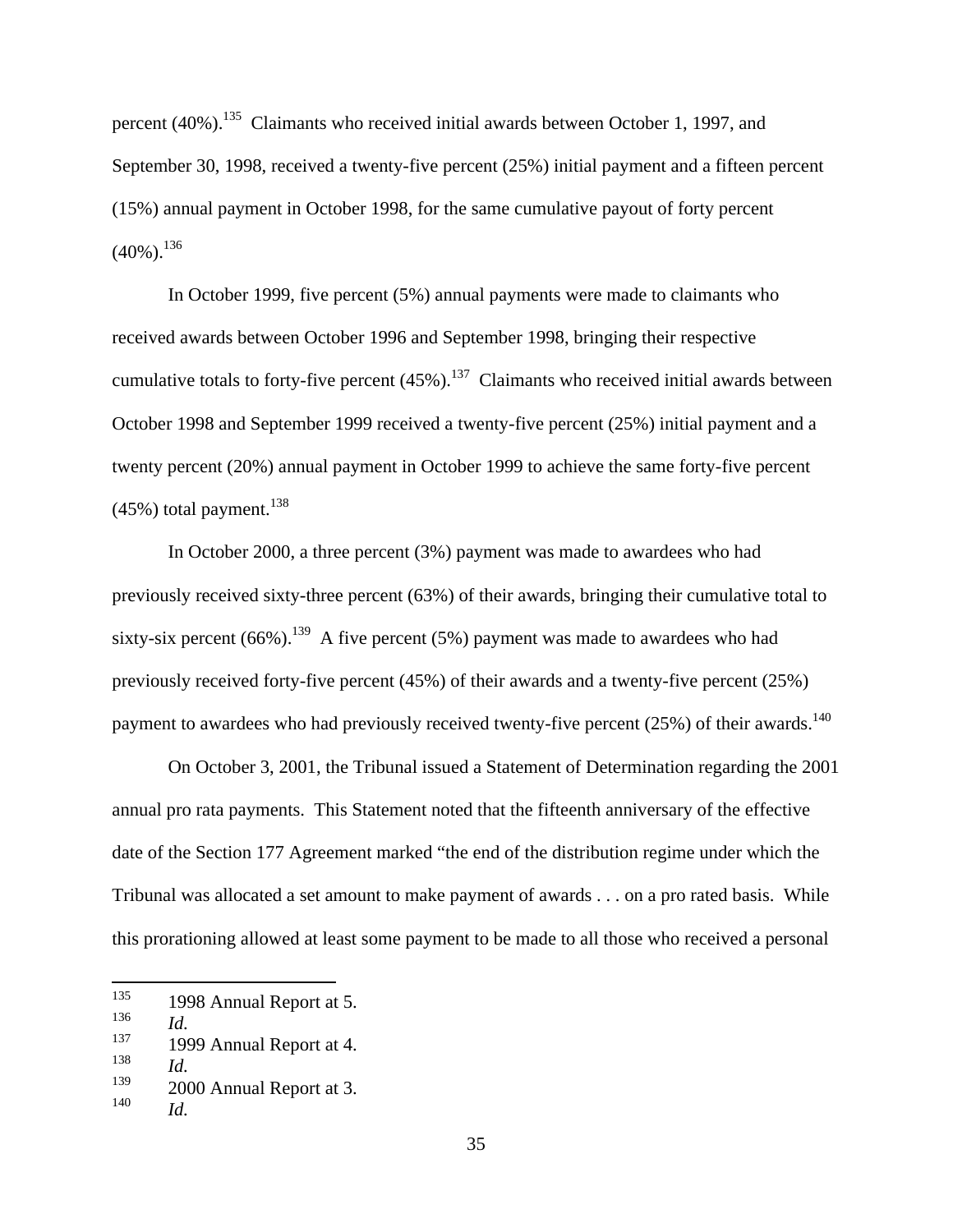injury award, it also had the unjust result of stretching payment out over a period of years so that many have passed away before receiving full payment."<sup>141</sup> The Tribunal continued: "In order to address this injustice, the Tribunal this year will make an unprecedented distribution which will pay off 50% of the unpaid balances of personal injury awards. While this will have the effect of significantly reducing the corpus of the Nuclear Claims Fund, the Tribunal has determined that payment in this manner most effectively addresses the effects of the Nuclear Testing Program with the remaining funds available to it."<sup>142</sup> Accordingly, awardees who had previously been paid a cumulative total of sixty-six percent (66%) of their awards received a seventeen percent (17%) payment in October 2001; those who had previously been paid fifty percent (50%) of their awards received an additional twenty-five percent (25%); and those who had received an initial twenty-five percent (25%) payment of their awards during the previous year were paid an additional thirty-seven point five percent  $(37.5%)$  of their awards.<sup>143</sup> For personal injury awards made beginning October 23, 2001, the Tribunal determined that the initial payment would be equal to fifty percent (50%) of each claimant's award.<sup>144</sup> Thus, persons who have received personal injury awards from the Tribunal since 1991 have received from fifty percent (50%) to eighty-three percent (83%) of their total awards.

# **VIII. The Tribunal's Approach to Property Damage Claims**

Although Members of the Tribunal always recognized that they would need a method to deal with property damage claims, the Tribunal did not devote much attention to that subject in its early years. By 1992 the Tribunal and those with an interest in property damage claims had

 <sup>141</sup> 2001 Annual Report at 8.

<sup>142</sup> *Id.*

<sup>143</sup> *Id.* at 8-9.

<sup>144</sup> *Id.* at 9.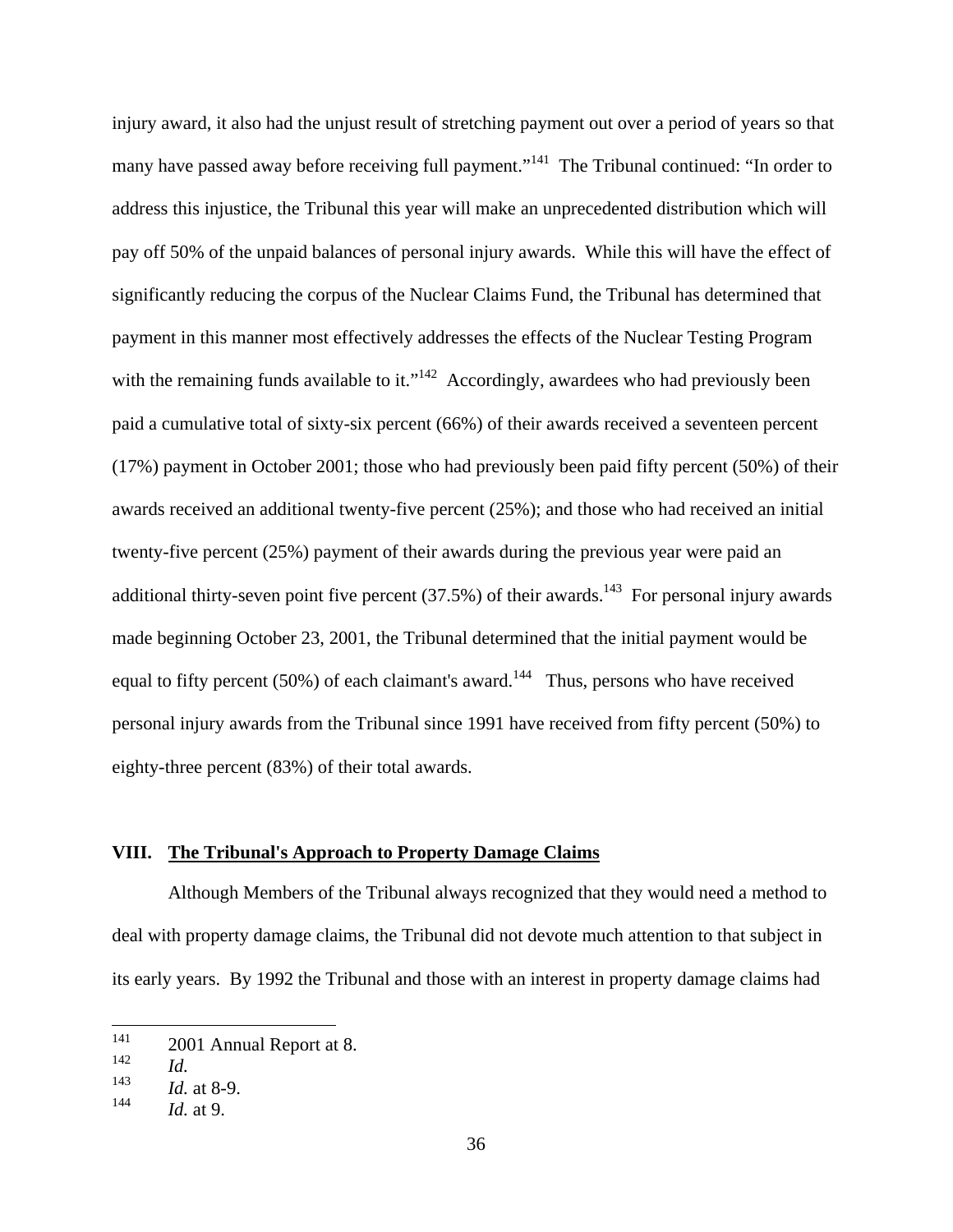decided that the most appropriate way to deal with such claims was through a series of class actions. During the ten years that followed, the Tribunal and the counsel before it have slowly worked through the complex legal and factual issues presented by four such class actions, including class actions on behalf of the owners of property on Enewetak, Bikini, Rongelap and Utrik.

The Tribunal has issued property damage awards in two of those class actions. On April 13, 2000, the Tribunal issued an award to the Enewetak plaintiffs totaling \$324,949,311. Less than a year later, on March 5, 2001, the Tribunal issued an award to the Bikini plaintiffs totaling \$561,315,500. We understand that the Tribunal is in the process of completing work on its awards in the Rongelap and Utrik cases. Obviously, the Enewetak and Bikini property damage awards, by themselves, are far larger than any amount the Trust Fund could satisfy. We understand that the claimants in those cases have only received a very small percentage of those awards.

Even the decisions in the Rongelap and Utrik class actions will not close the book on property damage claims filed with the Tribunal. Property owners on other islands and atolls have also filed individual property damage claims, some of which have been pending for many years. We understand that the Tribunal does not yet have a plan for how to deal with those claims, which are likely to be far less in aggregate dollar value than the claims of property owners on the four atolls most directly affected by the U.S. Nuclear Testing Program.

### **A. Property Damage Claims in the Tribunal's Early Years**

As soon as the Act was passed, the Tribunal became responsible for deciding claims for existing and prospective loss or damage to property.<sup>145</sup> Indeed, the Tribunal's Claims Forms

 $145$  42 MIRC Ch 1, § 5(a).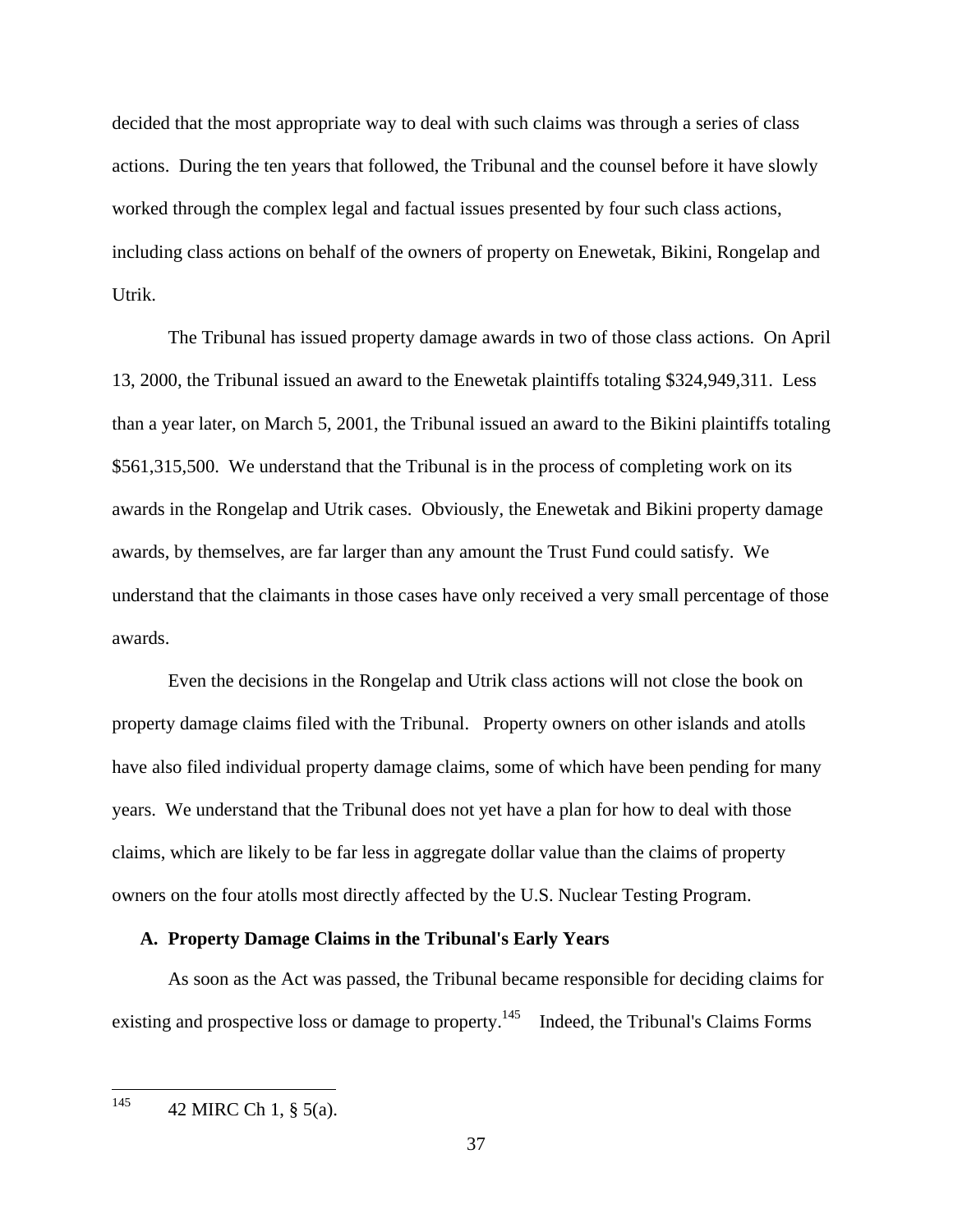were designed to gather information about property damages as well as personal injuries.<sup>146</sup> As previously noted, however, the early Members of the Tribunal decided that personal injury claims should take priority.

This decision seems quite reasonable given the urgency of treating and compensating those who had been personally injured before they passed away.<sup>147</sup> Furthermore, it is our understanding that the early Members of the Tribunal recognized that the property damage claims were likely to be more difficult to handle and might result in damage awards that would rapidly deplete the Trust Fund, leaving little to compensate individuals who had suffered serious personal injury or death. There also was no available administrative template, like the Downwinders' Act, for dealing with property damage claims.<sup>148</sup>

Furthermore, as the Tribunal subsequently stated in 1996, the considerations that encouraged the Tribunal to use an administrative approach to deal with personal injury claims did not necessarily apply to property damage claims. The administrative framework for personal injury claims reflected "the need for an efficient, simple, and cost-effective payment program, and a recognition of the difficulties of proof of causation associated with injuries due to exposures to low levels of ionizing radiation."<sup>149</sup> By contrast, the Tribunal determined that property damage claims were more suited to adjudication in a traditional adversarial manner. The Tribunal noted that liability and causation were not issues for the property damage claims,

<sup>&</sup>lt;sup>146</sup> *See* the Claim Form attached to this report as Appendix E.

Indeed, even though the Tribunal gave personal injury awards priority over property damage claims, more than forty percent (40%) of the 1,747 individuals to whom the Tribunal made personal injury awards prior to December 31, 2001, had died prior to receiving full payment of those awards. 2001 Annual Report at 8.

For example, the Downwinders' Act only provided compensation to persons who suffered personal injury, not to property owners who might have claimed damage as a result of the U.S. Government's Nuclear Testing Program.

In the Matter of the People of Enewetak, et al., NCT No. 23-0902, Decision and Order, September 23, 1996, at 2.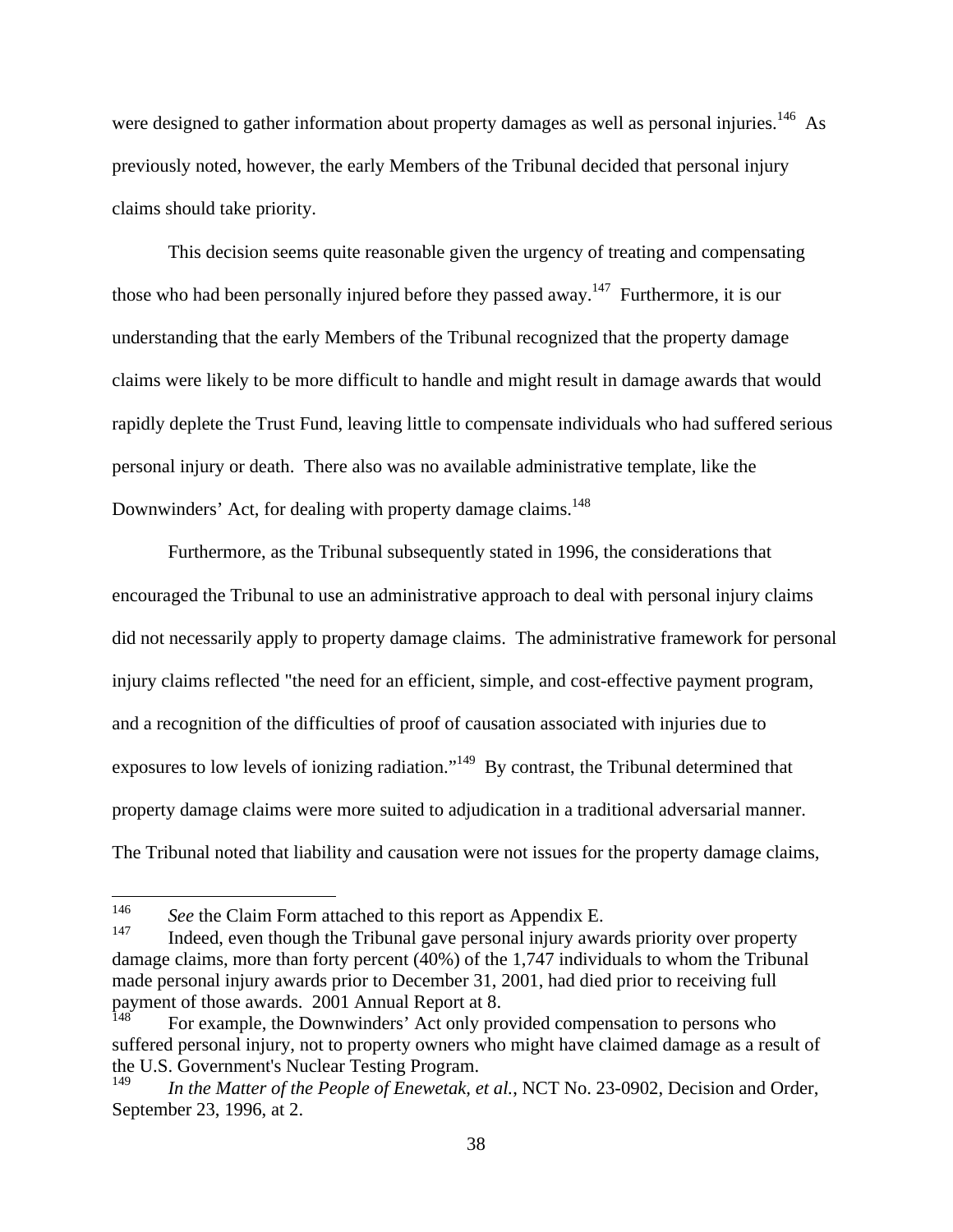because there would be no dispute that the U.S. Nuclear Testing Program caused the damage to the land. Instead, the issues in dispute would be the determination and measure of damages.<sup>150</sup>

Even if property damage claims were more amenable to an adversarial approach, it was not immediately clear whether property damage claims would be litigated on an individual basis or would be considered on a collective basis through the use of class action vehicles. We understand that the Nitijela addressed this issue many years ago and made clear its preference that the Tribunal decide property damage claims on a class-wide basis. Although we do not know why the Nitijela expressed this preference, witnesses we interviewed suggested that class action treatment is consistent with the collective approach to property and with the overlapping layers of property rights that are part of the culture and history of the Marshall Islands. In addition, class action treatment offered some advantages that are familiar to U.S. litigants, including economies of scale and uniformity of treatment. Furthermore, it was understandable that the parties and counsel who had brought property damage claims against the United States in the U.S. Court of Claims would prefer the same class action vehicles they had used in that court, particularly if there was a possibility they would seek to return to that court if they could not obtain all the relief they sought from the Nuclear Claims Tribunal.

#### **B. The Enewetak Class Action**

The first class action filed before the Tribunal was on behalf of the Enewetak community. The Enewetak suit was filed on July 16, 1990. The Tribunal did not render its final award in favor of the Enewetak community until almost ten years later, on April 13, 2000. During the intervening ten years, counsel litigated many complex issues before the Tribunal, laying some of the groundwork for the class actions that followed. In the words of the Tribunal, "[t]he complexity of these issues, and the decision to deal with them in an adjudicatory, rather than

 <sup>150</sup> *Id.* at 2-3.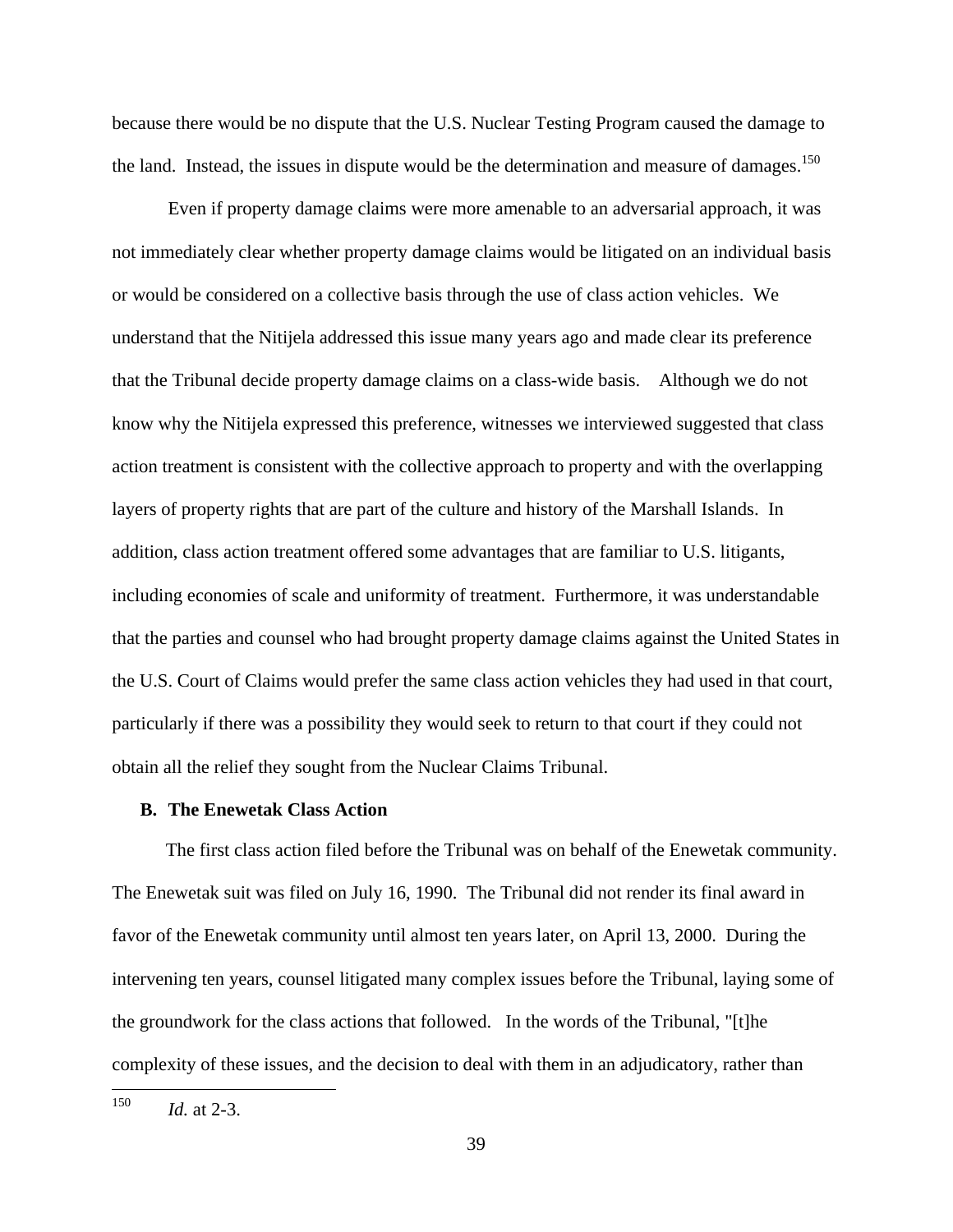administrative matter, has required much time and effort in moving toward the resolution of the  $\lambda$ land claims."<sup>151</sup>  $\text{land claims.}^{\text{151}}$ <br>In the paragraphs that follow, we will provide a brief chronology of the Enewetak class

action litigation that will describe the processes the Tribunal used, not only in that class action, but in the other property damage class actions that followed. Those processes have relied heavily on motions practice, briefing, pretrial discovery techniques and expert reports that are similar to what might be found in many class actions litigated in U.S. courts.

### **1. A Brief Chronology of the Enewetak Class Action**

Very little transpired in the Enewetak class action during the first 20 months after the case was filed. As mentioned above, 1990 and 1991 were years of controversy and transition for the Tribunal. This was also a time when most Tribunal efforts were devoted to the design of an administrative mechanism for processing personal injury claims.

More attention was focused on the Enewetak class action beginning in 1992. Beginning in March 1992 the Tribunal held a series of prehearing and status conferences in the Enewetak action in an effort to identify issues and to set ground rules for the litigation of the case. The Tribunal issued prehearing orders after these conferences in March, June, and October of 1992. Public notice of the class action was given on July 27, 1992.<sup>152</sup> In December 1992 the claimants filed a preliminary statement of issues, to which the Defender of the Fund responded in March 1993.

Additional status conferences occurred in September and December 1994 and in February 1995. By February 1995, the Tribunal and the parties had turned their attention to pretrial discovery and to the filing of motions and prehearing statements. On June 2, 1995, the Defender

 <sup>151</sup> *Id.* at 2-3.

 $152$  1992 Annual Report at 40.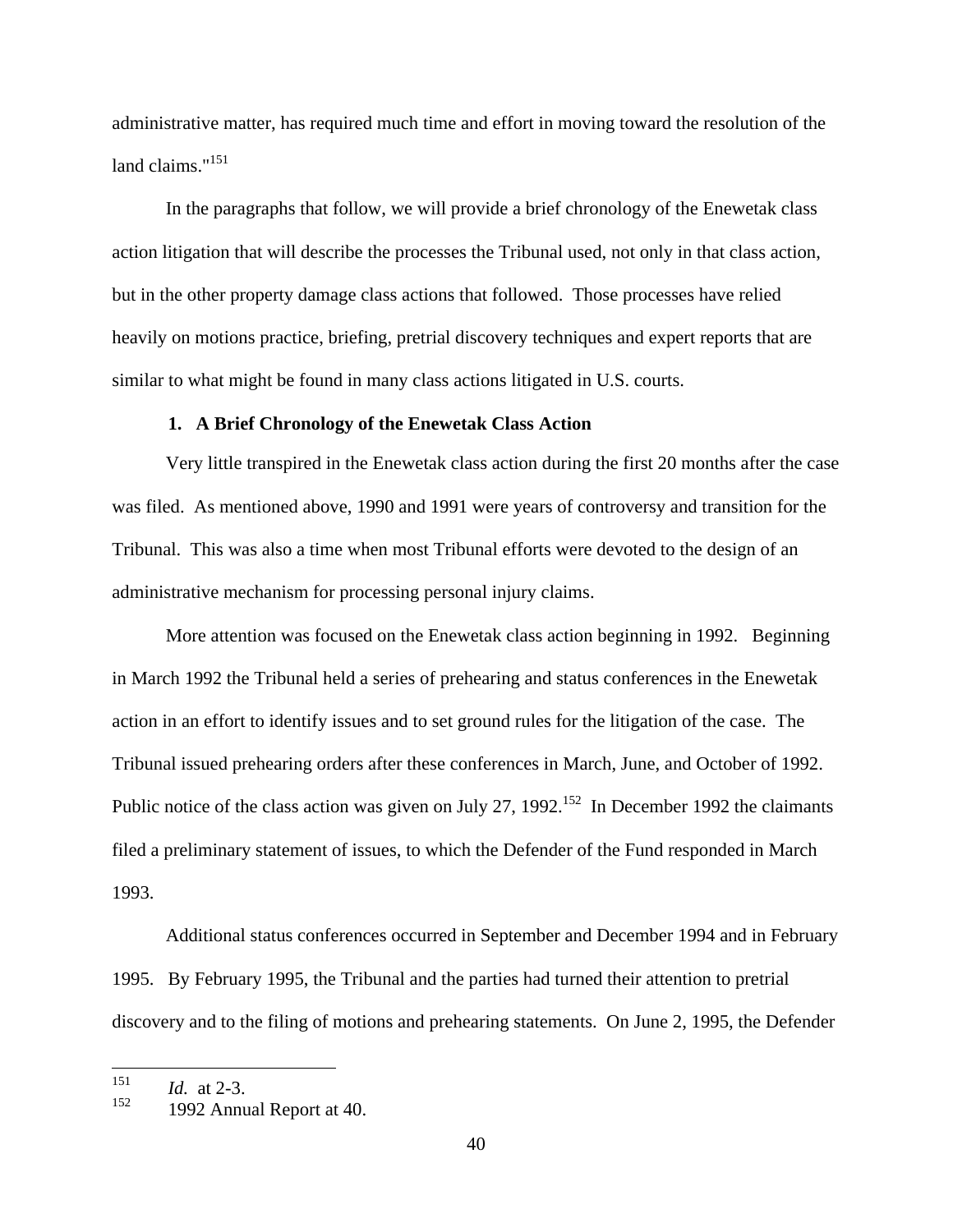of the Fund filed his first substantive motion, seeking to limit the categories of damages the claimants might be awarded and the valuation of those damages. After full briefing and argument by both sides, the Tribunal issued an Order on July 27, 1995, granting some of the relief sought by the Defender of the Fund, but denying most of his motion seeking to limit the claimants' damages.

In the fall of 1995 the parties turned their attention to the subject of claimants' attorneys fees. After additional briefing and a hearing on December 7, 1995, the Tribunal held that the claimants could not recover, as damages, fees they had paid to attorneys who represented them during the negotiation of the Compact. The following fall, after additional briefing, the Tribunal rejected the claimants' motion to reserve fifty percent of the Claims Fund for property damage awards.

The parties engaged in additional discovery during 1996 relating to the claimants' alleged damages for loss of use of their property during the time they had been removed from Enewetak. In January 1997 the Tribunal held hearings on the loss of use issue. That hearing focused on the joint appraisal report that had previously been submitted to the Tribunal in May 1996. To help determine the amount of damages for loss of use, the Tribunal had authorized the claimants and the Defender of the Fund to retain real estate appraisers. The appraisers offered a joint report, which the Tribunal authorized "in the interest of efficiency and economy in the determinations."<sup>153</sup> determinations."<sup>153</sup>

In the eighteen months that followed the January 1997 hearings, the parties submitted extensive briefs to the Tribunal on several issues relating to claimants' damages for loss of use, including possible setoffs for the value of the property they used during their years on Ujelang.

 <sup>153</sup> *In the Matter of the People of Enewetak, et al.*, NCT No. 23-0902, Memorandum Decision and Order, April 15, 2000, at 6 n.14.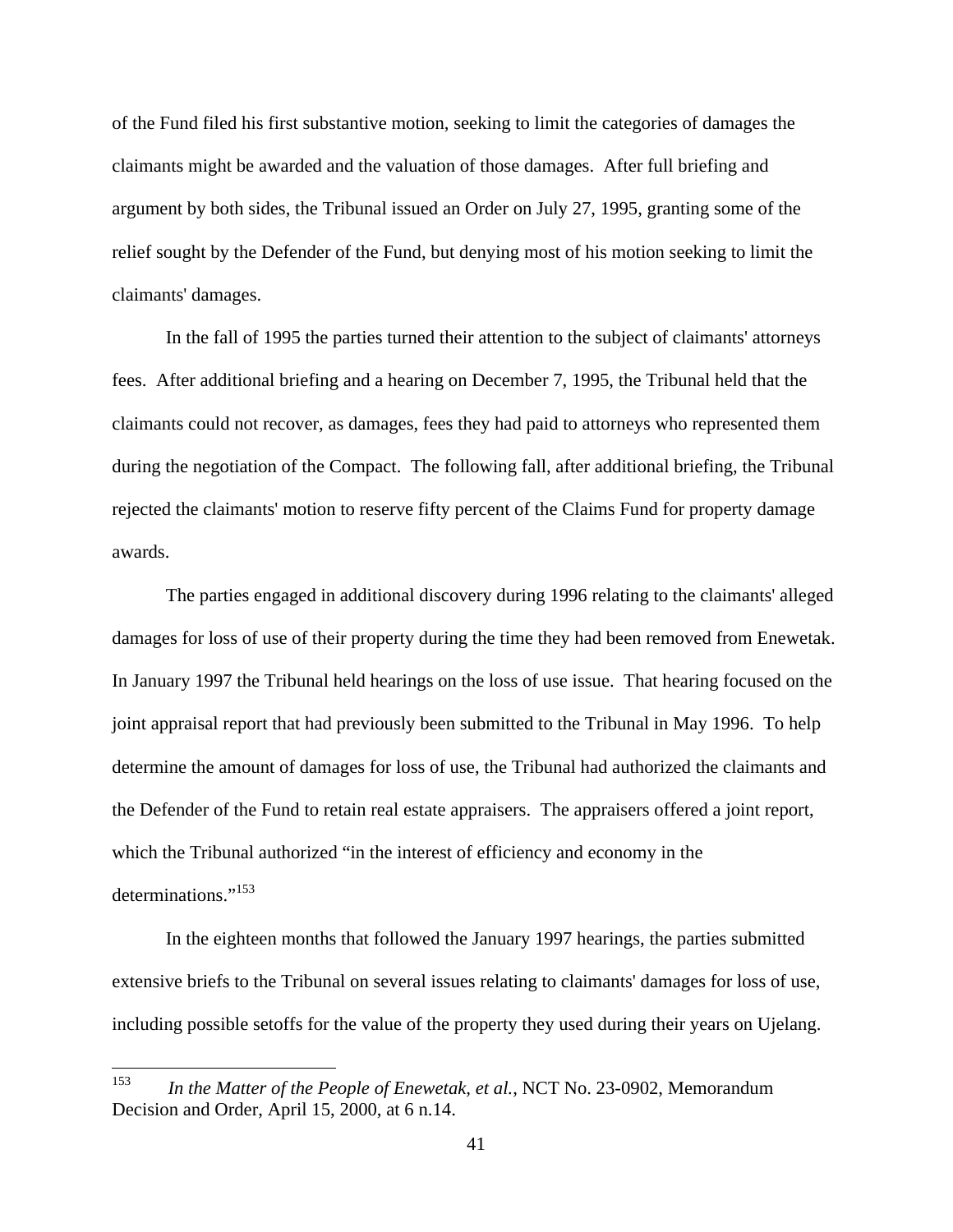By late 1998 the parties had moved on to issues related to the costs required to restore Enewetak to habitable condition. In this stage of the litigation, the parties focused on the restoration work required to satisfy various radiation standards. In 1999 the parties and the Tribunal shifted their attention to the claimants' request for damages to compensate the Enewetak people for the hardships and other consequential damages they suffered as a result of their forced relocation from their homeland. In April 1999 the Tribunal held several days of hearings during which the Tribunal heard testimony on rehabilitation and hardship damages. Witnesses during this hearing included cultural anthropologists and members of the Enewetak community.

Later in 1999 the parties battled over a number of other issues, including how to value and set off other compensation the Enewetak people may have already received for their damages from sources other than the Trust Fund.

#### **2. The Tribunal's Decision in the Enewetak Class Action**

On April 13, 2000, the Tribunal issued a 34-page Memorandum of Decision and Order in the Enewetak class action (the "Enewetak Decision"). The Enewetak Decision addressed each of the three categories of damages sought by the Enewetak claimants: (1) the loss of use of their property; (2) the costs to restore and remediate their property; and (3) the hardships suffered by the Enewetak people during their period of forced relocation.

# **a. Damages for Loss of Use**

The Tribunal held that the Enewetak claimants were entitled to damages of almost \$200 million to compensate them for the loss of use of their land for a period of almost 79 years.<sup>154</sup>

The Tribunal separated the loss of use claim into two components: (1) past loss, beginning on December 12, 1947 and running until the effective date of valuation in 1996; and (2) future loss, beginning on the date of valuation and continuing until "such time in the future as

 <sup>154</sup> *Id.* at 6-12 & 33.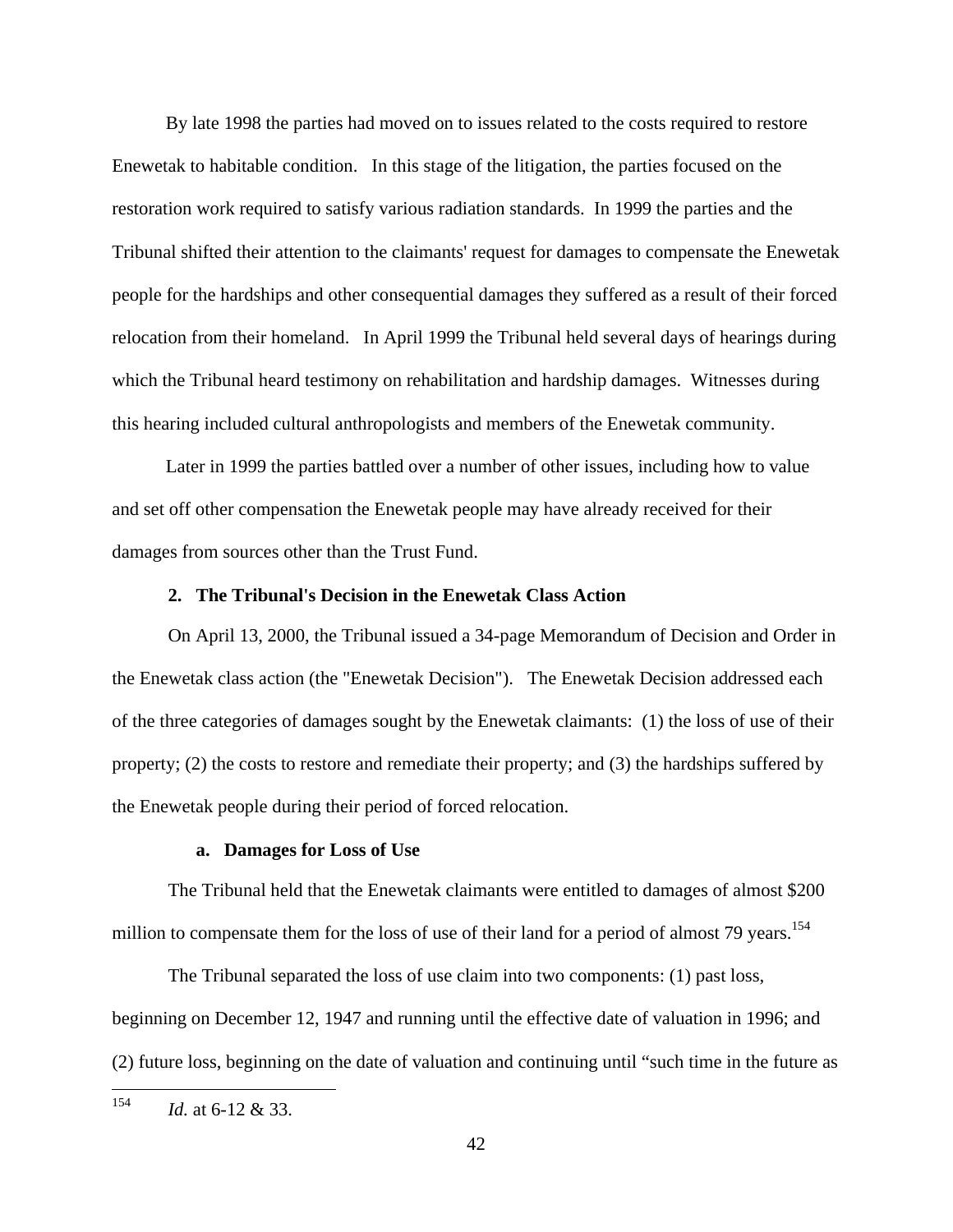the affected property is returned to the people of Enewetak in usable condition, determined by the parties to be 30 years from the effective date of the valuation or May 17, 2026."<sup>155</sup>

The Tribunal looked to the experts' appraisal reports to determine the amount of damage for loss of use.<sup>156</sup> The Tribunal accepted the appraisers' methodology for determining the amount of acreage lost, the time period of loss, and the rental value of the acreage lost.<sup>157</sup> For future loss of use, the appraisers utilized an income capitalization approach, in which a single year's income was converted into "an indication of present value by dividing the most current stabilized income by an appropriate rate of return."<sup>158</sup> Based on the appraisers' findings, the Tribunal awarded the Enewetak claimants \$149,000,000 for past lost use, and \$50,154,811 for future lost use.

#### **b. Restoration Damages**

The Tribunal held that the Enewetak claimants were entitled to recover more than \$91 million to clean up and restore their land to an acceptable condition.<sup>159</sup>

First, the Tribunal held that, under prevailing American legal standards, the Enewetak people were entitled to recover the cost of restoring Enewetak to an acceptable condition, rather than be limited to a measure of damages equal to the value of their land before and after the nuclear testing program.<sup>160</sup> The Tribunal reached this decision because the cost of restoration was disproportionate to the difference in value before and after the injury to the land and because

 <sup>155</sup> *Id.* at 6.

<sup>&</sup>lt;sup>156</sup> *See* Section  $X(C)(2)(c)(i)$  *infra* for additional discussion of the parties' selection and use of appraisers.

<sup>157</sup> *See In the Matter of the People of Enewetak, et al*., NCT No. 23-0902, Memorandum Decision and Order, April 15, 2000, at 6-11.

Id. at 11 (citing *Appraisal Report of the Loss of Value in Enewetak Atoll, Republic of the Marshall Islands*, jointly prepared by The Hallstrom Group, Inc. and Raymond A. Lesher & Co., Ltd. at  $p. 28$ ).

<sup>159</sup> *Id.* at 27.

<sup>160</sup> *Id.* at 13-14.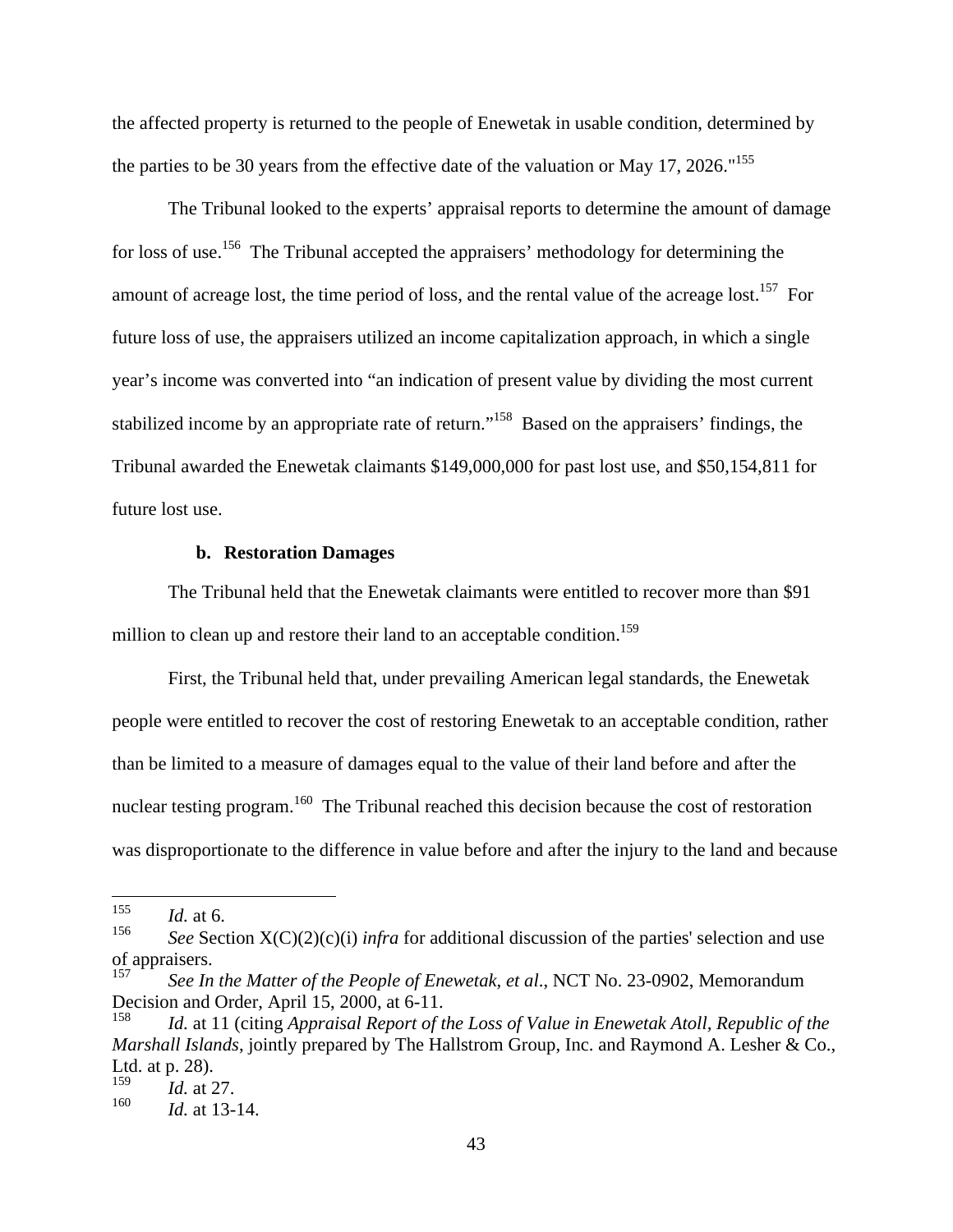cultural considerations made the difference in market value an inadequate measure of the claimants' damages.<sup>161</sup> The Tribunal took the position that radiation standards established by the U.S. Environmental Protection Agency should be used in determining how much effort would be needed to restore the contaminated portions of Enewetak to an acceptable condition.<sup>162</sup>

After considering numerous restoration proposals that had been submitted by the parties, the Tribunal awarded the claimants the following restoration damages: \$22,500,000 for soil removal; \$15,500,000 for potassium treatment of the remaining soil; \$31,500,000 to dispose of the removed soil (by building a causeway between islands within the Enewetak atoll); \$10,000,000 for the clean-up of the residual radioactive plutonium on the island of Runit resulting from the Fig and Quince nuclear tests in 1958; \$4,510,000 for necessary surveys; and \$17,700,000 for soil rehabilitation and revegetation.<sup>163</sup>

## **c. Hardship Damages**

The Tribunal held that the Enewetak claimants were also entitled to recover more than \$34 million as damages for the hardships they suffered during their relocation to Ujelang.

The Tribunal based its decision on the testimony it had heard at hearings in January 1997 and April 1999.<sup>164</sup> The Tribunal rejected the Defender's argument that damages for hardship could be addressed through the Tribunal's personal injury program.<sup>165</sup> The Tribunal stated: "These damages, which were suffered on a community wide basis differ from those typically addressed in the personal injury program, which are basically radiogenic diseases, linked to

 <sup>161</sup> *Id.*

 $162$  *Id.* at 16-17.

<sup>163</sup> *Id.* at 18-27.

<sup>164</sup> *Id.* at 28-30 (citing *Ien Entaan im jerata: Times of Suffering and Ill Fortune: An Overview of Daily Life on Ujelang and Enewetak since 1946*, Laurence M. Carucci, Ph. D. and Mary H. Maifeld, M.A., R.D., A Report Submitted to the Marshall Islands Nuclear Claims Tribunal in behalf of the People of Enewetak, March 1999).<br><sup>165</sup> *Id.* at 30.31 (giting Defender's Motion to Limit Category)

Id. at 30-31 (citing Defender's Motion to Limit Categories of Damage).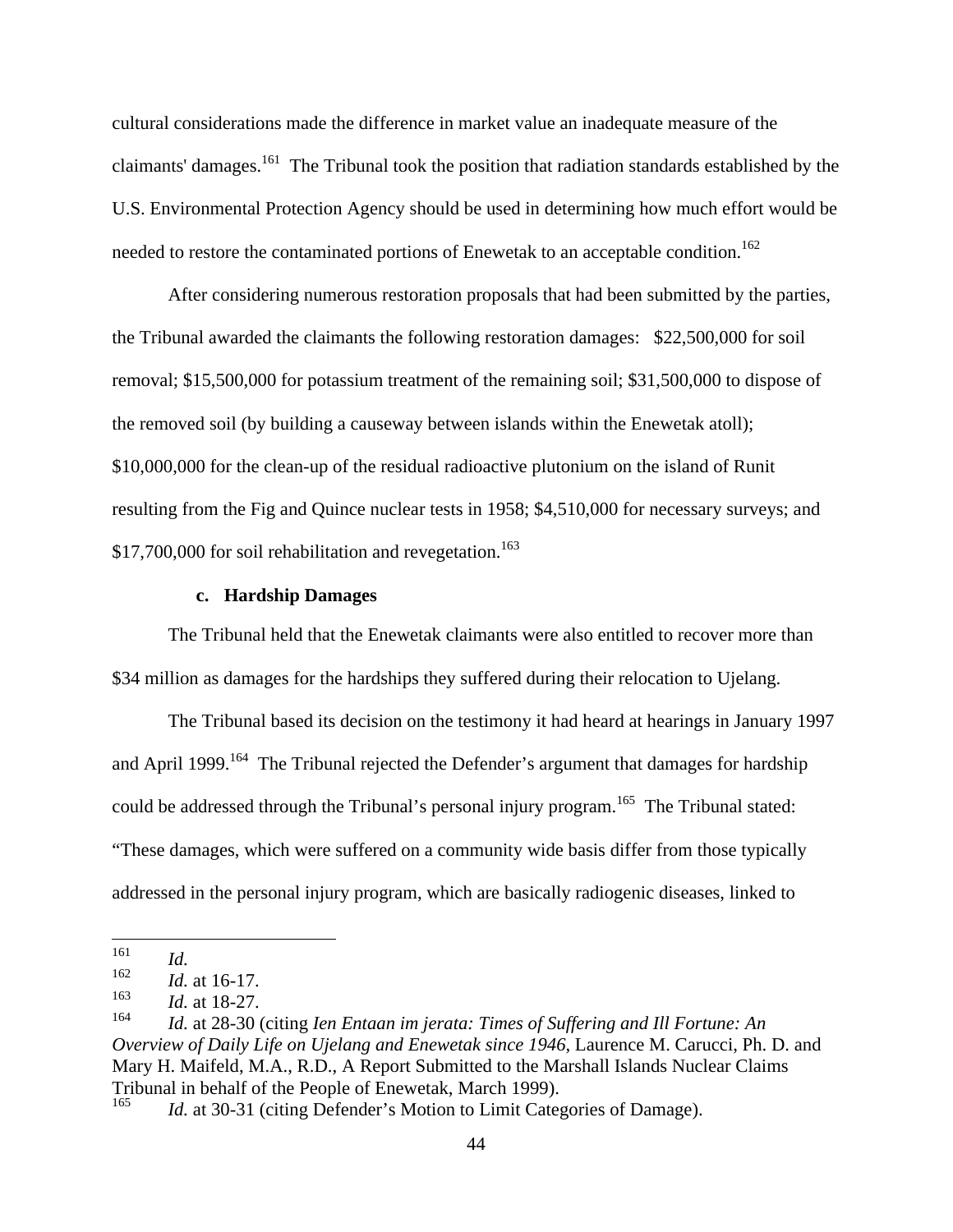exposure to radiation from the testing program. The injuries at issue here (hardship) are those arising out of the relocation to Ujelang and the hardships endured there by the people because of its remoteness and lack of adequate resources to support the population sent there."<sup>166</sup>

The Tribunal adopted the approach suggested by the claimants for quantification of these damages, by awarding an annual amount for each person from Enewetak who lived on Ujelang during each of the thirty-three years between 1947 and 1980.<sup>167</sup> The Tribunal noted that the relative hardships suffered on Ujelang varied with time, with 1956-1972 being the period of greatest suffering.<sup>168</sup> For this period, the Tribunal awarded an annual per person amount of \$4,500. For the remaining seventeen years, preceding and following this period, the annual per person amount was \$3,000.<sup>169</sup> Based on the annual population of Enewetak persons on Ujelang from 1947 until their return to Enewetak in 1980, the Tribunal calculated total hardship damages of  $$34,084,500$ .<sup>170</sup>

#### **C. The Other Class Actions**

Other similar property damage class actions were filed after the Enewetak class action. In October 1991 class actions were filed on behalf of residents of Rongelap and Utrik. On September 13, 1993, a class action was also filed by members of the Bikini community.

As indicated above, these three class actions followed processes similar to those used to litigate and decide the Enewetak class action. Only the Bikini class action has reached the end of that process. On March 5, 2001, the Tribunal awarded the Bikini community total damages of

 <sup>166</sup> *Id.* at 31.

<sup>&</sup>lt;sup>167</sup> *Id.* The population numbers were based on data collected by Dr. Carucci, as explained in his testimony. <sup>168</sup> *Id.* at 32.

<sup>169</sup> *Id.*

 $170$  As a result of amendment in May 2000 and August 2000, to include additional restoration costs and prejudgment interest, the total dollar amount of the award in the Enewetak class action was increased to \$385,894,500.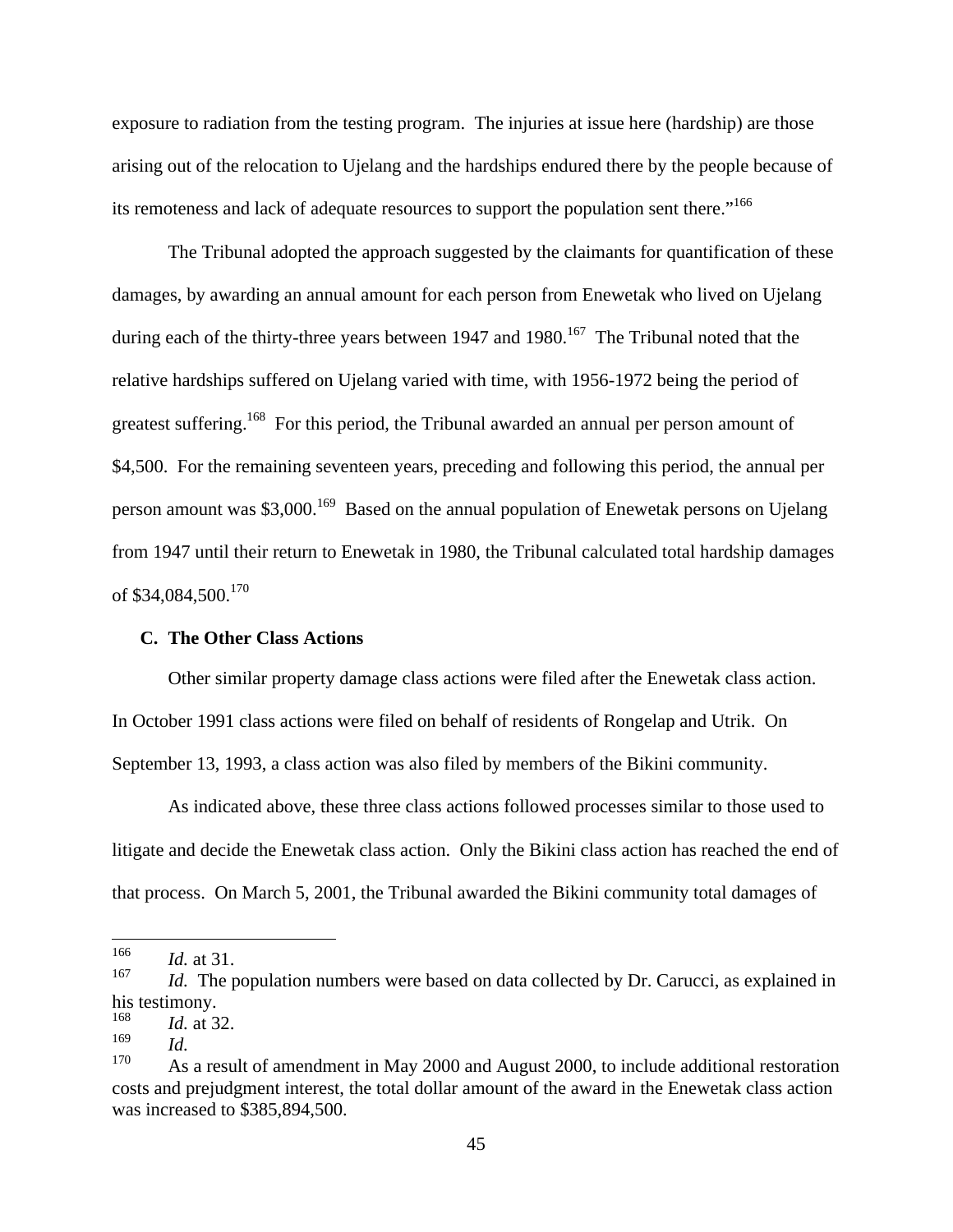\$563,315,500. This award reflected \$278,000,000 in damages for loss of use, \$251,500,000 for the cost of restoring Bikini to an acceptable condition, and \$33,815,500 for hardship damages. The fact that the Bikini award is significantly larger than the Enewetak award is not surprising given the nature of the nuclear testing that occurred at Bikini and the fact that the inhabitants of Bikini have still not been able to return to their homeland.

### **D. Property Damage Claims that Fall Outside the Existing Class Actions**

In 1992 the Tribunal's view was that findings from the class action suits might establish a basis for establishing an administrative system for processing other property claims: "[t]he types of compensable injuries to property and the approach to measuring the extent and value of such damage will be, for the most part, resolved in one or two complex adjudications and then applied on a more administrative basis to individual claims arising from other atolls and islands."171 Ten years later, with two class actions still pending, it seems unclear whether the Tribunal will use an administrative mechanism or other class action vehicles to decide any remaining property damage claims.

# **IX. Issues We Considered in Examining and Analyzing the Tribunal's Processes**

As part of our examination and analysis of the Tribunal's processes, we attempted to understand and to critique the Tribunal and its awards. In general, we considered the following issues:

- A. Whether the Tribunal's Members and Officers have been adequately qualified and have had access to adequate resources to perform their designated roles.
- B. Whether the Tribunal has adopted and has followed reasonable procedures.

 $171$  1992 Annual Report at 40. The Tribunal elected to give priority to the class actions over any individual property damage claims. 1993 Annual Report at 5.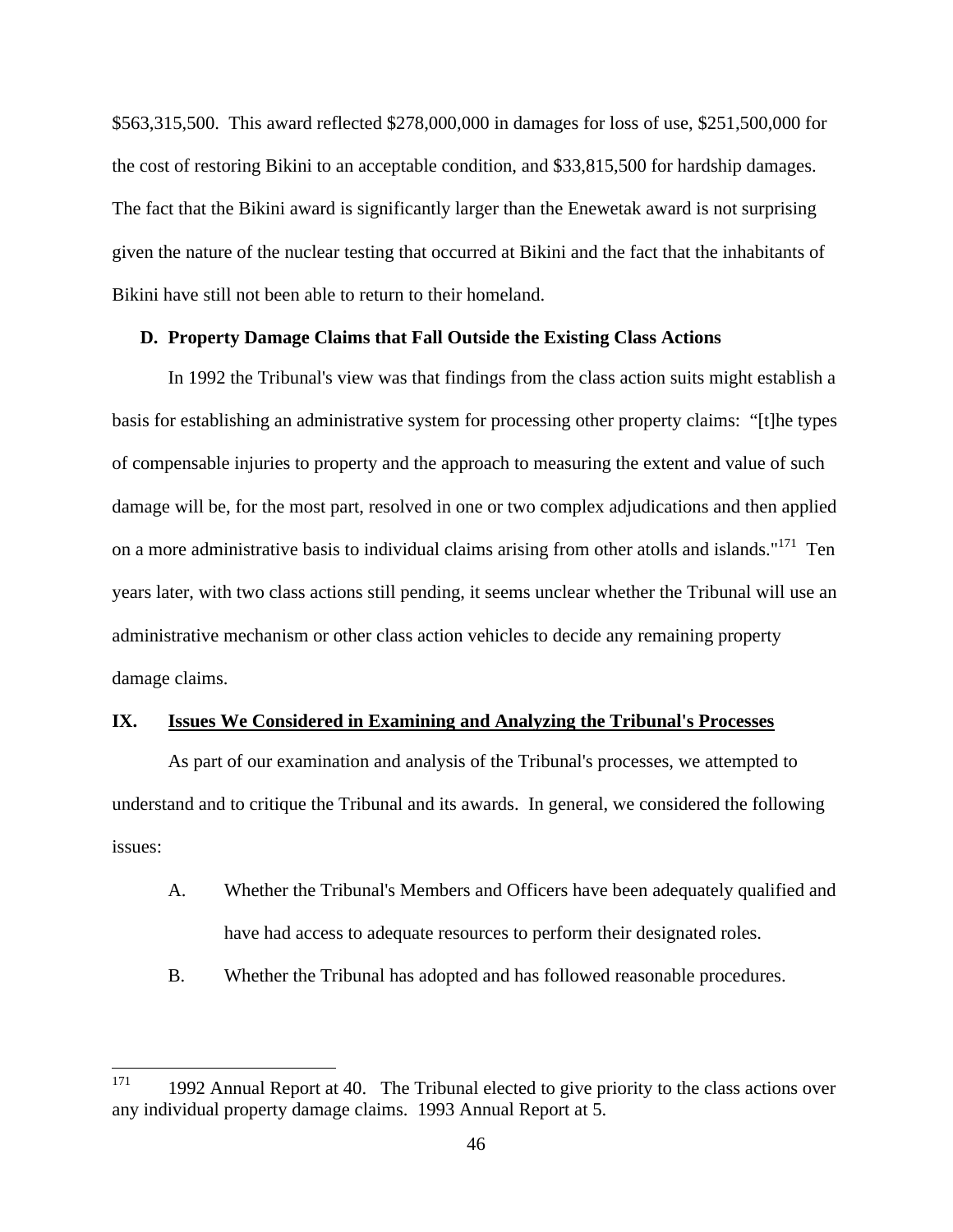- C. Whether the Tribunal's independence has been compromised by the Nitijela or by other political forces in the Marshall Islands.
- D. Whether the Tribunal has mismanaged the Trust Fund or otherwise acted improperly by making cumulative awards that exceeded the \$150 million the U.S. Government originally provided for the Trust Fund.

#### **X. Our Findings**

Based upon our interviews, document review and other investigations, we have made the following findings:

# **A. The Tribunal Has Been Staffed by Qualified People Who Have Had Access to Adequate Resources**

We have been impressed by the intelligence, dedication and judgment of the Tribunal personnel we interviewed and have learned nothing that leads us to question their qualifications or integrity. In general, it is our view that the Members and Officers of the Tribunal have dealt creatively and compassionately with a mix of complex and novel issues for which there were no ready precedents or guidelines. We have no reason to suspect Tribunal personnel did not have adequate resources to perform their tasks or that there was an imbalance of resources among participants before the Tribunal that might have led to a bias in the Tribunal's awards.

#### **1. Tribunal Members**

After a relatively high rate of turnover in its early years,  $172$  the Tribunal had relatively stable membership from 1993 until 2002. During most of this period, the Tribunal's Members included Chairman Oscar deBrum, Judge James H. Plasman and Judge Gregory J. Danz.

Chairman deBrum, who passed away last August, was a distinguished and widely respected leader of the Marshall Islands. Chairman deBrum had worked with the U.S. Navy

<sup>&</sup>lt;sup>172</sup> Since the Tribunal's inception in 1987, it has had nine Members. Prior to 1996, there were several periods when the Commission had fewer than the required three members.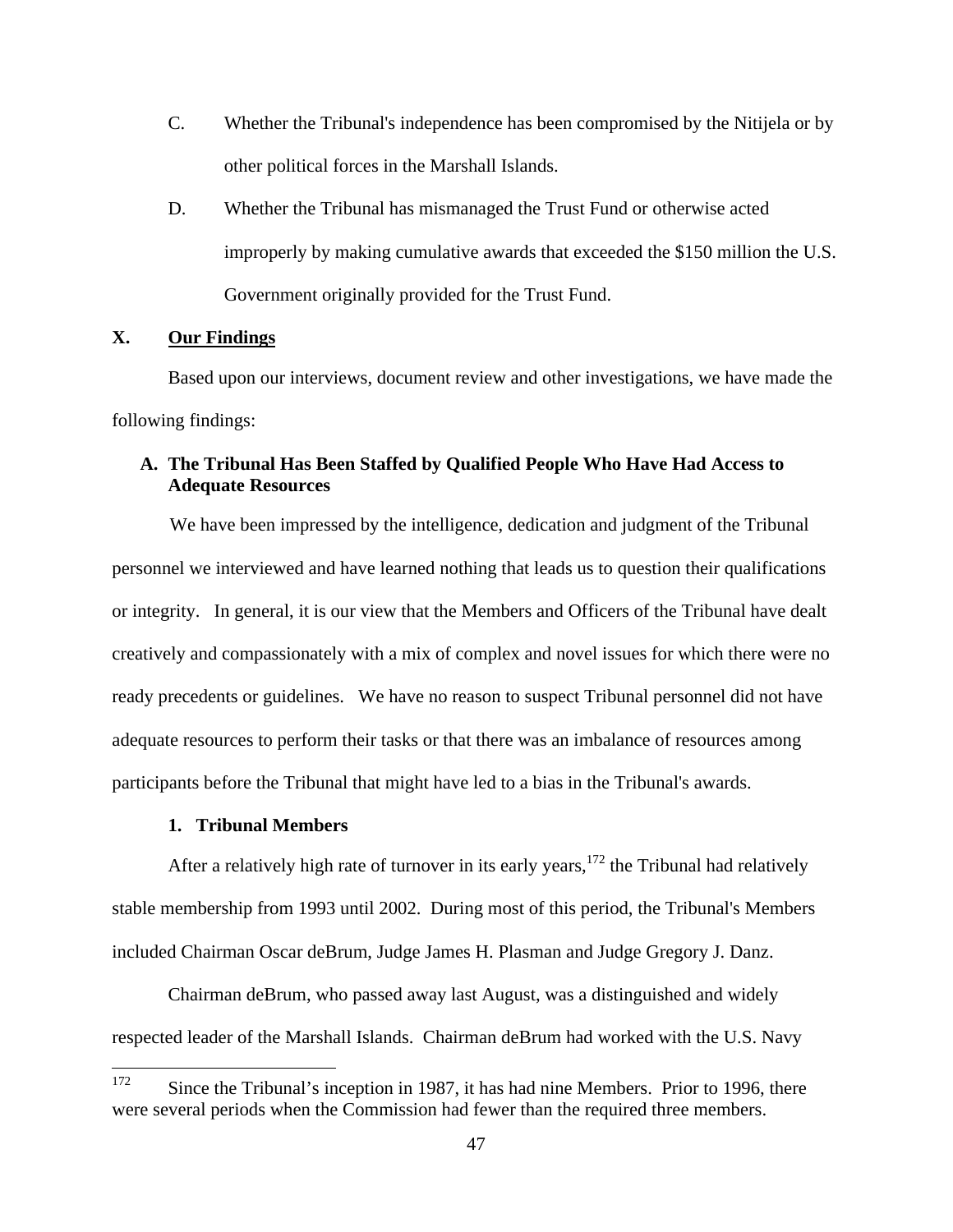after World War II, helping to assess the damages done to the Marshall Islands.<sup>173</sup> In the early 1960s, Mr. deBrum was appointed Assistant District Administrator of the Marshall Islands and he became one of the Trust Territory's first Micronesian district administrators.<sup>174</sup> Later, Mr. deBrum played a major role in the Marshall Islands' sovereignty movement.<sup>175</sup> After the Marshall Islands became an independent Republic, Mr. deBrum became the RMI's Chief Secretary and a roving Ambassador before becoming chairman of the Tribunal in 1994.<sup>176</sup>

Mr. Plasman, who became Acting Chairman of the Tribunal after Chairman deBrum's death, and Mr. Danz are experienced attorneys who were trained in U.S. law schools and have significant knowledge of the people and legal systems of the Marshall Islands. We understand that the RMI Government is currently searching for a replacement for former Chairman deBrum.

Historically, Members of the Tribunal have had previous experience or training that qualified them to serve on the Tribunal. For example, Chairman Piggott led several important commissions and associations in Tasmania. Chairman Sebastian Aloot, another U.S.-trained attorney, previously served as Chief Counsel to the Atomic Safety and Licensing Board of the U.S. Nuclear Regulatory Commission. Acting Chairman Plasman and other Members of the Tribunal have received training as administrative law judges at the National Conference of Judges in Reno, Nevada.

Although the Act requires that only the Chairman permanently reside in Majuro, $177$  the fact that other Members of the Tribunal have resided outside the Marshall Islands during their terms of office does not appear to have affected their performance or the performance of the

 <sup>173</sup> Pacific Beat: Reflections on Oscar deBrum's 50 Years of Public Service (Radio Australia radio broadcast, July 23, 2002)(audio file available [www.yokwe.net](http://www.yokwe.net)).<br> $\frac{174}{174}$ <sup>174</sup> *Id.*

<sup>175</sup> *Id.*

<sup>176</sup> *Id.*

<sup>177</sup> *See* 42 MIRC Ch 1, § 10(5).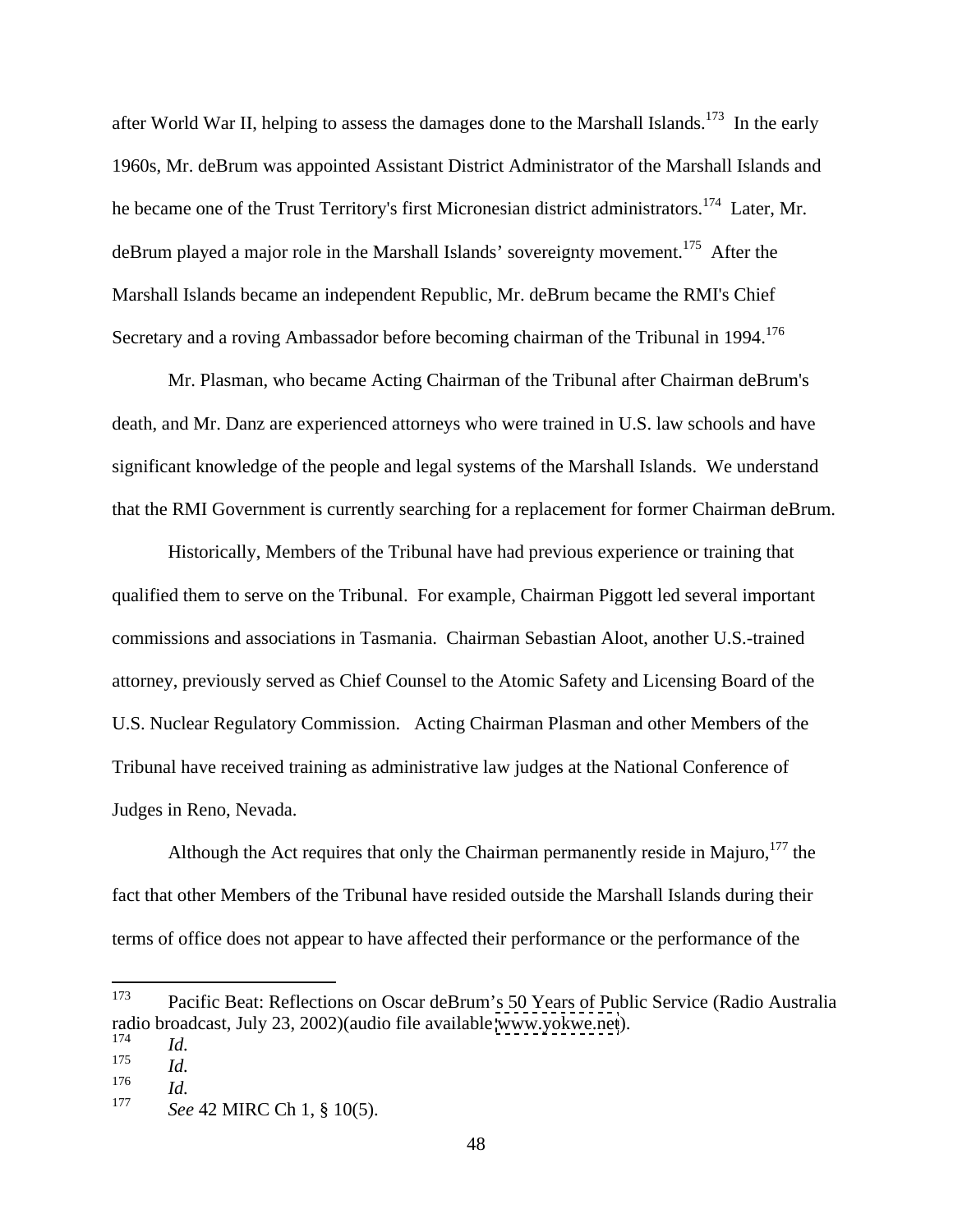Tribunal.178 Non-resident Members of the Tribunal travel to the Marshall Islands when the Tribunal is in session, often for weeks at a time. They are able to attend to Tribunal business when they are away from the Marshall Islands by means of modern communication, including e mail, fax and overnight courier.

Members of the Tribunal do not have the same level of support as many federal or state judges in the United States. For instance, Tribunal Members do not have law clerks, but must do their own research and must write their own opinions (often on their own personal computers). On the other hand, Members have access to the Tribunal's law library and to computerized methods of legal research, including Westlaw. They also have the benefit of legal arguments made by the counsel who appear before the Tribunal and the substantive knowledge of experts retained by the Tribunal or by parties before the Tribunal.

During the initial years of the Tribunal, its Members considered the creation of a panel of experts to decide and render opinions regarding scientific issues. Ultimately, the Tribunal decided that its Members could decide all issues, including medical and scientific ones. Nevertheless, Tribunal Members have sought and have had access to medical and scientific expertise, including the advice of medical diagnosticians who review and critique the medical records submitted by persons making personal injury claims. Tribunal Members called upon the knowledge and experience of medical and scientific experts when the Tribunal designed its personal injury compensation system and again during its annual reviews of its Schedule of presumed medical conditions. For the class action property damage claims, the Members of the Tribunal have had the benefit of numerous expert witnesses retained by plaintiffs' counsel and by the Defender of the Fund.

<sup>&</sup>lt;sup>178</sup> Although both Judge Plasman and Judge Danz now reside in Wisconsin, they previously lived for many years in the Marshall Islands.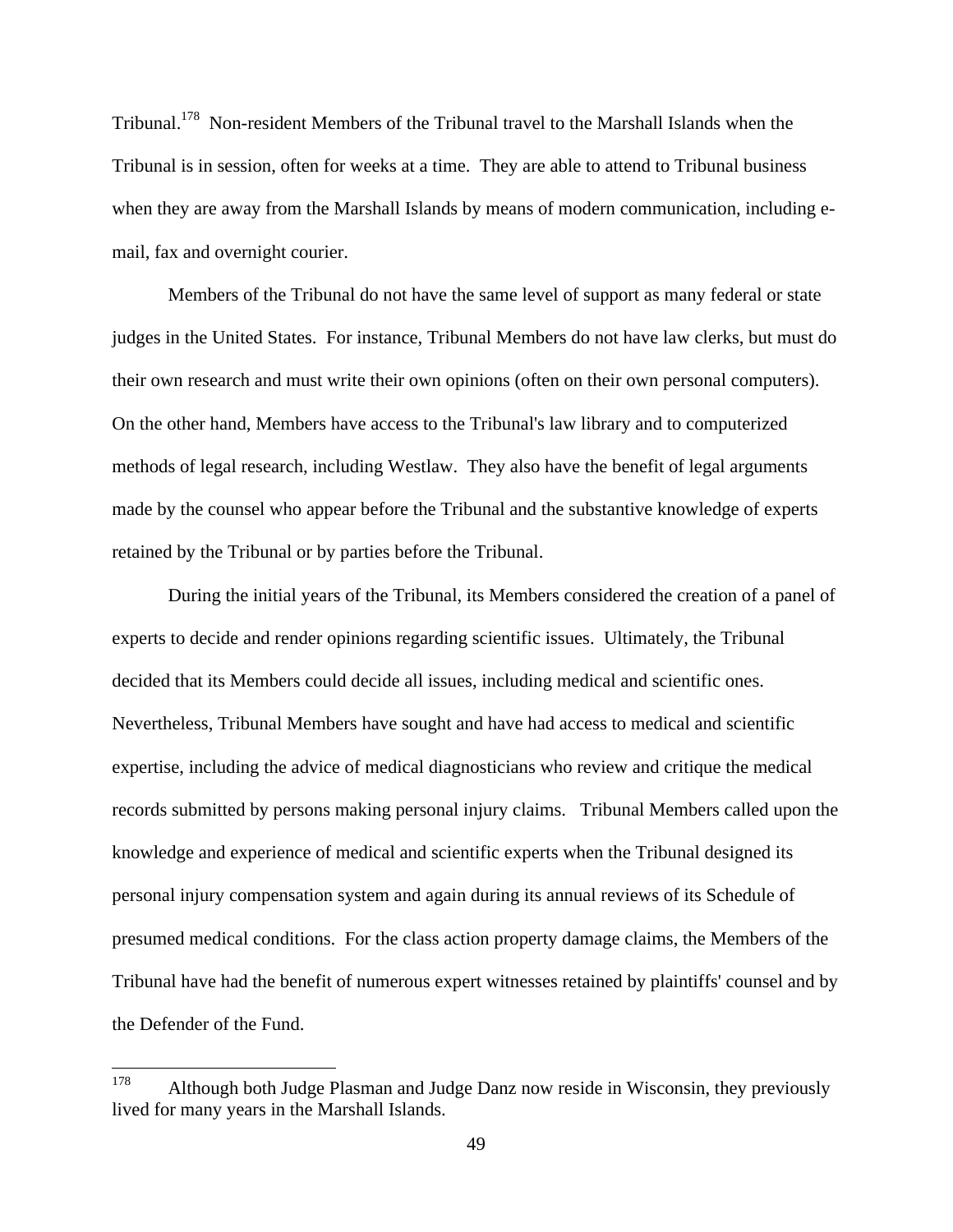#### **2. Tribunal Officers**

Bill Graham has been the Tribunal's **Public Advocate** since 1988. During much of his tenure, Mr. Graham has been assisted by two Associate Public Advocates, Mary Note and Tieta Thomas. It is our impression that the Office of Public Advocate is adequately staffed and has had access to adequate resources.

The Public Advocate need not be (and currently is not) an attorney, but often serves as an advocate for claimants in the same manner that an attorney would do so. When a claimant seeks to file a personal injury claim with the Tribunal Clerk, the Office of the Public Advocate may help him/her gather and organize appropriate evidence in support of that claim (*e.g.,* medical records or death certificates). The Public Advocate usually represents claimants who seek to challenge denials by the Defender of the Fund, but has no obligation to pursue challenge claims that he views as lacking merit.

The Public Advocate retains outside legal counsel on a part-time basis. This legal counsel, who is located in the same building as the Tribunal, has access to Westlaw (via the Internet), and performs any legal research the Public Advocate needs. Outside legal counsel also represents any claimants who appeal their cases to the Marshall Islands Supreme Court.

Interviews of Tribunal personnel and a review of a random sample of personal injury claims files suggest that the Public Advocate has fulfilled his statutory duties in an able and satisfactory manner. The Public Advocate's staff appears to be competent and adequately qualified. We were informed that there were a couple of incidents when employees in the Office of the Public Advocate were terminated for inappropriate conduct (such as for soliciting successful claimants for money). However, it appears that these were isolated incidents that have not affected the reputation for integrity of the Public Advocate and his office.

50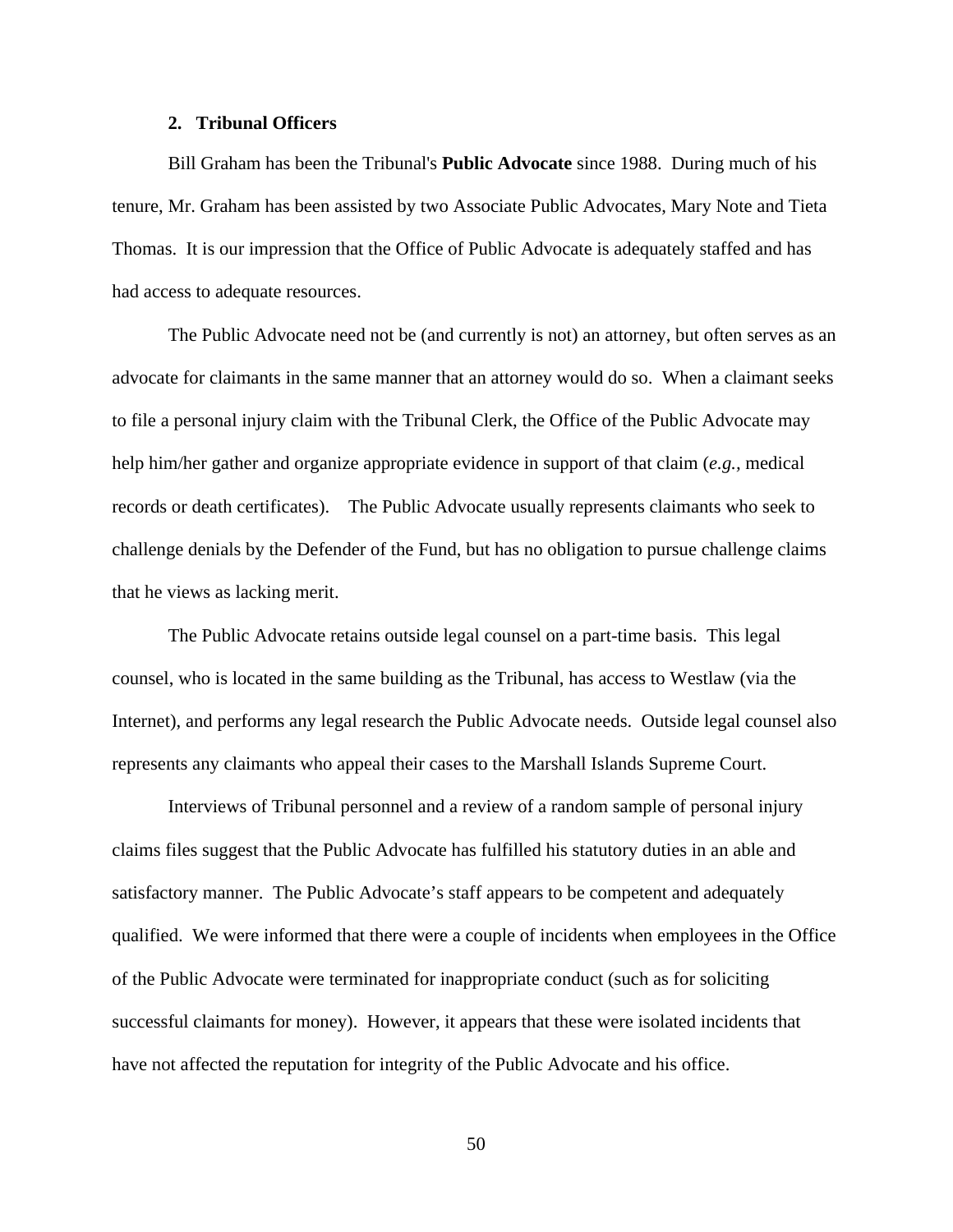Philip A. Okney has been the **Defender of the Fund** since 1994. He has been assisted by an Associate Defender, Tarjo A. Kabua, <sup>179</sup> and an Assistant Defender, Kester Albert.

It is our impression that the Office of the Defender of the Fund is also adequately staffed and has had access to adequate resources. Initially, we were concerned that the Defender's time and resources might have been stretched too thin since his Office has responsibility for reviewing personal injury compensation claims and for defending the property damage class actions, in which he must face outside counsel for the class plaintiffs. Our concerns were relieved to some extent when we learned that the Defender has retained outside counsel to help him handle the property damage class action claims. The Defender also informed us that he believed that he had adequate time and resources to litigate the property damage class actions.

From 1994 to 2000 the Defender retained Dennis McPhillip, a former Attorney General of the Marshall Islands, to assist him. The Defender selected Mr. McPhillip because of his familiarity with the Marshall Islands, its people, and the issues before the Tribunal. Mr. McPhillip, who is located in Los Angeles, has access to many resources, including law libraries in California. In addition, from 1997 until 1998, Mr. McPhillip assisted in interviewing prospective expert witnesses who were also located in California.

In 2000 the Defender also consulted Don Jose, an attorney in Pennsylvania, who served as a high-ranking official in the U.S. Department of Justice's Torts Division before entering private practice. According to the Defender, Mr. Jose directed the Defender's Office to case law relating to many of the central issues in the property damage class actions.

Additional resources available to the Defender have included the University of Hawaii law library, which contains a room with valuable materials on the Pacific Islands. The Defender

<sup>&</sup>lt;sup>179</sup> Ms. Kabua is an attorney who, in 1992, took a five-year leave of absence from the Tribunal to earn her law degree from the University of South Wales in Australia.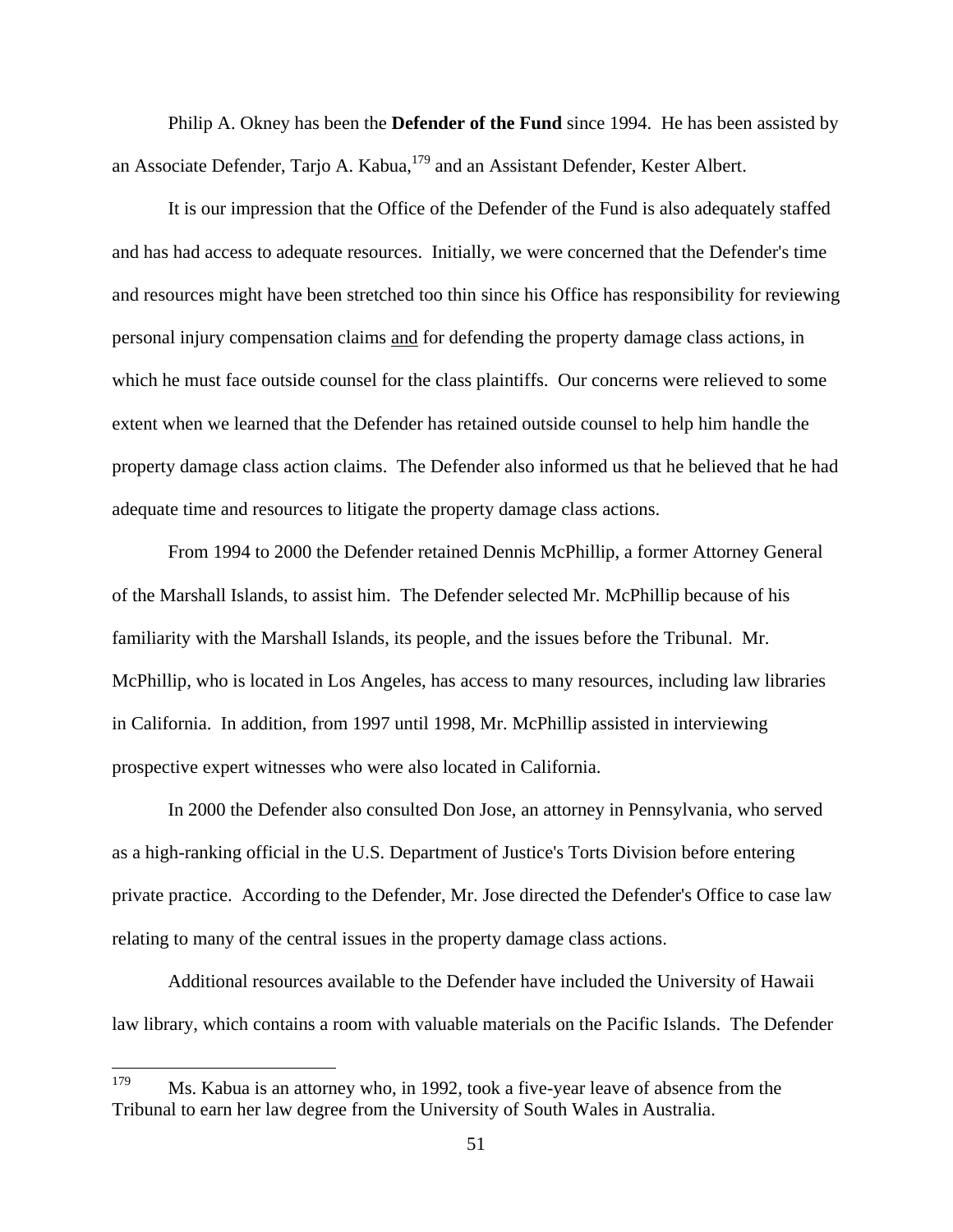and Associate Defender have used that library when they have traveled through Honolulu. The Defender has also studied claims tribunals in other small island nations that have dealt with land claims, including a New Zealand commission for land claims.

Our interviews, a review of a random sample of personal injury claim files, and a review of select portions of records in the property damage class actions suggest that the Defender of the Fund has fulfilled his statutory duties effectively, serving as an adequate adversary to the Public Advocate or to the attorneys representing the plaintiffs in the property damage class actions. Unlike those counsel and the Public Advocate, the Defender does not have a "client" as such to represent. Instead, the Defender represents the Claims Fund itself, by trying to ensure, among other things, that there are adequate funds for future claimants entitled to compensation. One person we interviewed described the Defender's role as "assisting the Tribunal to reach the truth." Persons we interviewed describe the current Defender as an individual who is highly committed to his job and who vigorously defends the Fund, contesting claimants on both procedural and substantive issues.

#### **3. Tribunal Facilities and Financial Resources**

Members and employees of the Tribunal as well as attorneys who have litigated before the Tribunal report that the Tribunal's physical facilities are adequate for its functions.

Although the Tribunal operates under a fiscally conservative budget, it seems to have access to adequate financial resources to ensure that claims are processed in an effective manner. The Tribunal does not depend on the RMI Government for its funding. The Tribunal's operations are paid for out of the Operating Fund that exists within the Trust Fund.<sup>180</sup> Requests for disbursements from the Operating Fund are reviewed by the Chairman of the Tribunal, who

<sup>&</sup>lt;sup>180</sup> We understand that a number of years ago a former Finance Officer was convicted of improperly using Tribunal funds, but that this defalcation was considered a rare event that was properly investigated and prosecuted.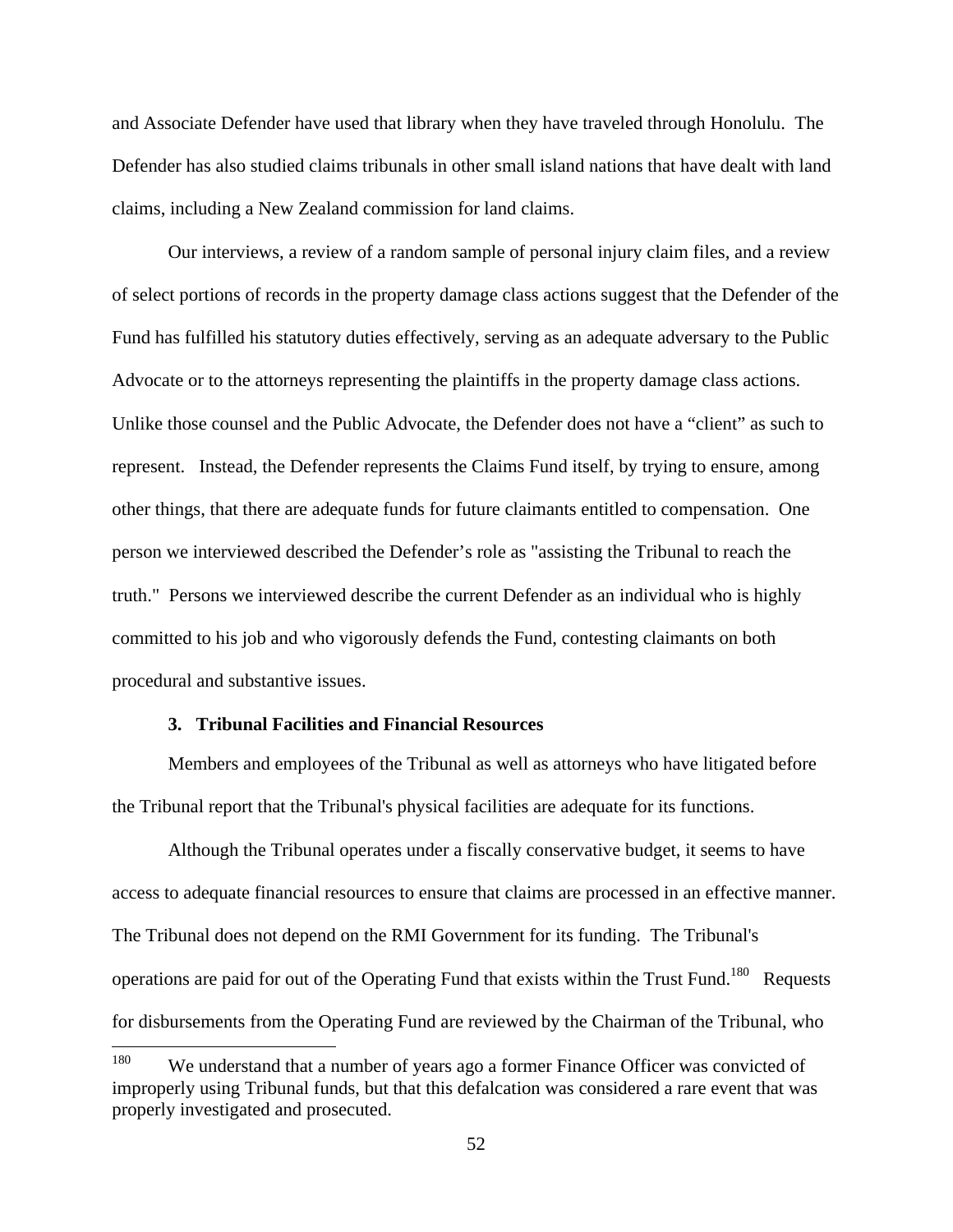asks the other Members of the Tribunal for their views. Decisions on funding issues generally are made on a consensus basis. Once a funding request is approved, the Tribunal's Financial Officer is responsible for disbursing the proper payments from the Operating Fund.<sup>181</sup>

 The Public Advocate, the Defender of the Fund and counsel for the property damage class action claimants have often approached the Tribunal to obtain funding to hire experts on complex factual issues. We understand that the Tribunal has generally approved all such requests. Although the Tribunal does not necessarily provide equal funding to both sides of an issue, if one party retains an expert, the Tribunal will usually ensure that the opposing party retains a comparable expert. We understand that from time to time the Tribunal has asked counsel before it to negotiate for lower hourly rates for their experts, but no one we interviewed could recall an incident in which the Tribunal had denied a party's request for funding of an expert.

#### **B. The Tribunal's Procedures Have Been Reasonable**

As we have previously discussed, the Tribunal has employed two rather different sets of procedures for handling personal injury and property damage claims. Both sets of procedures seem reasonable given the nature of the issues presented by the personal injury and property damage claims and the Tribunal's role in addressing those issues. In different respects, both sets of procedures have relied, in part, upon presumptions and adversary processes. Many of these mechanisms resemble those used by U.S. courts and administrative agencies.

### **1. The Tribunal's Procedures for Handling Personal Injury Claims**

As discussed above, the Tribunal generally uses an administrative approach to handle personal injury claims. This administrative approach rests upon certain presumptions about the causal link between residence in the Marshall Islands and exposure to radiation from the Nuclear

181 *See* 42 MIRC Ch 1, § 15(2).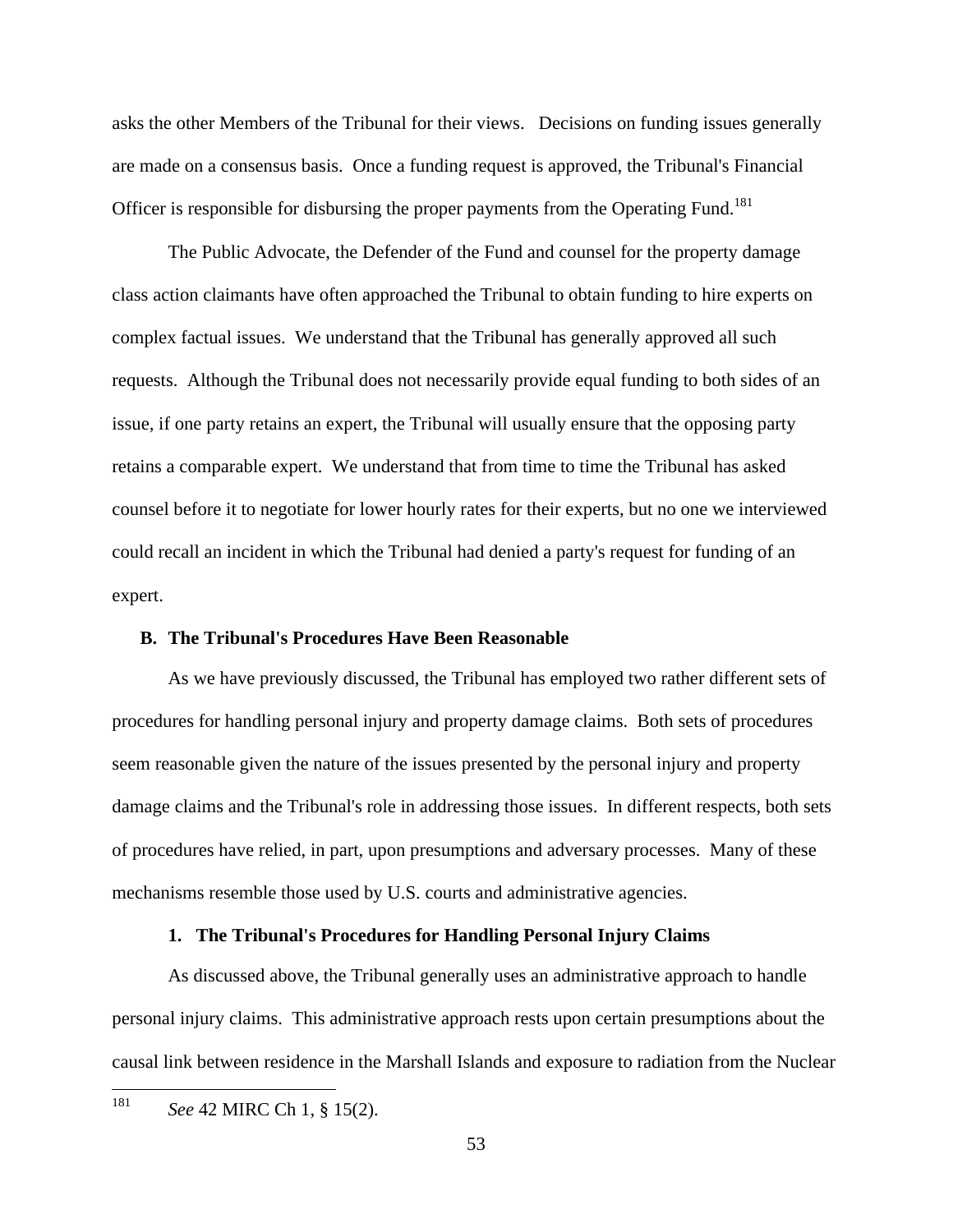Testing Program and between exposure to such radiation and certain medical conditions. In general, once a claimant presents satisfactory evidence that these presumptions have been met, the Defender of the Fund will admit his/her claim and the Tribunal will grant that claimant an award.

### **a. The Administrative Process Used to Handle Personal Injury Claims**

The administrative process for reviewing personal injury claims seems to be well designed and effectively implemented. After a claim is filed with the Clerk of the Tribunal, the Office of the Defender of the Fund systematically reviews the evidence presented by the claimant and any other information received from the Office of Medical Diagnostics. The Assistant Defender begins by creating a file for each claim and by reviewing each claim to ensure that it is complete and legible. The Assistant Defender then makes a preliminary determination whether the claim should be admitted or denied. The Tribunal's diagnostician is available to the Assistant Defender to assist in this process. The Assistant Defender's evaluation process does not entail a review of every medical record, but focuses on whether a presumed causal link exists between the claimant's diagnosed medical condition and the Nuclear Testing Program. In general, this issue is resolved by making reference to the Schedule of presumed medical conditions in the Tribunal's Regulations.

The Assistant Defender also reviews claims for incomplete or false information, including fraudulent information. The Defender's Office maintains a complete list of all medical practitioners in the Marshall Islands (dating back to the 1950s) that have been licensed to practice by the Marshall Islands or the United States. When, in reviewing a claim, the Defender's Office encounters a doctor's name not on its list, the claim is held until the doctor's name and qualifications are verified. If the relevant doctor is located outside of the Marshall

54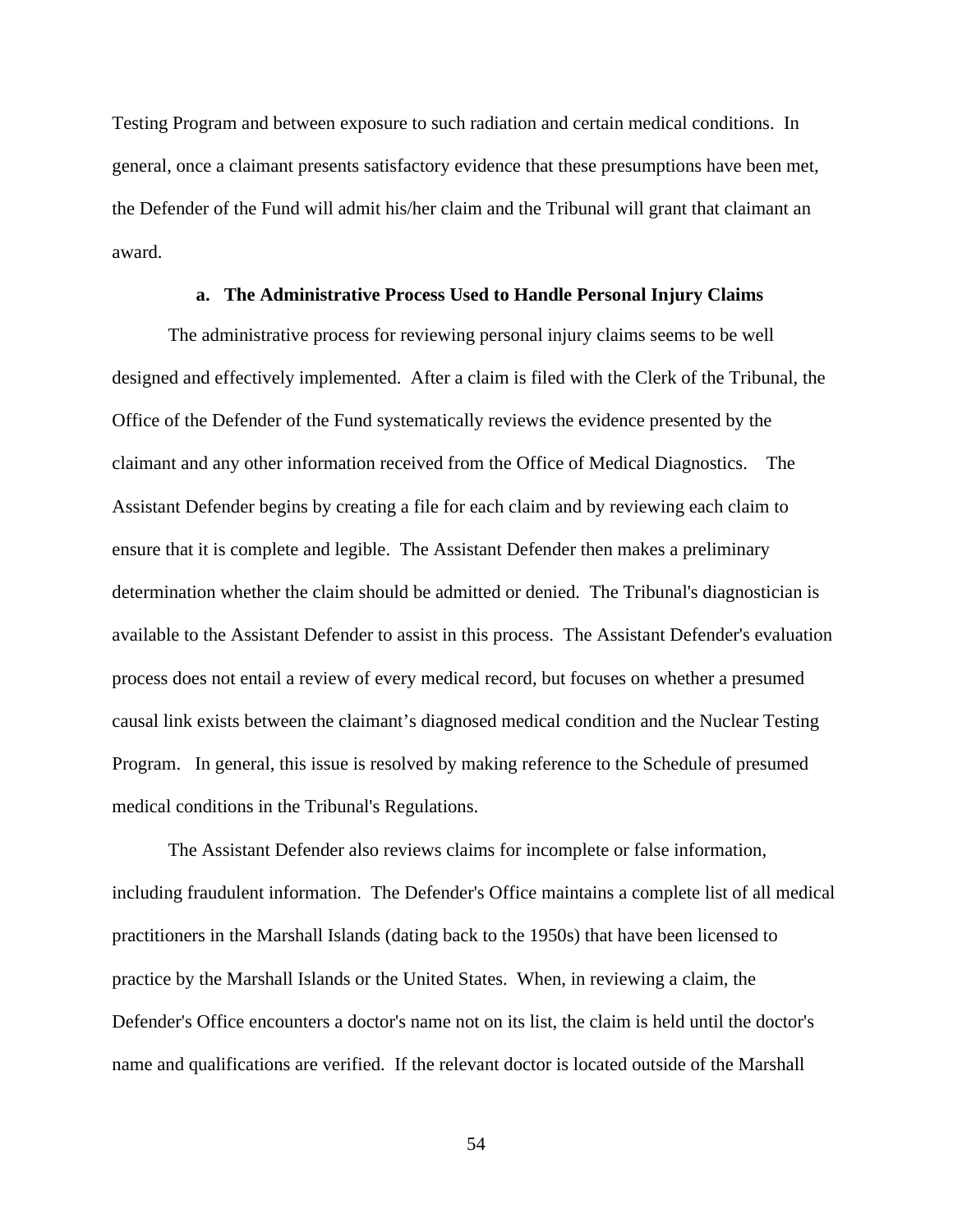Islands, the Defender will attempt to follow up with relevant sources of information in that locale.

The Tribunal diagnostician will inform the Defender's Office of any suspicious elements of a claim that emerge from his/her review of the claimant's medical records. In the event the Defender's Office discovers a potentially incomplete or fraudulent claim, the Defender will consult the Public Advocate. According to people we interviewed, fraudulent claims are not a "significant" problem. We understand that less than a dozen of the more than 6,000 personal injury claims filed with the Tribunal have been "questioned" as potentially fraudulent. Incomplete claims may be resubmitted by the Public Advocate.

The Associate Defender reviews each claim the Assistant Defender recommends be admitted and the Defender of the Fund reviews each claim he recommends be denied.

# **b. The Adversarial Mechanism for Dealing With Novel or Disputed Claims**

If the Defender denies a claim and the claimant decides to challenge that denial, a more traditionally adversarial mechanism begins in which the Defender of the Fund resists what he believes to be unmeritorious claims, the claimant (usually with the assistance of the Public Advocate) contests that denial, and Members of the Tribunal serve as neutral decision makers who must resolve their dispute. As we have previously discussed, it appears that only twenty such "challenge claims" have been made, but the availability of this mechanism tends to ensure that meritorious claimants are justly compensated and any improper claims are winnowed out.

#### **c. Information We Learned From Our Interviews and Analysis**

The people we interviewed told us that the Tribunal's procedures for processing personal injury claims have been effective and are well respected in the Marshall Islands, although many claimants have apparently been surprised that the Tribunal's claims process is so formal and that they cannot automatically receive an award just by filing a claim.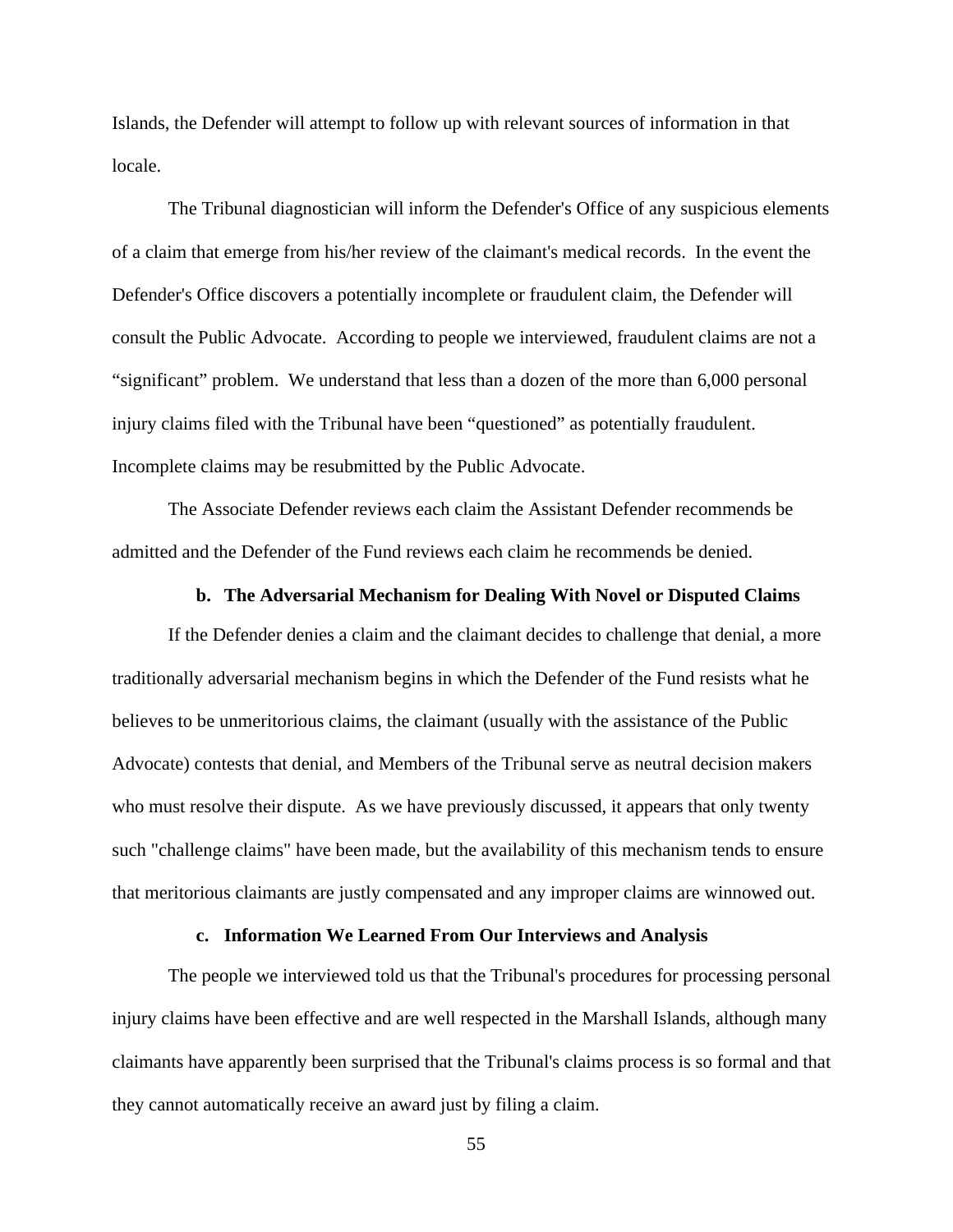To satisfy ourselves that the Tribunal's procedures for processing personal injury claims have been implemented in the manner described to us, we reviewed a random sample of the personal injury claim files contained on the computer disks we received, on a confidential basis, from the Tribunal.<sup>182</sup> Our random sample consisted of 242 of the 6,517 claim files on those  $\rm{disks.}^{183}$ 

These personal injury claim files fell into three categories: (1) files for 67 claims that had resulted in awards; (2) files for 40 claims that were still pending; and (3) files for 135 claims that had been denied. We reviewed these claim files for completeness and consistency with the procedures described to us in our interviews. <sup>184</sup>

The files for claims that resulted in awards were complete, in that they contained the necessary forms, documentation of the claimants' medical condition, and relevant correspondence between the Tribunal and the claimants. Most of these files contained a significant number of medical records. The reasons for and the amounts of the awards corresponded to the Tribunal's Regulations and the claimants' medical conditions. Some of the award files we sampled indicated that claims were initially declined but subsequently approved due to an amendment to the Schedule of presumed medical conditions, further medical

<sup>&</sup>lt;sup>182</sup> We have agreed to preserve the confidentiality of the information contained in those personal injury claim files. See the letter from Dick Thornburgh to The Honorable James H. Plasman dated September 16, 2002, a copy of which is attached as Appendix F.

The 242 claims we sampled represent a random sample with a 5% error limit and a confidence level of 90%. We chose our random sample through a service called "Research Randomizer," an Internet-based resource offered to students and researchers conducting random assignments and random sampling. "Research Randomizer" generates random numbers by using the JavaScript programming language, an adaptation of a program called "Central Randomizer" by Paul Houle. The program allows the user to select an error limit and a confidence level for his/her sample.<br> $\frac{184}{N}$ 

We reviewed files for "completeness" by comparing their contents to checklists we prepared after discussions with Tribunal officials. Copies of those checklists are attached to this report as Appendix G.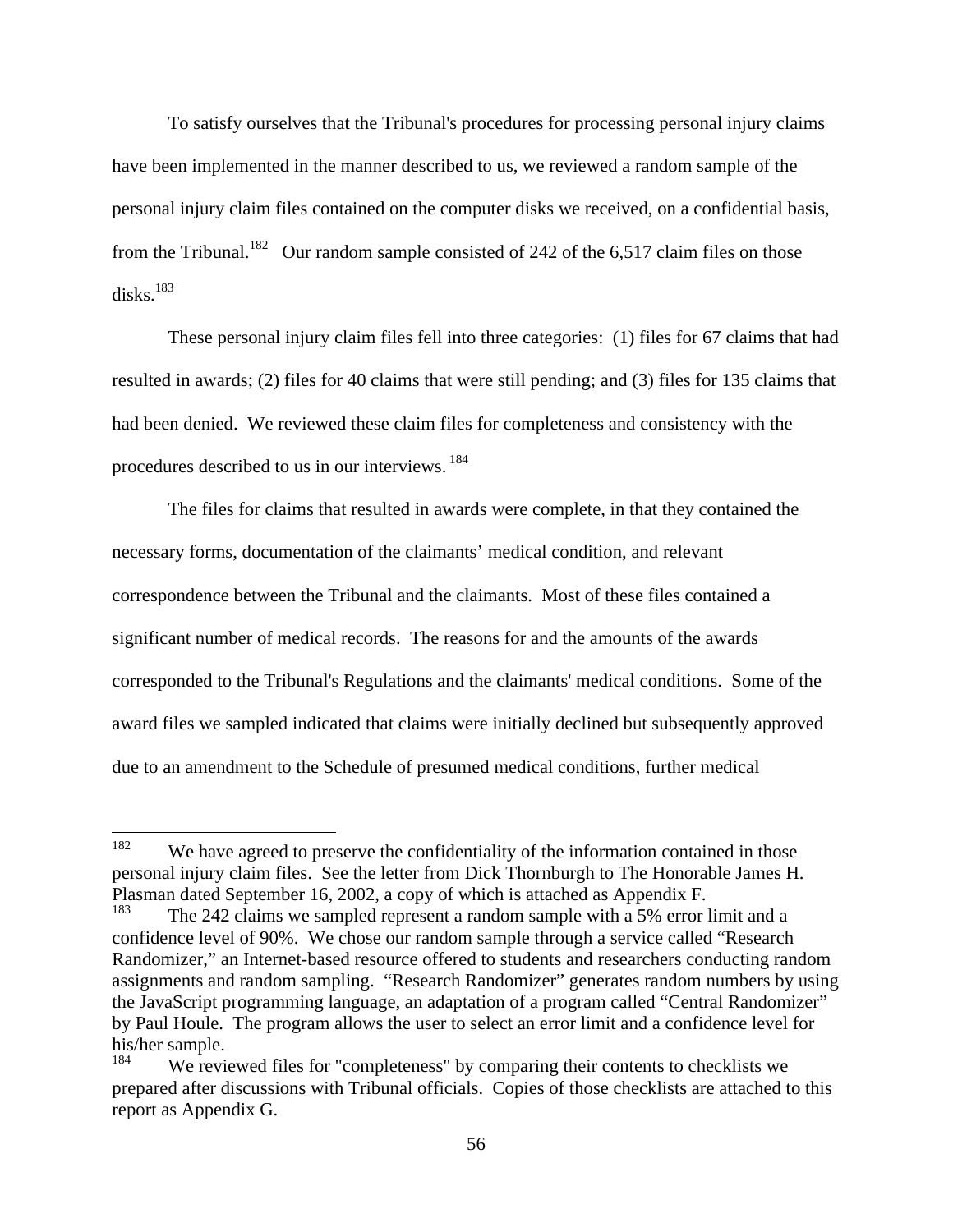documentation, or an error discovered by the Tribunal. These matters were well documented and clearly explained by the Tribunal to the claimants. The correspondence between the Tribunal and the claimants documented an often lengthy and thorough process.

The files for claims that were rejected generally had less documentation than the files for claims that led to awards. Fewer files were complete and the medical records were generally less extensive. There was a significant amount of correspondence between the Tribunal and the claimants regarding the reasons for the denials of their claims. Common reasons cited for denials were: (1) the claimant's medical condition was not on the Schedule of presumed medical conditions and a causal link with the Nuclear Testing Program had not been established; or (2) insufficient medical documentation. Claimants were given information about how and when to challenge the rejection of their claims.

Files for pending claims were the least complete. Often these files contained nothing more than a Claim Form. Many of these claims were filed over five years ago yet did not contain any notification from the Tribunal informing the claimant of the status of his/her claim. A few of these files pertained to individual property damage claims that have been subsumed by the property damage class actions, but most related to stale personal injury claims. Some pending claim files had varying amounts of documentation and medical records, but less than those relating to files for awards or rejected claims. We understand that efforts will be made to reduce the number of long pending claims, many of which will probably be rejected for lack of adequate documentation.

#### **2. The Tribunal's Procedures for Handling Property Damage Claims**

As discussed above, the Tribunal has relied upon several class actions to resolve property damage claims. These class actions rest upon the presumption that all property damage suffered by residents of Bikini, Enewetak and the other Marshall Island atolls was caused by the U.S.

57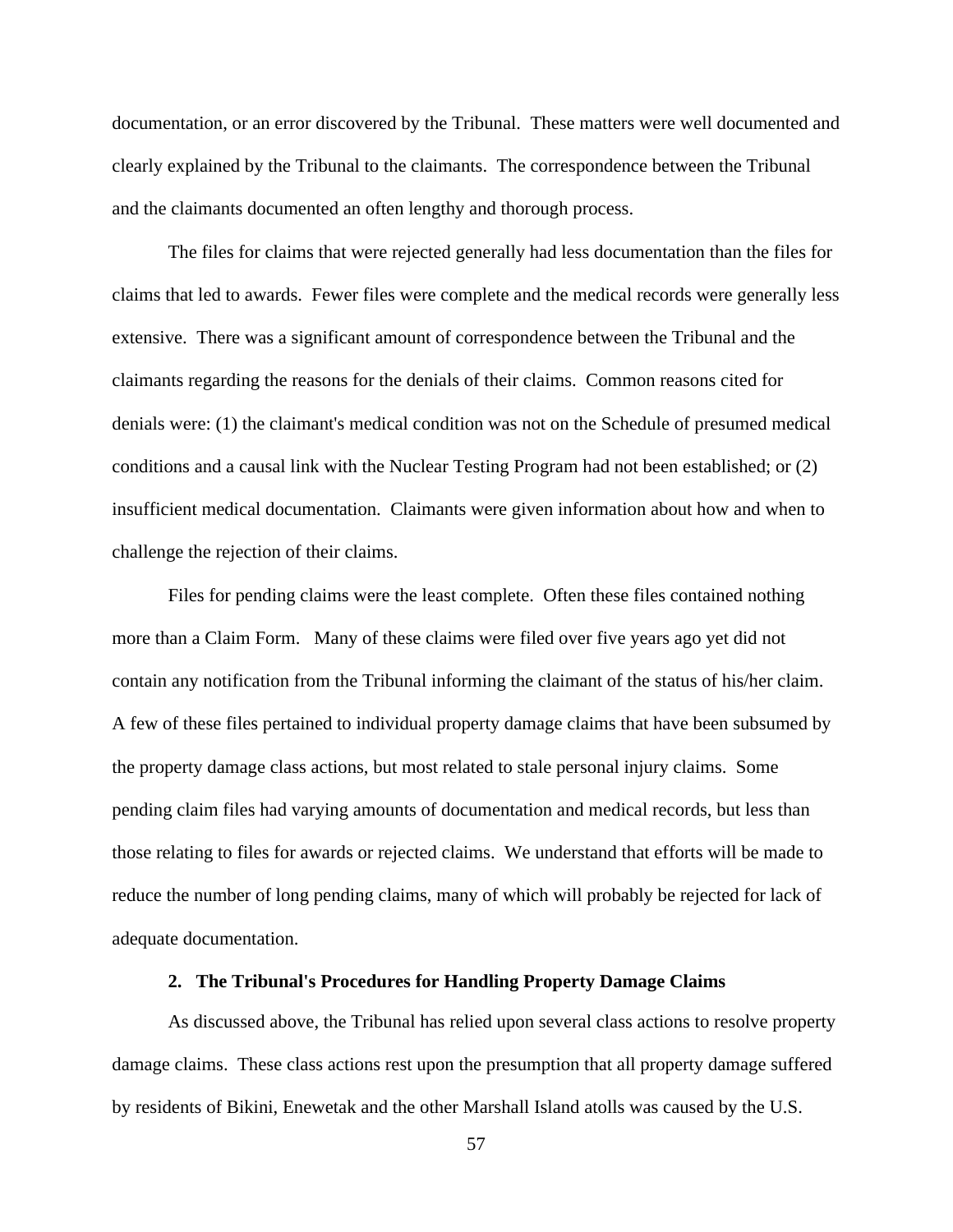Nuclear Testing Program. This seems to be a reasonable presumption as there has been no suggestion that the property damage to these atolls resulted from any other causes. As a result, the class actions have focused on the nature and the dollar value of the property damage the claimants have suffered.

In general, our review suggested that the procedures and the rules of evidence followed by the Tribunal in handling the property damage class actions closely resembled those used by many U.S. courts and administrative agencies. Furthermore, although we have not reviewed all of the papers filed in the property damage class actions, even a random review of those documents reveals that the papers prepared by counsel for the claimants and by the Defender of the Fund are of a type and quality we would expect to find in many well-litigated class actions in U.S. courts.

What primarily distinguishes the property damage class actions before the Tribunal from analogous class actions in U.S. courts is that, in the United States, these class actions probably would have been settled long before a judge, jury or tribunal decided their merits. In the cases before the Tribunal, however, there was no one who had such settlement authority since the Defender of the Fund did not have access to sufficient money in the Trust Fund to settle the cases nor did he have authority to bind anyone else -- either the RMI or the United States -- to any settlement he might have negotiated.

As a result, the Defender of the Fund was placed in the difficult position of litigating against damages claims that he almost certainly knew would be granted in large measure. Given his circumstances, we have been struck by the dogged manner in which the Defender contested the claimants' positions on several points and by the Defender's success in achieving some favorable rulings from the Tribunal. Given that the Defender had no human "client" to whom he

58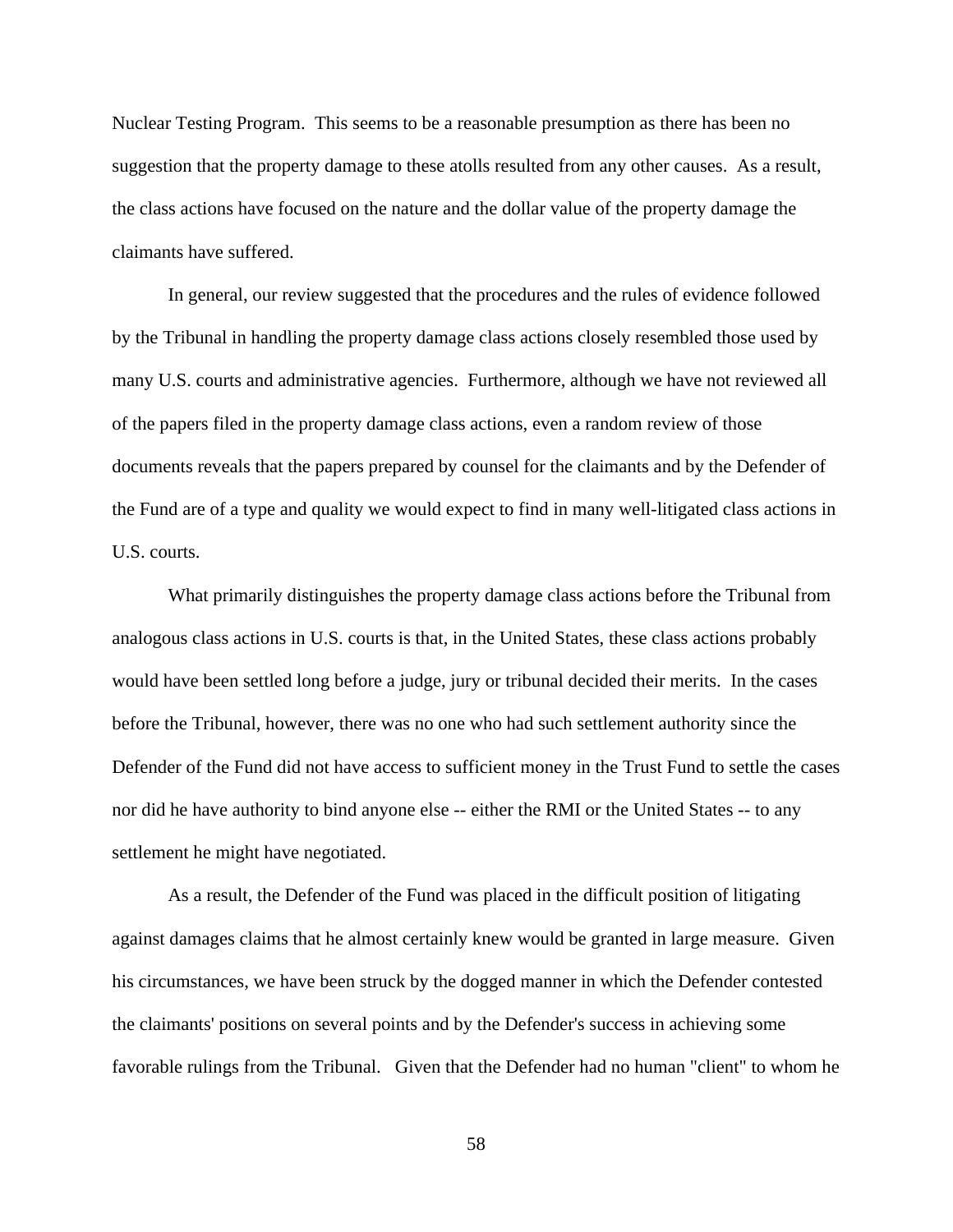needed to report for these purposes, we must admire the conscientious manner in which the Defender and his staff performed the Defender's statutory duty to defend the Trust Fund.

# **a. The Tribunal's Rules and Procedures Resemble Those Used by Many U.S. Courts and Administrative Agencies**

The Tribunal's rules and procedures resemble those used in many federal and state courts in the United States. The Tribunal's rules of evidence are similar to those used before many administrative agencies in the United States.

### **i. The Tribunal's Class Action Rules Resemble U.S. Class Action Rules**

Like the Federal Rules of Civil Procedure that apply in U.S. courts, the Tribunal's enabling Act makes specific provision for the use of class actions "[w]hen a question of law or fact presented by a claim [is] of common or general interest to a group of individuals or when the parties are numerous and it is impractical to involve them all directly in the dispute resolution  $\text{process} \dots$ <sup>,,185</sup> process . . ."<sup>185</sup><br>Both the Nuclear Claims Tribunal Act and the Federal Rules of Civil Procedure (the

"Federal Rules") provide for class actions when there are common questions of law or fact, when the parties are numerous, and when it is impracticable for all parties to litigate their claims separately.<sup>186</sup> Similarly, both the Act and the Federal Rules provide that all members of a class may be bound by the resolution of class claims, but only after members of the class have been given proper notice and the opportunity to "opt out" of the class.<sup>187</sup> There seems to be no

 <sup>185</sup> 42 MIRC Ch 1, § 22(8). *See also* 42 MIRC Ch 1, § 23(2) (". . . Whenever a claim is made by an individual under this Section and there are other individuals who have potential claims for loss or damage to the same or other property located on the same atoll, the Defender of the Fund shall be permitted to join all such potential claimants or in the alternative to join them as a class  $\dots$ "). *Compare to* Fed. R. Civ. P. 23. <sup>186</sup> *Id.*

<sup>&</sup>lt;sup>187</sup> Compare Sections 302 and 303 of the Tribunal's Regulations to Fed. R. Civ. P. 23(c)(2).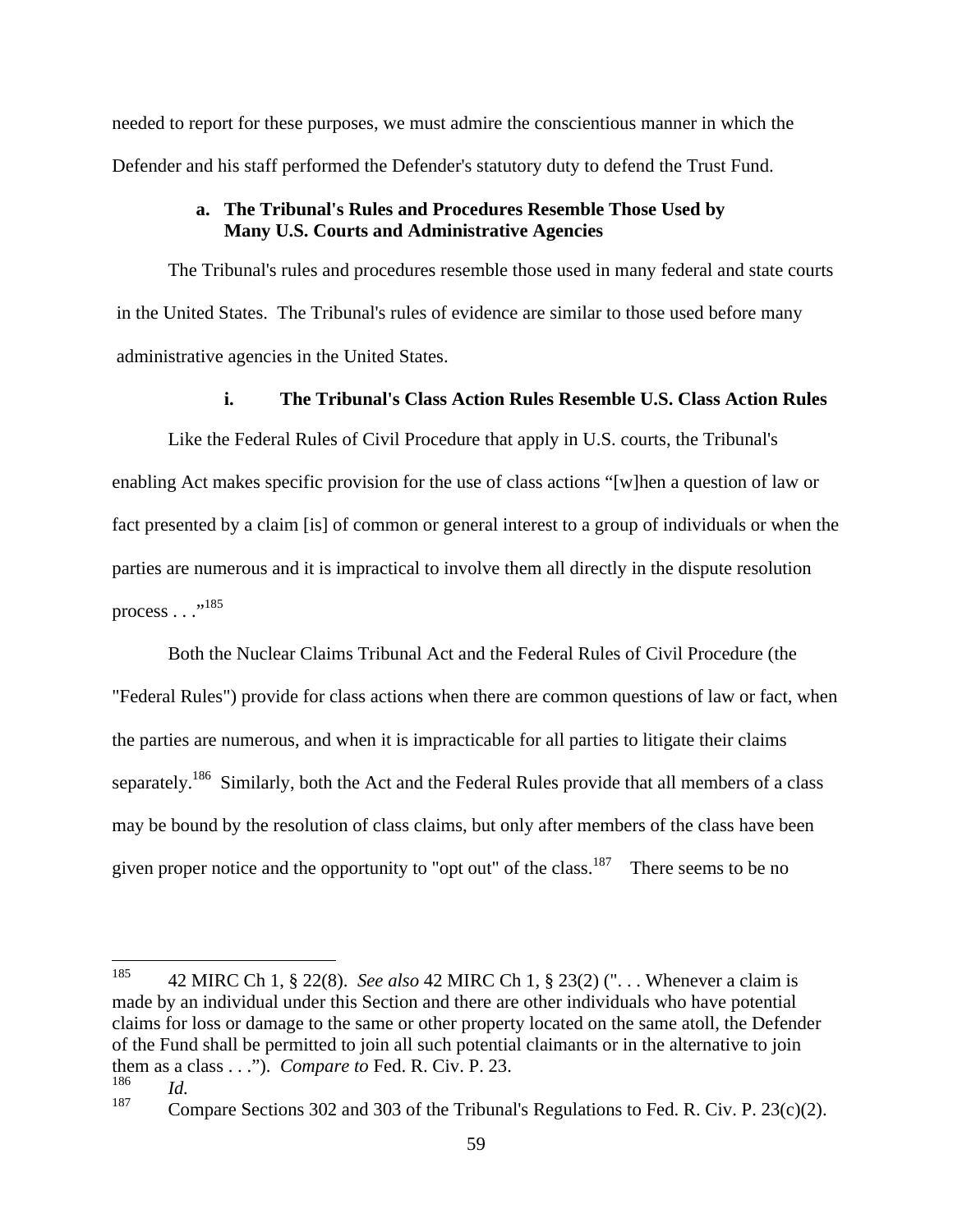question that the property damage class actions before the Tribunal were properly filed as class

actions and that proper notice was given to the members of each class.<sup>188</sup>

# **ii. The Tribunal's Discovery and Other Pretrial Rules Are Similar to Those Used by U.S. Courts and Administrative Agencies**

Like the Federal Rules, the Tribunal's Regulations provide for pretrial discovery and for

an exchange of information by the parties before the Tribunal:

In order to reduce the cost of prosecuting claims or complaints, it is the intent of the Tribunal that each party be permitted to, among other things, inspect all relevant physical, documentary, or demonstrative evidence which is in the custody, or under the control, of any other party. It is also intended that any party who so requests be apprised of the identity of every witness another party intends to call, and that any party will be permitted (at its own expense) to depose such witnesses . . .

To accomplish the above, it shall be mandatory that every party promptly make available all relevant documentary materials, reports by expert witness [sic], medical records, photographs, and any other relevant evidence under the party's control, to all other parties when so requested. Each party shall, in a timely manner, disclose the identity of all witness [sic], provide a brief summary of the testimony of each witness, and allow inspection of property whether real or personal.

Moreover, it is expected that the parties will complete discovery cooperatively and in an informal manner. It is also expected that the parties will stipulate to all material facts which are not in dispute, and will do so prior to any hearing in which such facts may be relevant.<sup>189</sup>

Like the Federal Rules, Section 607 of the Tribunal's Regulations provides for sanctions

against parties who do not cooperate in the discovery process.<sup>190</sup> We understand that sanctions

have never been an issue in the property damage class actions since counsel for the parties

<sup>&</sup>lt;sup>188</sup> Although Section 201(b) of the Tribunal's Regulations appears to require that each member of the class file an individual claim form, we understand that this filing requirement was overturned by an amendment to the Nuclear Claims Tribunal Act in September 1989. Since the effective date of that amendment, the Act has provided that members of a class are not required to file individual claims while they remain members of the class. 42 MIRC Ch 1, § 22(9)(c). We also understand that the Tribunal has not insisted that class members file such claim forms.<br> $\frac{189}{189}$ 

<sup>&</sup>lt;sup>189</sup> Section 600 of the Tribunal's Regulations.

Compare to Fed. R. Civ. P. 37.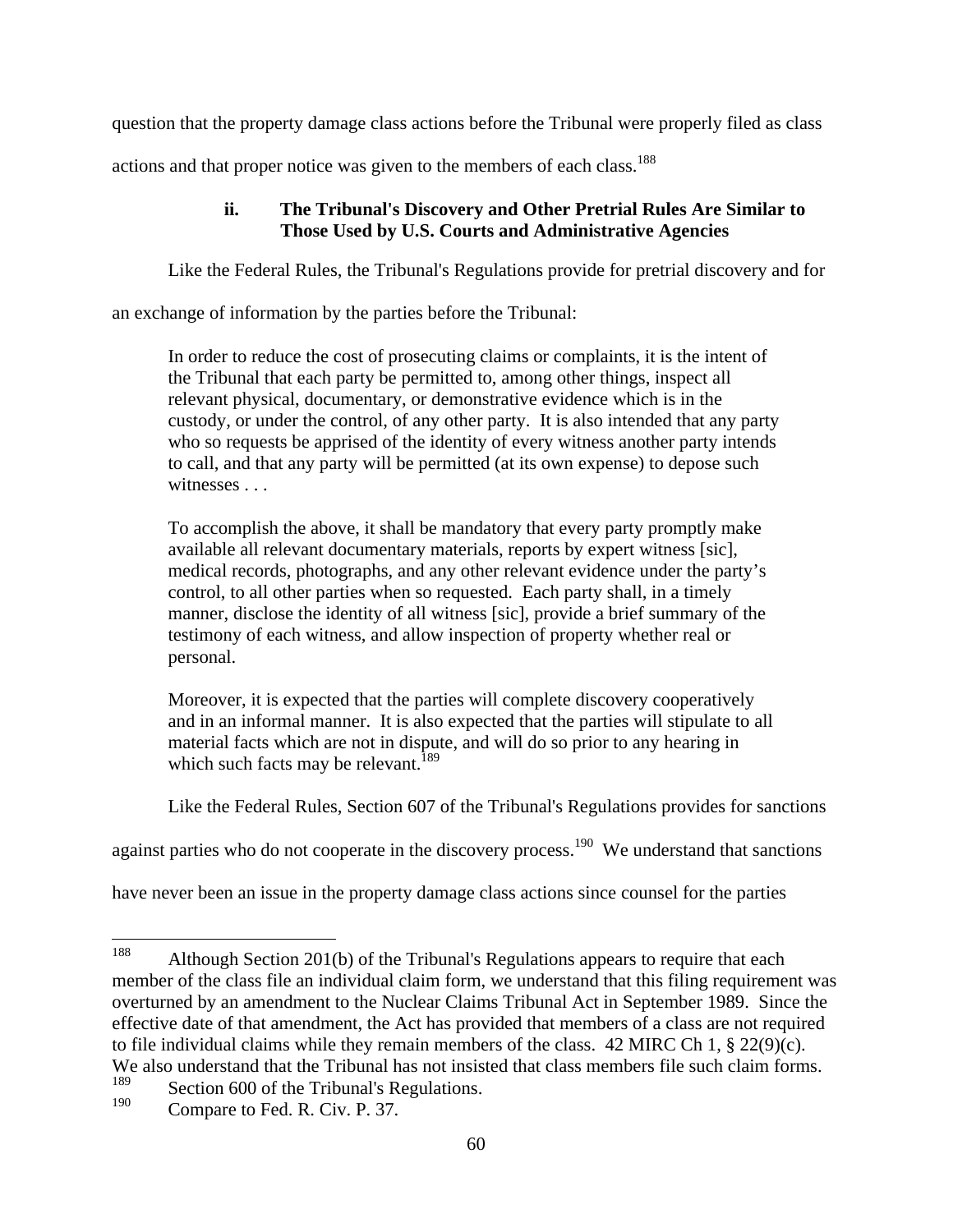generally cooperated in providing pretrial discovery to one another. Most of this discovery was limited to information about witness identities and expert reports.

Like the Federal Rules, the Tribunal's Regulations also provide for one or more pre hearing conferences to identify the issues that need to be litigated and the witnesses who will be called, to resolve evidentiary issues, to reach stipulations among the parties, and to expedite the litigation process in other ways.<sup>191</sup> We understand that the Tribunal frequently used pre-hearing conferences for these purposes. The Tribunal's general approach was to fashion pre-trial procedures that fit the unique features of the property damage class actions. In so doing, the Tribunal attempted to encourage cooperation and agreement between the parties, rather than to interpret and apply detailed rules.

# **iii. The Tribunal's Hearing Procedures and Rules of Evidence Resemble Those Used in Administrative Proceedings in the United States**

Section 31 of the Act sets forth the rules governing hearings before the Tribunal.<sup>192</sup> Many of these rules are similar to those used by administrative agencies in the United States.

The Act provides Members of the Tribunal with considerable discretion as to how to conduct hearings. For example, the Act states: "[t]he decision maker shall have full discretion, subject to rules and regulations promulgated by the Tribunal, to conduct the hearing in such a manner as will enable him to ascertain all the facts in the dispute.<sup>"193</sup> The Act also provides that the decision maker shall not be bound by the legal rules of evidence.<sup>194</sup> The decision maker, at his own initiative or at the request of a party, may compel the production of evidence or the

<sup>&</sup>lt;sup>191</sup> Compare Section 701 of the Tribunal's Regulations to Fed. R. Civ. P. 16(a).<br><sup>192</sup> These rules are found in the section of the Ast dealing with "hinding aphitted"

These rules are found in the section of the Act dealing with "binding arbitrations." 42 MIRC Ch 1, § 31. *See* 42 MIRC § 17 ("All claims [seeking compensation for loss or damage to person or property as a result of the Nuclear Testing Program] shall be decided by the Special Tribunal through the decision process set forth in Section 31 of this Act . . .").

 $193$  42 MIRC Ch 1, § 31(e).

<sup>194</sup> *Id.* at § 31(g)(i).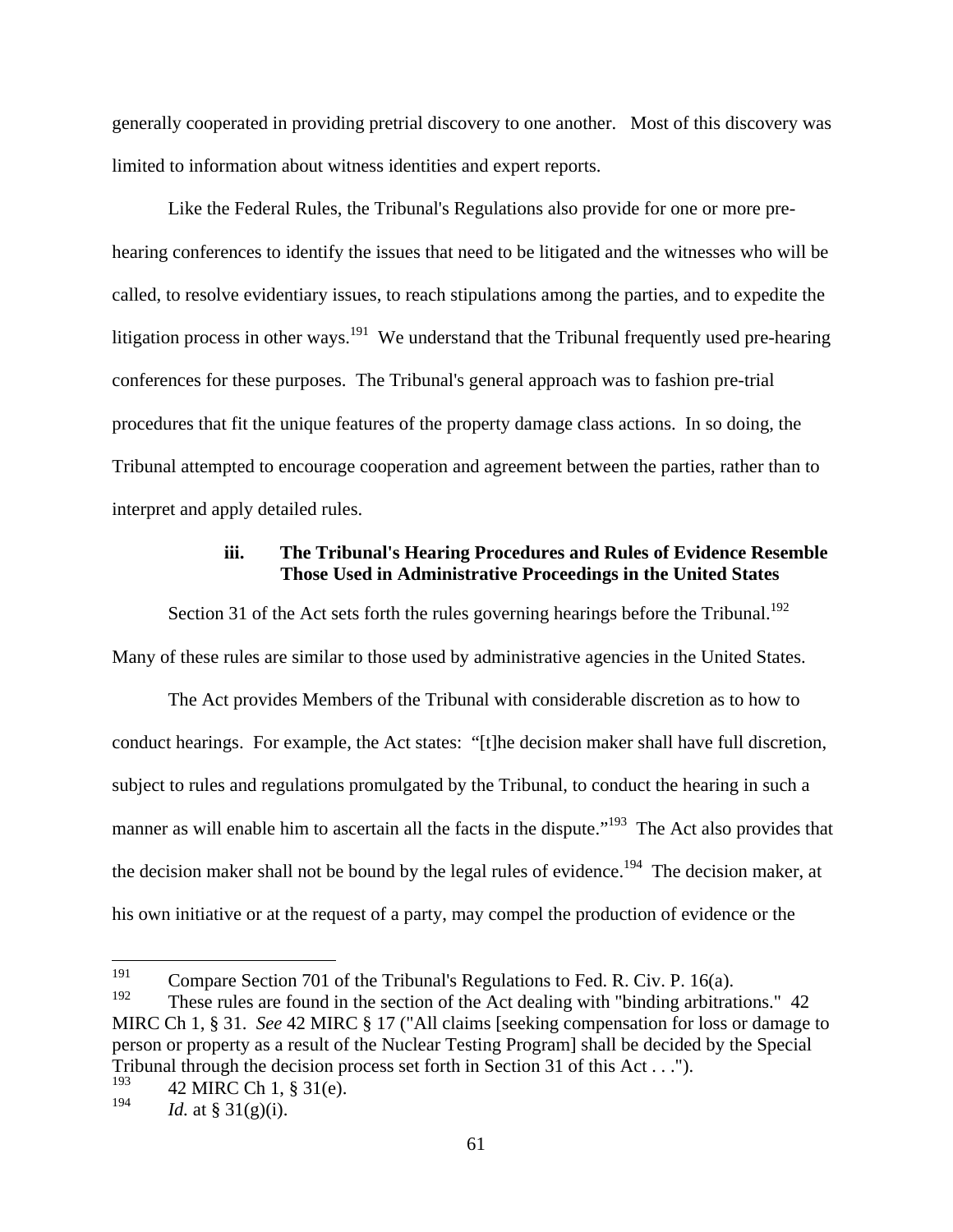presence of witnesses to give testimony, and exclude any witness.<sup>195</sup> The decision maker may also request the assistance and opinions of outside experts.<sup>196</sup>

 The Tribunal's Regulations provide more specific rules for the conduct of hearings, many of which are similar to the rules of administrative agencies in the United States. In general, the Regulations prescribe how the Tribunal shall receive evidence, how witnesses shall be sworn, examined and cross-examined, how objections and arguments may be made by counsel, and how motions shall be presented.<sup>197</sup> Our review of videotaped excerpts from two hearings suggests that the Tribunal has followed these rules.

As is true of many administrative bodies, the Tribunal's hearings were conducted in a manner that was less formal than one would normally find in a U.S. courtroom. For instance, the rules of evidence that applied to these proceedings were relaxed. Objections were seldom made, even to leading questions or to evidence that lacked evidentiary foundation. According to a Member of the Tribunal, there was less interest in procedural rigor than in ensuring that all relevant evidence was made available to the Tribunal in an efficient manner. Tribunal Members assumed that they could decide how much weight to accord each piece of evidence.

# **b. The Pleadings, Motions, Expert Reports and Other Papers Filed by the Parties Resemble Those We Would Expect in a Proceeding Before a U.S. Court or Administrative Agency**

Having reviewed many of the pleadings, motions, expert reports and other papers filed by the parties in the property damage class actions, it is our view that these documents were of high quality, similar to what one would find in many U.S. and state courts. This impression was

<sup>195</sup> *Id.* at § 31(g)(iii)-(v).

<sup>&</sup>lt;sup>196</sup> *Id.* at § 31 (g)(vi).

<sup>197</sup> Section 702 of the Tribunal's Regulations. *See also* Section 1003(c).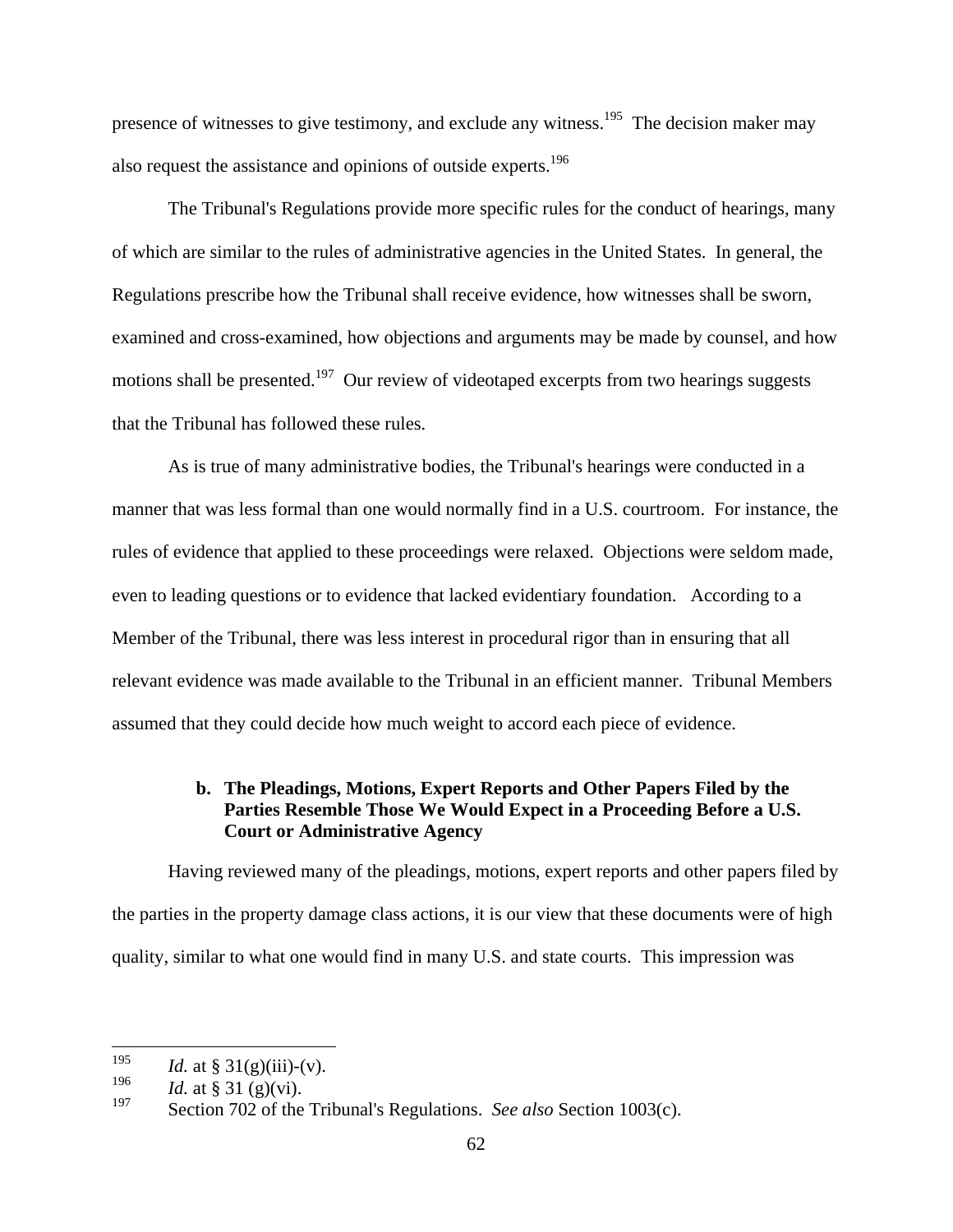shared by Members of the Tribunal, who complimented the quality and helpfulness of the papers filed by counsel for the parties.

# **c. The Tribunal Heavily Relied Upon U.S. Legal Authorities in Reaching Its Decisions on Damages Issues**

The Tribunal relied heavily on the Nuclear Claims Tribunal Act and upon U.S. legal authorities in deciding upon the damages to award in the property damage class actions.

The Section 177 Agreement provides that "[i]n determining any legal issue, the Claims Tribunal may have reference to the laws of the Marshall Islands, including traditional law, to international law and, in the absence of domestic or international law, to the laws of the United States."<sup>198</sup> We understand that, because the Tribunal and the parties seldom found relevant Marshall Islands law (other than the Act) or international law, they relied heavily on U.S. law in deciding what damages to award. Of course, this reliance on U.S. authorities probably reflects the U.S. legal training of a number of the Tribunal Members and of the attorneys who appeared before them.

We note that the Tribunal's reliance on U.S. law was not limited to the property damage class actions. As the Tribunal noted in the Bikini decision: "The Tribunal has referenced U.S. law in a variety of contexts in the past. It has modeled its personal injury compensation program on the 'Downwinders Program.'"199 Therefore, it is not surprising that on other issues, *e.g.*, in setting radiation clean-up standards, the Tribunal also followed U.S. models, such as the Comprehensive Environmental Response, Compensation, and Liability Act (CERCLA).

 <sup>198</sup> Section 177 Agreement, Article IV, Section 3.

<sup>199</sup> *In the Matter of the People of Bikini, et al*., NCT No. 23-04134, Memorandum Decision and Order, March 5, 2001, at 34-35.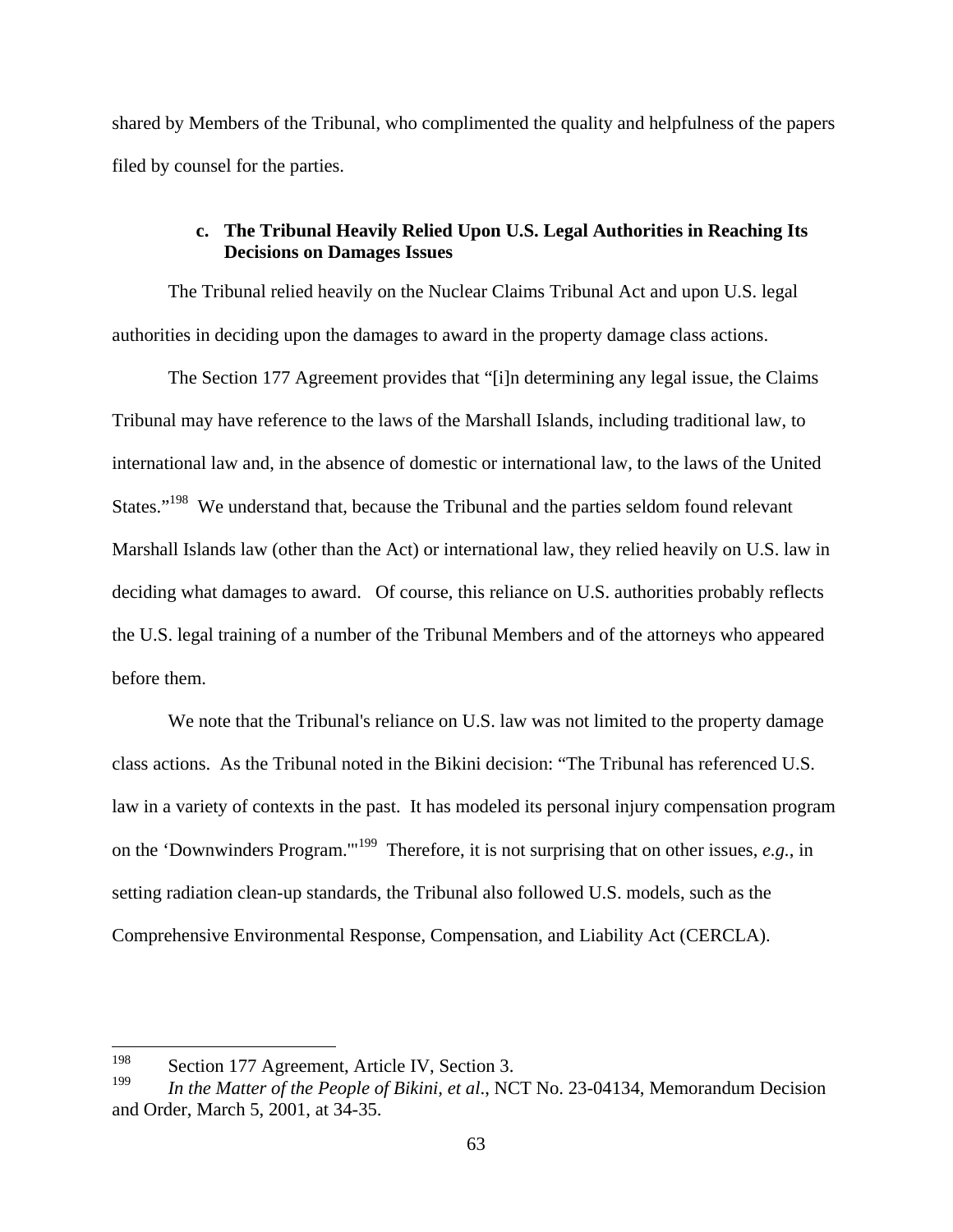In deciding the Enewetak claim, the Tribunal frequently applied many other aspects of U.S. law to decide what categories of damages were compensable and how they should be quantified.

The Tribunal started with the basic proposition that, under the Act, the claimants were entitled to an award that "fully compensated" them for their losses.<sup>200</sup> In determining that compensation, the Act required the Tribunal to consider, among other things, the amount of property owned, the nature of the ownership interest, and the extent of the loss or damage.<sup>201</sup> In determining the claimants' losses, the Tribunal was guided by Section 929 of the Restatement (Second) Torts, which applies to harm to land from past invasions,  $202$  and to relevant portions of the Marshall Islands and U.S. Constitutions, which provide for just compensation when property is taken for a governmental purpose. $203$ 

#### **i. Compensation for Claimants' Loss of Use of Their Land**

After determining that there had not been a permanent taking of the claimants' land, the Tribunal decided that the appropriate standard for determining the claimants' losses was to calculate the damages they had suffered as a consequence of their loss of use of that land.<sup>204</sup>

 <sup>200</sup> *In the Matter of the People of Enewetak, et al*., NCT No. 23-0902, Memorandum Decision and Order, April 15, 2000, at 3 (citing 42 MIRC 123(17)(b)(iii)(emphasis added).<br> $^{201}$  42 MIRC 123(15)

 $^{201}$  42 MIRC 123(15).

<sup>&</sup>lt;sup>202</sup> Restatement (Second) Torts  $\frac{8}{3}$  929 states:

 <sup>(1)</sup> If one is entitled to a judgment for harm to land resulting from a past invasion and not amounting to a total destruction of value, the damages include compensation for

 <sup>(</sup>a) the difference between the value of the land before the harm and after the harm, or at his election in an appropriate case, the cost of restoration that has been or may be reasonably incurred,

 <sup>(</sup>b) the loss of use of the land, and

 <sup>(</sup>c) the discomfort and annoyance to him as an occupant.

*In the Matter of the People of Enewetak, et al*., NCT No. 23-0902, Memorandum Decision and Order, April 15, 2000, at 3 (quoting Restatement (Second) Torts § 929).

<sup>&</sup>lt;sup>203</sup> *Id.* at 3 (citing U.S. CONST. amend. V.; MAR. CONST. Art. II, § 5).

<sup>204</sup> *Id.* at 5.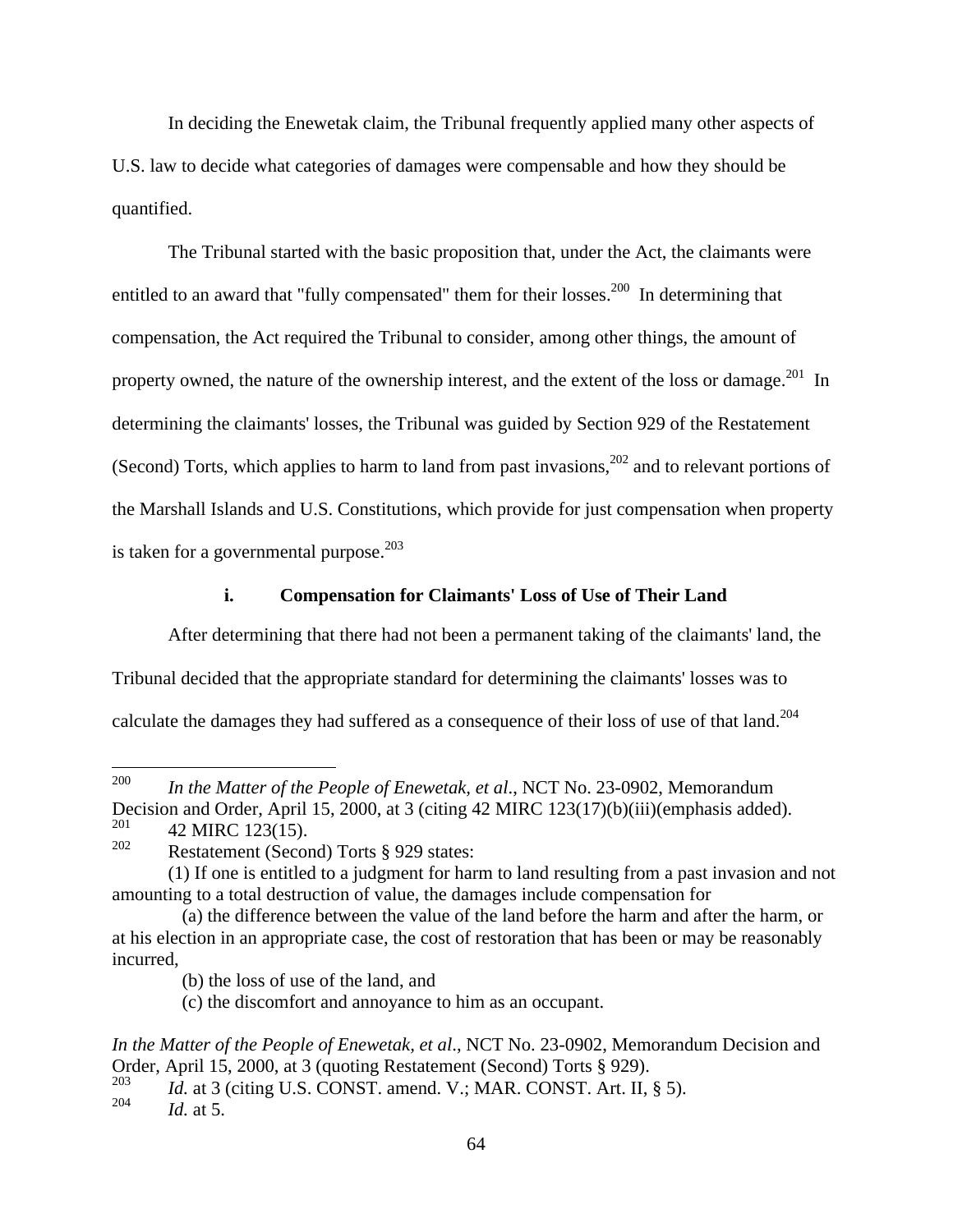Relying on the U.S. Supreme Court decision in *Kimball Laundry Co. v. United States*, 338 U.S. 1 (1949), the Tribunal held that the proper measure of compensation for claimants' loss of use was "the rental that probably could have been obtained."205 For this purpose, the Tribunal looked to a joint appraisal report that estimated the rental value "that probably could have been obtained" for Enewetak.

The joint appraisal report was prepared by two sets of appraisers, the Hallstrom Group, Inc. ("Hallstrom Group"), which was retained by the claimants, and Raymond A. Lesher & Co., Ltd. ("Lesher"), which was retained by the Defender of the Fund. The Hallstrom Group is an independent professional service organization based in Honolulu that provides a wide scope of real estate consulting services throughout the State of Hawaii, with an emphasis on valuation studies.<sup>206</sup> The principals and associates of the Hallstrom Group are associated with the Appraisal Institute, a nationally recognized appraisal and real estate counseling organization.<sup>207</sup><br>Lesher, which is also based in Honolulu, is a full service real estate appraisal and counseling company that serves the entire Pacific Basin, including Hawaii, Micronesia and the South Pacific.<sup>208</sup> Lesher claims expertise in "all property types and land tenure systems," including improved and unimproved, leasehold and fee simple, resort, residential, commercial, industrial, agricultural, plantation, water rights, and special purpose properties.<sup>209</sup>

 The joint report submitted to the Tribunal by the Hallstrom Group and Lesher was thirty pages in length, to which were attached 200 pages of exhibits that included background

 <sup>205</sup> *Id.* at 5-6 (quoting *Kimball*, 338 U.S. at 1).

<sup>&</sup>lt;sup>206</sup> *See* Statement of Professional Background and Services submitted by the Hallstrom Group, Inc., a copy of which is attached to this report as Appendix H.  $^{207}$ <sup>207</sup> *Id.*

<sup>&</sup>lt;sup>208</sup> *See* "An Introduction to Raymond A. Lesher & Co., Ltd.," a copy of which is attached to this report as Appendix I. <sup>209</sup> *Id.*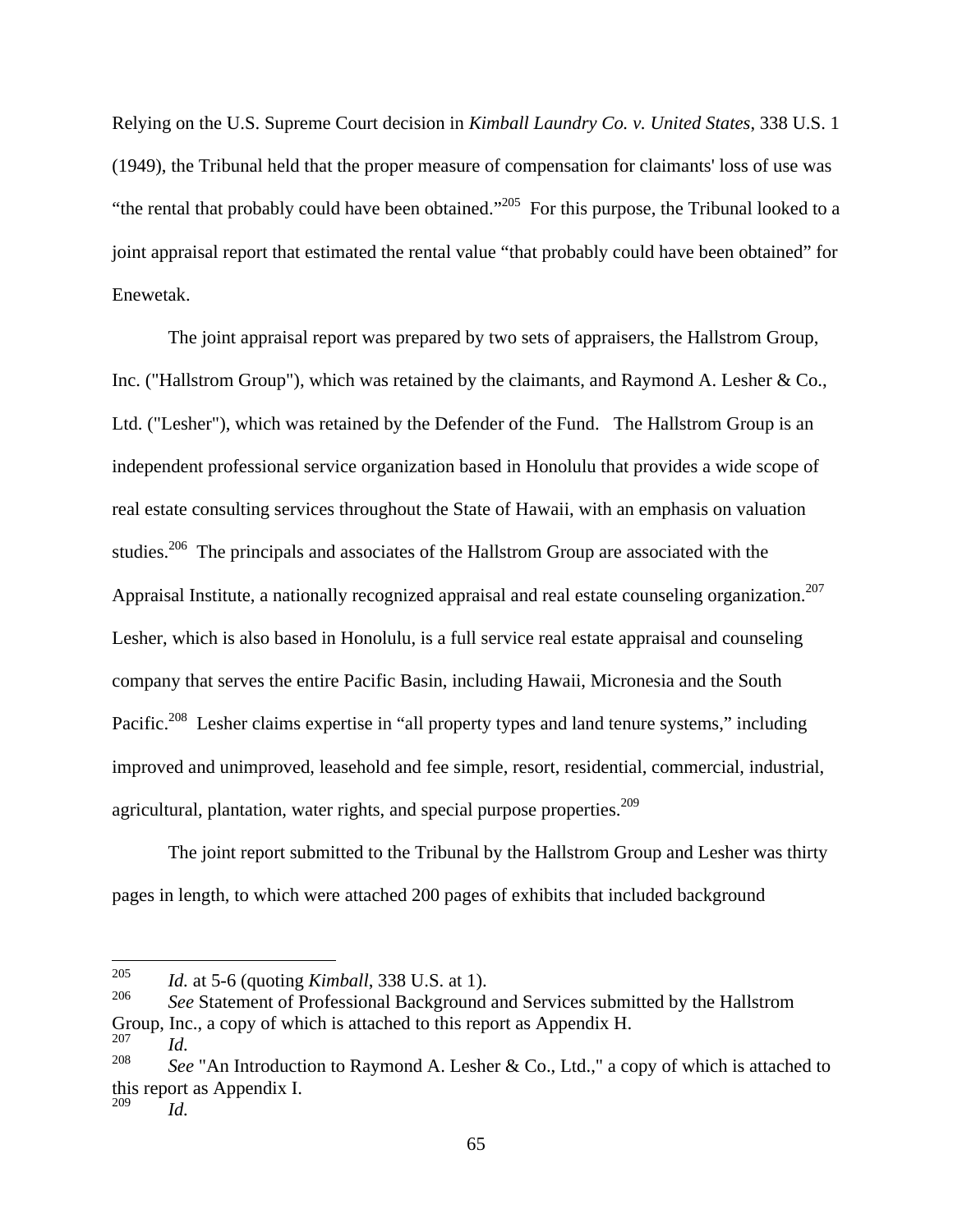information, photographs, charts describing the characteristics and uses of land on Enewetak, and analyses of documented land transactions. We are not qualified to review or critique the appraisal methods used by the Hallstrom Group or Lesher, or the results of their analysis, but observe that their joint report appears to be the kind of thorough and professional work product we would expect from well-qualified experts asked to calculate damages in a matter of significant importance.

#### **ii. Compensation for Costs of Restoration**

In deciding how to calculate the appropriate amount to compensate claimants for the costs of restoring their land, the Tribunal once again relied upon the Restatement (Second) of Torts. The Tribunal noted that under Section 929(1)(a) of that Restatement, an injured party who suffers damage to land is entitled to compensation for "the difference between the land before the harm and after the harm, or *at his election* in an appropriate case, the cost of restoration that has been or may be reasonably incurred."<sup>210</sup> The Tribunal relied upon several sources of U.S. law to support its conclusion that the claimants were entitled to recover their costs of restoration, including:

- 1. U.S. case law that supports the legal principle that awarding an injured property owner the costs of restoration is especially appropriate when there is a "personal reason" for the repairs;<sup>211</sup>
- 2. U.S. case law that supports the legal principle that diminution in market value is not an appropriate measure of damages if that measure does not adequately capture the value of the land; $^{212}$  and

<sup>&</sup>lt;sup>210</sup> *Id.* (quoting Restatement (Second) Torts § 929(1)(a)) (emphasis supplied).

<sup>211</sup> *Id.* at 13-14 (citing *Heninger v. Dunn*, 162 Cal. Rptr. 104 (Cal. App. 1980); and *Orndorff v. Christiana Community Builders*, 217 Cal. App. 3d 683 (Cal. App. 1980)).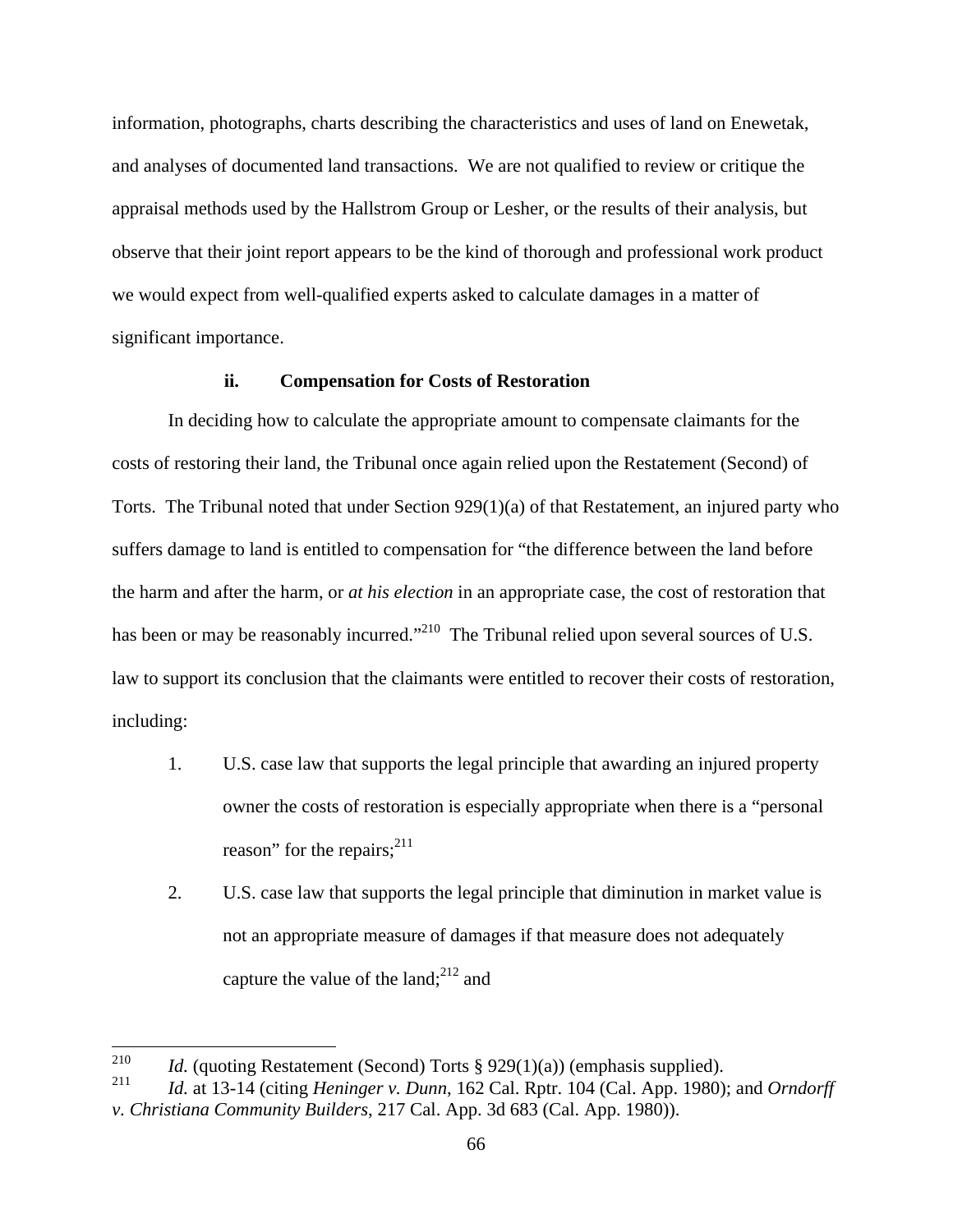3. U.S. environmental statutes, including CERCLA, that support a claimant's right to recover the claimant's costs of restoration.<sup>213</sup>

 In determining the appropriate measure of restoration damages, the Tribunal looked to current U.S. standards, as specified by the U.S. Environmental Protection Agency in a document entitled "Establishment of Cleanup Levels for CERCLA Sites with Radioactive Contamination."<sup>214</sup> The Tribunal decided to use U.S. cleanup standards to determine restoration costs because it is the position of the International Atomic Energy Agency (IAEA), which operates under the auspices of the United Nations,<sup>215</sup> that the criteria for radiation protection of populations who live outside the national borders of the source of radioactivity should be at least as stringent as those for the population within the country of release. $216$ 

# **iii. Compensation for Claimants' Hardship Damages**

The Tribunal also relied upon the Restatement (Second) of Torts in awarding the Enewetak claimants damages for the hardships they suffered while exiled on Ujelang.<sup>217</sup> As noted previously, the Tribunal awarded annual per capita amounts ranging from \$3,000 to \$4,500 to each Enewetak person who had been forced to move to Ujelang between 1947 and 1980.

#### **iv. The Effects of Compound Interest**

<sup>216</sup> *Id.*

 <sup>212</sup> *Id.* at 14 (citing *Trinity Church v. John Hancock Mutual Life Insurance Co.*, 502 N.E.2d 532 (Mass. 1987); *Denoyer v. Lamb*, 490 N.E.2d 615 (Ohio App. 1984); and *Feather River Lumber Co. v. United States,* 30 F.2d 642, 644 (9<sup>th</sup> Cir. 1929). <sup>213</sup> *Id.* at 15.

<sup>214</sup> *Id.* at 17.

<sup>215</sup> *Id.*

<sup>217</sup> *Id.* at 32 (quoting Restatement (Second) of Torts § 912).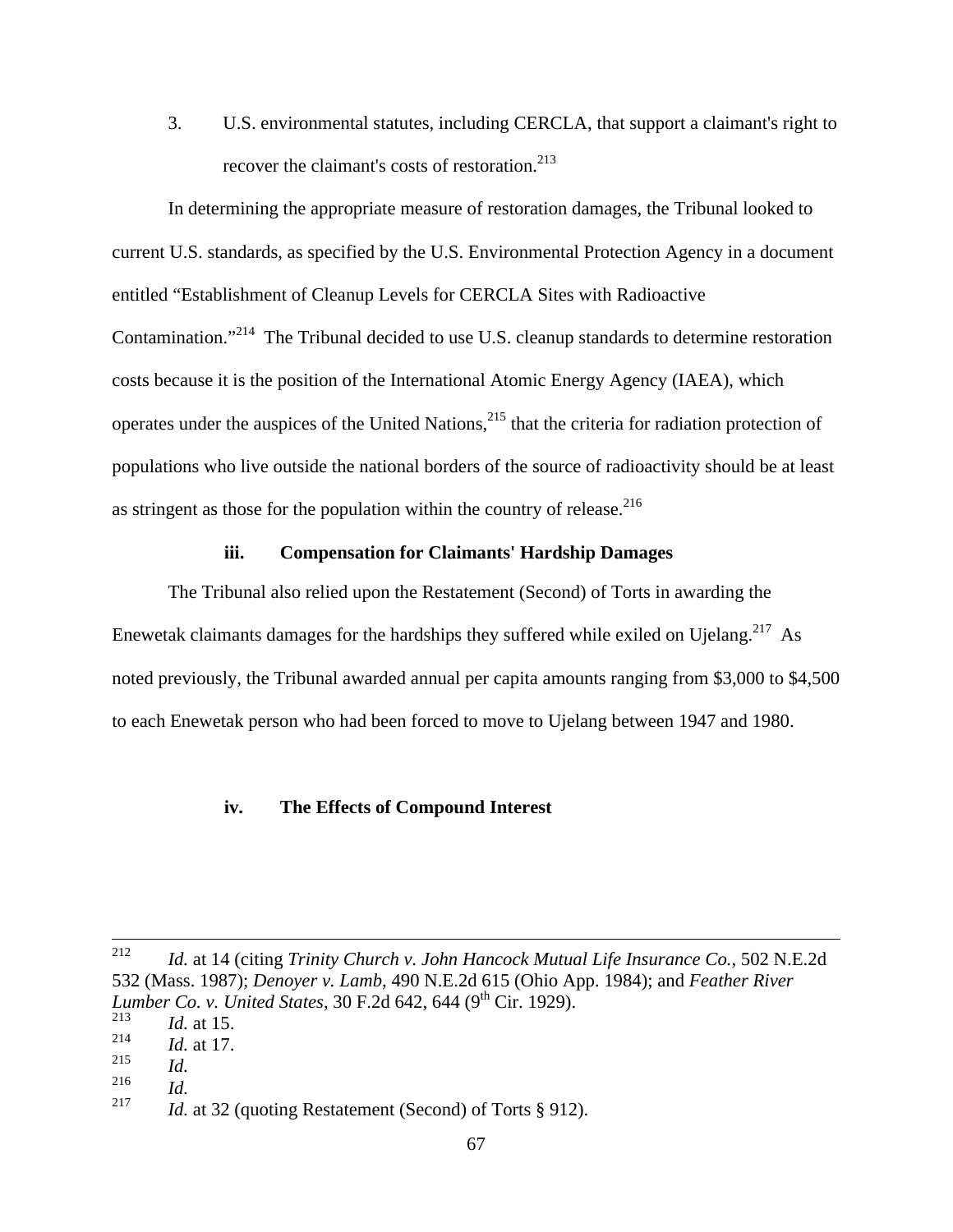Significant portions of the awards in the property damage class actions reflect the compounding of interest on the claimants' damages over a period of decades.<sup>218</sup> We have not tried to isolate the interest component of each damage award, but note that the dollar value of the Enewetak award increased by approximately \$38 million (or ten percent) in little more than 18 months as a result of accumulated interest due on the loss of use and restoration portions of that award. $^{219}$ 

## **C. The Tribunal's Independence Has Not Been Compromised**

The Nuclear Claims Tribunal Act provides: "In the exercise of their jurisdiction the Tribunal, and the Special Tribunal . . . shall be independent of the legislative and executive powers of the Government."220 As noted earlier, one focus of our examination has been the Tribunal's independence from local political influence by the Nitijela, the RMI's legislative body. Based on the interviews we have conducted, it appears that, although there was significant conflict between Tribunal Members and the Nitijela during the Tribunal's early years, with minor exceptions, the Tribunal has operated with a reasonable degree of independence from the Nitijela during the past ten years, when the Tribunal has issued the vast majority of its personal injury awards and all of its property damage awards.

As a legal matter, the Tribunal is not and cannot be completely independent of the Nitijela. The Tribunal is a creature of the Nitijela, since the Nitijela passed the legislation that created the Tribunal and can amend the Act that governs the Tribunal's activities. Furthermore, the Chairman of the Tribunal gives regular reports to the Nitijela about the Tribunal's activities

<sup>218</sup> In calculating the loss of use component of the property damage award in the Enewetak case, the appraisers increased the lost rental proceeds by an interest component tied to the U.S. Treasury bond rate. In the Matter of the People of Enewetak, et al., NCT No. 23-0902, Memorandum Decision and Order, April 15, 2000, at 8.<br> $219$  2001 Annual Depart of  $\overline{5}$ 

 $2001$  Annual Report at 5.

 $^{220}$  42 MIRC Ch 1, § 16(2).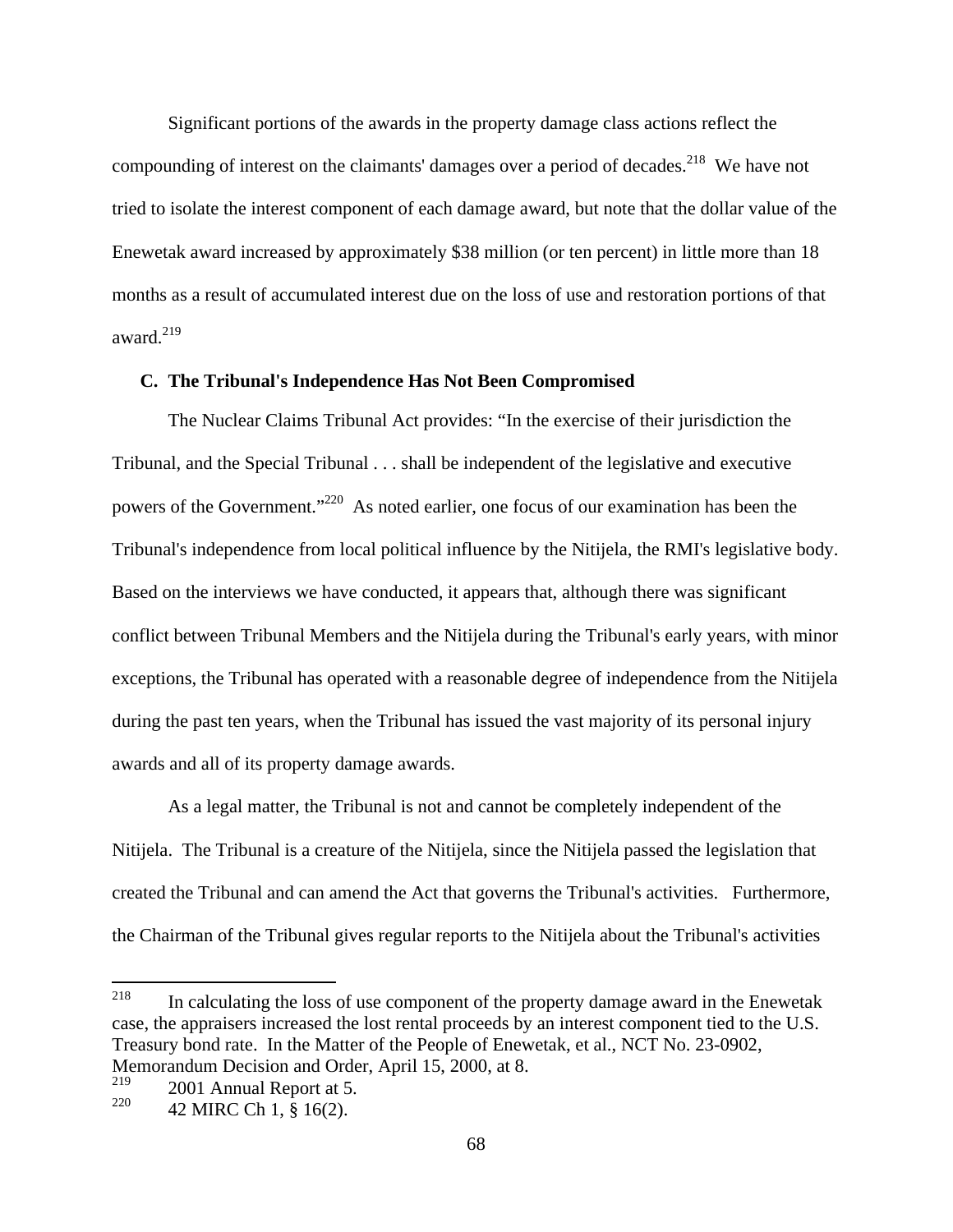and expenditures. The key issue, we believe, is not whether the Tribunal is legally independent of the Nitijela, but whether the Tribunal generally acts independently when exercising the jurisdiction given to it by the Nitijela. The information we have gathered suggests that it does.

For instance, it does not appear that the Nitijela has tried to control which medical conditions are listed on the Schedule of presumed medical conditions that is part of the Tribunal's Regulations. We understand that, at various times, members of the Nitijela have asked to meet with Members of the Tribunal to inquire about why certain medical conditions were not listed on that Schedule. We have been told that, in each instance, the member of the Nitijela accepted the Tribunal's explanation. For example, we understand that a high-ranking member of the Nitijela once asked a Member of the Tribunal why diabetes was not on the Schedule of presumed medical conditions. The Member explained that there was not sufficient medical and scientific data to establish a causal link between the Nuclear Testing Program and diabetes. We have been told that the Nitijela member accepted this explanation and did not pursue the issue further.

We are aware of only one instance in which the Nitijela used its legislative power to redefine the Tribunal's criteria for making personal injury awards. This occurred in 1994, when the Nitijela insisted that the Tribunal include within its presumption of causation so-called "underage" claimants, *i.e.,* claimants who were never physically present in the Marshall Islands at any time during the Nuclear Testing Program, but whose biological mothers were present during the testing period  $(1946-1958)$ .<sup>221</sup> The Nitijela's view was that such claimants might have suffered presumed medical conditions, including certain forms of cancer, because of radiationinduced genetic damage transmitted by parents who had been exposed to radiation from the

 <sup>221</sup> 1994 Annual Report at 3-4.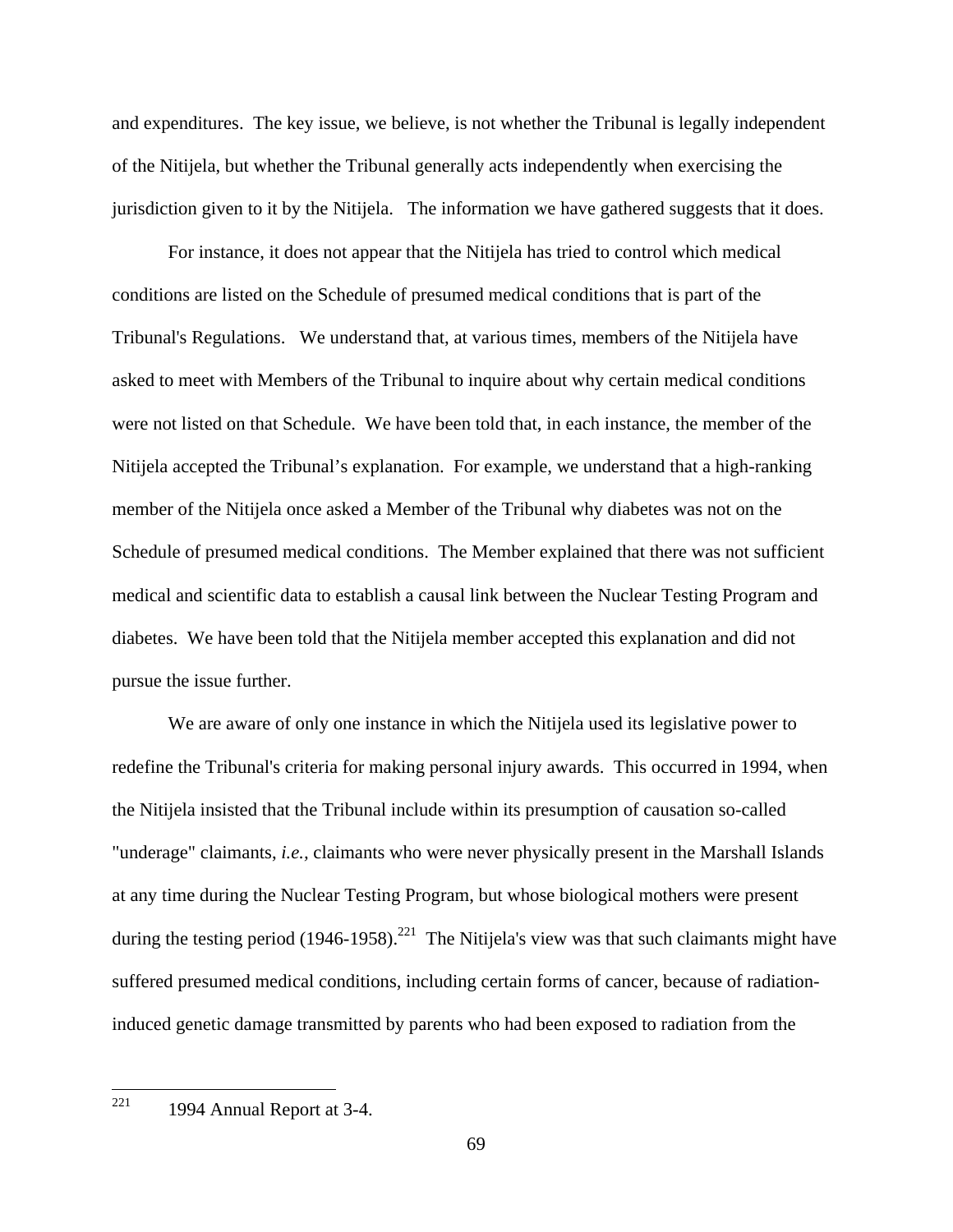nuclear testing program. Although the Nitijela could not cite significant scientific evidence to support this view, it enacted legislation that required the Tribunal to include such "underage" claimants within the class of persons who were presumably exposed to radiation from the Nuclear Testing Program and therefore eligible to file personal injury claims.<sup>222</sup>

Members of the Tribunal and its Officers, including both the Public Advocate and the Defender of the Fund, opposed this legislation, arguing that current scientific evidence did not adequately establish that radioactive contamination could have second-generation effects. Tribunal personnel were also concerned that expanding the definition of eligible claimants to include "underage" persons would significantly increase the total number of claimants seeking compensation from the Claims Fund, resulting in proportionately smaller awards for claimants who, in the view of the Tribunal, were more deserving.

After the Nitijela passed the "underage" legislation, the Tribunal sought a formal opinion from the RMI Attorney General that the Nitijela's action was void because it violated the independence accorded to the Tribunal by the Nuclear Claims Tribunal Act. The Attorney General did not render such an opinion. Rather than challenge the Nitijela before the Supreme Court of the Marshall Islands, the Tribunal reluctantly agreed to accept the Nitijela's change to the Tribunal's presumption of causation. On the other hand, the Tribunal also decided that awards to "underage" claimants would be reduced by fifty percent (50%) to prevent "dilution of the fund . . . thus leaving proportionately more money for payment of all awards."<sup>223</sup> Although Although some members of the Nitijela criticized the Tribunal for making this fifty percent reduction, the Nitijela has never taken steps to change the Tribunal's policy in this regard.

 <sup>222</sup> *Id.* at 4.

<sup>223</sup> *Id.* at 4-5.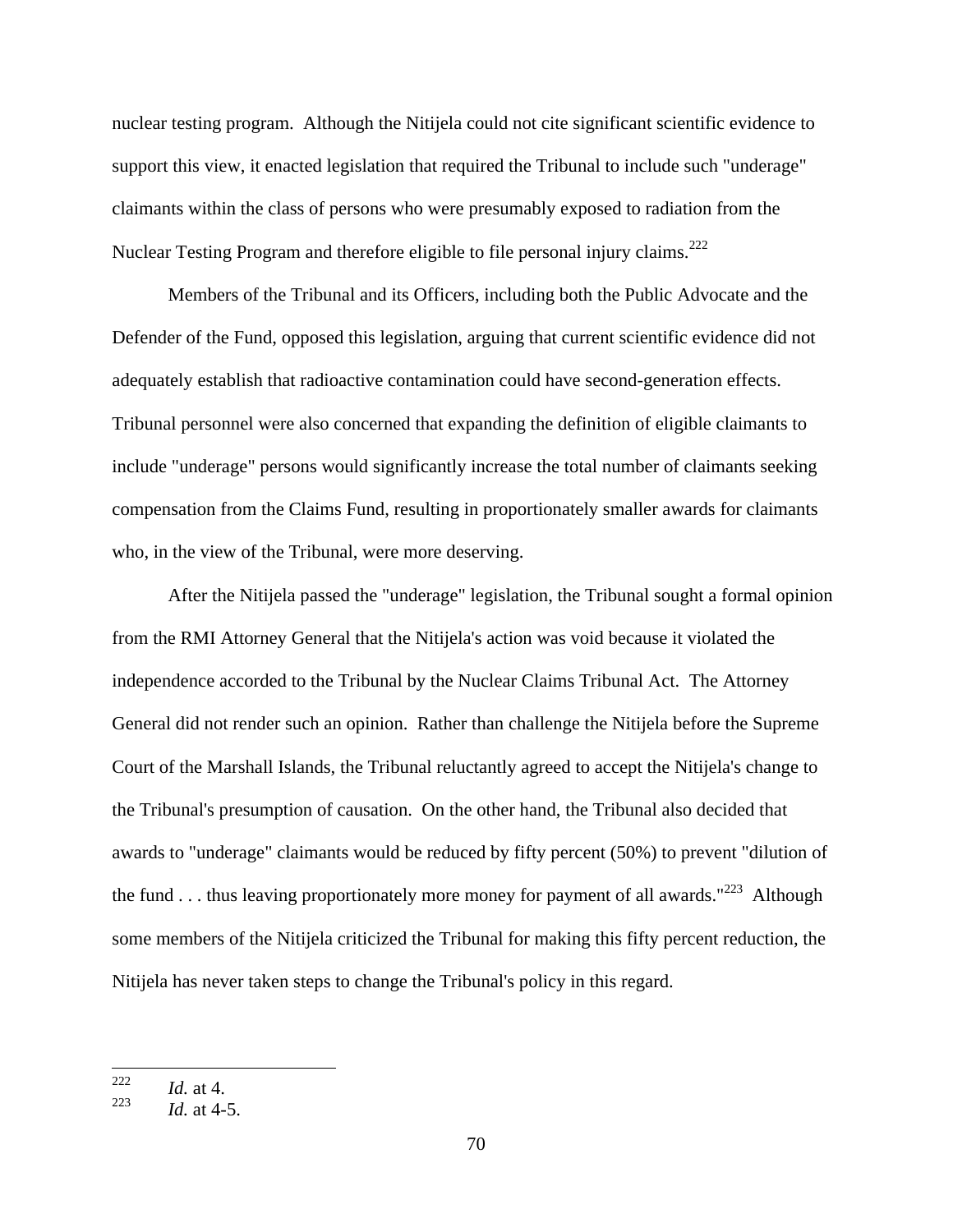Some people we interviewed viewed the Nitijela's legislation on the "underage" issue to be an unwarranted intrusion upon the Tribunal's independence and a "wart" on the Tribunal's history. In their view, the Tribunal should have done more to resist a change in compensation policy that was dictated by politics rather than by science. Others characterized the Nitijela's action as a "legitimate exercise of discretion," not political interference, and suggest that a reasonable compromise was reached through the fifty percent adjustment of awards to "underage" claimants. In either case, it does not seem to us that this isolated legislation had any significant effect on the Tribunal's awards. We understand that including "underage" claimants has increased the dollar value of personal injury awards by less than ten percent (10%), or about \$6 million.<sup>224</sup> Of more importance to us is that the Nitijela seems not to have exerted any influence over the Tribunal's treatment of the property damage class actions, in which much more significant issues and many more dollars were at stake.

## **D. The Tribunal Has Not Mismanaged the Trust Fund or Acted Improperly by Making Cumulative Awards That Greatly Exceed the Dollar Amounts Available From the Trust Fund**

As a result of the compensation systems adopted by the Tribunal, in which every claimant was entitled to "full compensation" and to his or her "day in court," the Tribunal has, to date, made awards that far exceed the amounts provided by the U.S. Government under the Section 177 Agreement, with future large property damage awards still on the horizon.

By the end of 2000, the Tribunal had awarded \$73,179,750 for personal injuries to, or on behalf of, 1,708 individuals and \$386 million in the Enewetak class action alone for property

<sup>&</sup>lt;sup>224</sup> As of August 2000, the Tribunal had awarded \$72,634,750 in compensation for personal injury claims, of which \$6,018,750 was awarded to "underage" claimants. 2000 Annual Report at 20-22.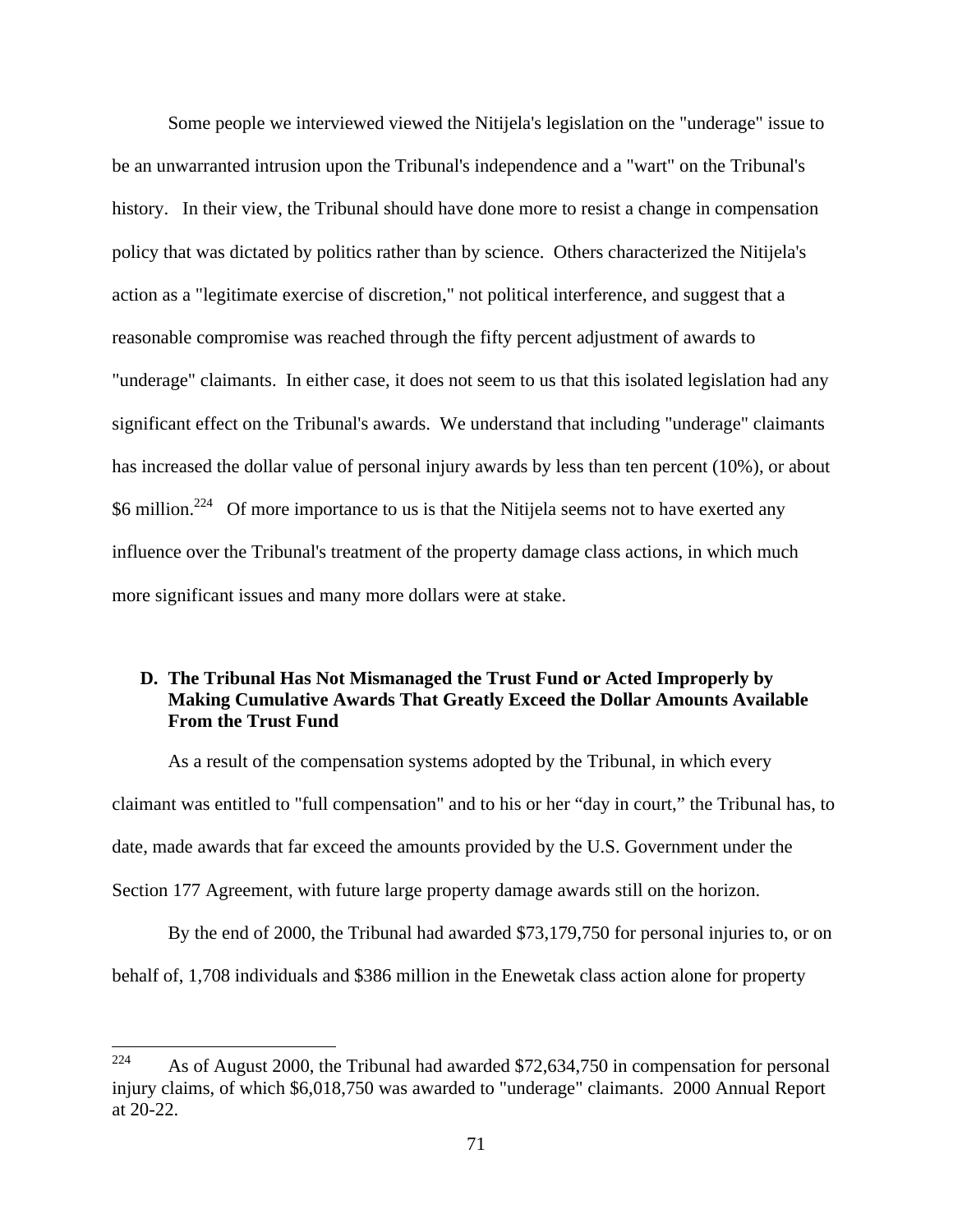damage claims. <sup>225</sup> Thus, the total amount of all compensation awarded by the Tribunal through 2000 had exceeded the available funds in the Trust Fund by a substantial amount. During 2001 the Tribunal awarded an additional \$2,872,000 for personal injuries, bringing the total amount of personal injury awards to  $$76,051,750.<sup>226</sup>$  On March 5, 2001, the Tribunal issued its decision in the Bikini class action, awarding the claimants in that class action  $$563,315,500.<sup>227</sup>$ 

By 2000 the RMI Government concluded that the Trust Fund had become "manifestly inadequate" to provide the compensation promised under the Section 177 Agreement. As a result, on September 11, 2000, the RMI Government filed a petition with the U.S. Congress seeking additional compensation from the United States under the "Changed Circumstances" provision of the Section 177 Agreement.<sup>228</sup>

## **XI. Conclusion**

The Changed Circumstances petition raises political and diplomatic considerations that are beyond the scope of this report and about which we express no opinion. However, based upon our examination and assessment, it is our view that the personal injury and property damage awards rendered thus far by the Nuclear Claims Tribunal were the result of reasonable, fair and orderly processes that are entitled to respect. Given that those processes have resulted in awards that greatly exceed the Trust Fund's remaining corpus, it is our view that the \$150 million

 <sup>225</sup> 2000 Annual Report at 1.

 $2001$  Annual Report at 8.

<sup>227</sup> *Id.* at 3-4.

<sup>&</sup>lt;sup>228</sup> The "Changed Circumstances" provision provides: "If loss or damage to property and person of the citizens of the Marshall Islands, resulting from the Nuclear Testing Program, arises or is discovered after the effective date of this Agreement, and such injuries were not and could not reasonably have been identified as of the effective date of this Agreement, and if such injuries render the provisions of this Agreement manifestly inadequate, the Government of the Marshall Islands may request that the Government of the United States provide for such injuries by submitting such a request to the Congress of the United States for its consideration. It is understood that this Article does not commit the Congress of the United States to authorize and appropriate funds." Section 177 Agreement, Article IX.